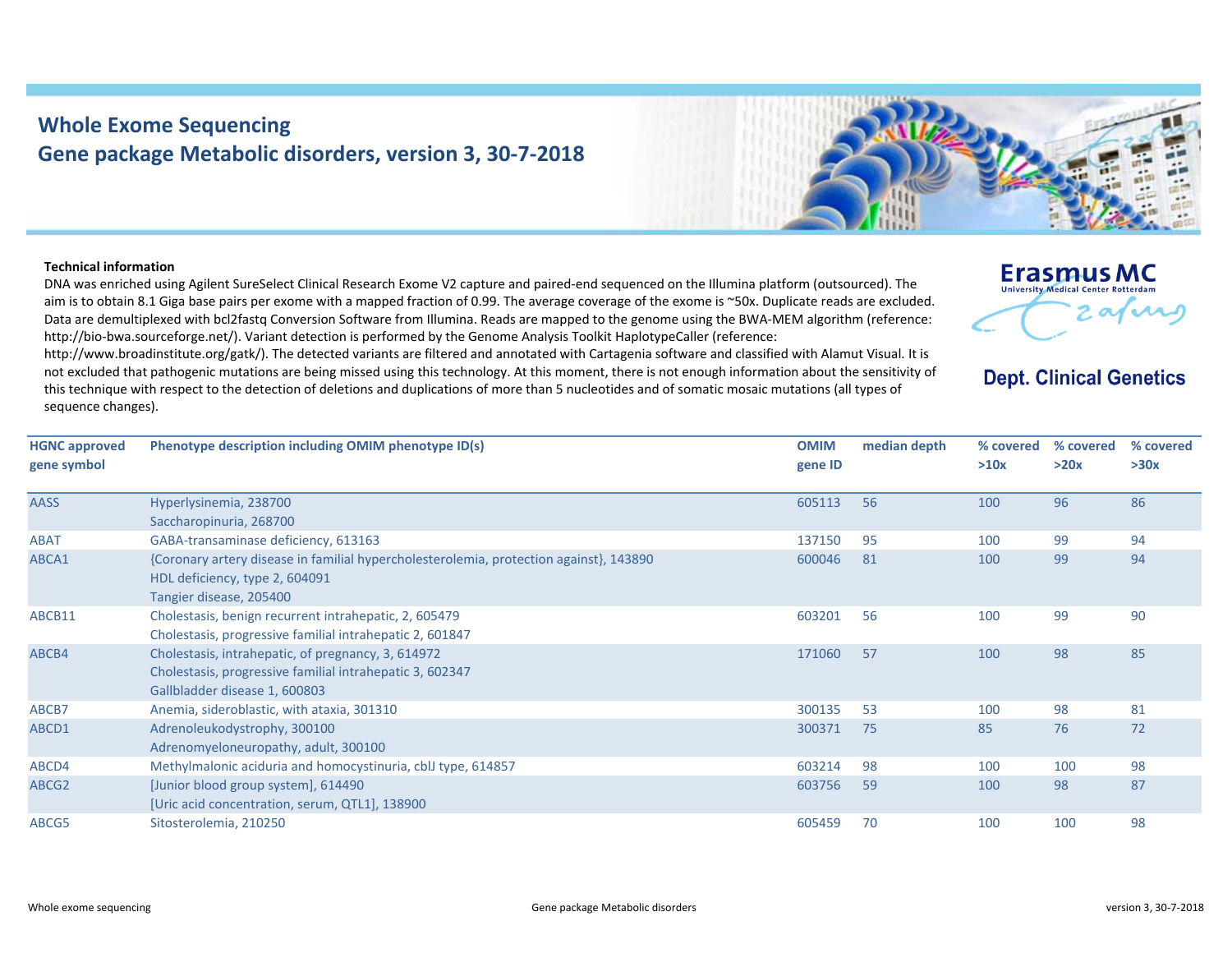| <b>HGNC approved</b> | Phenotype description including OMIM phenotype ID(s)                             | <b>OMIM</b> | median depth | % covered | % covered | % covered |
|----------------------|----------------------------------------------------------------------------------|-------------|--------------|-----------|-----------|-----------|
| gene symbol          |                                                                                  | gene ID     |              | >10x      | >20x      | >30x      |
| ABCG8                | {Gallbladder disease 4}, 611465                                                  | 605460      | 138          | 100       | 97        | 95        |
|                      | Sitosterolemia, 210250                                                           |             |              |           |           |           |
| ABHD12               | Polyneuropathy, hearing loss, ataxia, retinitis pigmentosa, and cataract, 612674 | 613599      | 57           | 100       | 100       | 91        |
| ABHD5                | Chanarin-Dorfman syndrome, 275630                                                | 604780      | 62           | 100       | 100       | 95        |
| <b>ACACA</b>         | Acetyl-CoA carboxylase deficiency, 613933                                        | 200350      | 64           | 100       | 99        | 89        |
| ACAD <sub>8</sub>    | Isobutyryl-CoA dehydrogenase deficiency, 611283                                  | 604773      | 163          | 100       | 100       | 100       |
| ACAD9                | Mitochondrial complex I deficiency due to ACAD9 deficiency, 611126               | 611103      | 88           | 100       | 100       | 99        |
| <b>ACADM</b>         | Acyl-CoA dehydrogenase, medium chain, deficiency of, 201450                      | 607008      | 58           | 100       | 99        | 90        |
| <b>ACADS</b>         | Acyl-CoA dehydrogenase, short-chain, deficiency of, 201470                       | 606885      | 118          | 100       | 100       | 100       |
| <b>ACADSB</b>        | 2-methylbutyrylglycinuria, 610006                                                | 600301      | 59           | 100       | 99        | 86        |
| <b>ACADVL</b>        | VLCAD deficiency, 201475                                                         | 609575      | 109          | 100       | 100       | 97        |
| ACAT1                | Alpha-methylacetoacetic aciduria, 203750                                         | 607809      | 62           | 100       | 98        | 89        |
| ACAT2                | ?ACAT2 deficiency, 614055                                                        | 100678      | 82           | 100       | 100       | 94        |
| ACBD5                | No OMIM phenotype                                                                | 616618      | 76           | 100       | 98        | 82        |
| ACO <sub>2</sub>     | Infantile cerebellar-retinal degeneration, 614559                                | 100850      | 138          | 100       | 97        | 94        |
|                      | ?Optic atrophy 9, 616289                                                         |             |              |           |           |           |
| ACOX1                | Peroxisomal acyl-CoA oxidase deficiency, 264470                                  | 609751      | 95           | 100       | 100       | 98        |
| ACSF3                | Combined malonic and methylmalonic aciduria, 614265                              | 614245      | 144          | 100       | 100       | 99        |
| ACY1                 | Aminoacylase 1 deficiency, 609924                                                | 104620      | 99           | 100       | 100       | 100       |
| ADA                  | Adenosine deaminase deficiency, partial, 102700                                  | 608958      | 79           | 100       | 100       | 95        |
|                      | Severe combined immunodeficiency due to ADA deficiency, 102700                   |             |              |           |           |           |
| ADCY5                | Dyskinesia, familial, with facial myokymia, 606703                               | 600293      | 109          | 99        | 96        | 93        |
| <b>ADK</b>           | Hypermethioninemia due to adenosine kinase deficiency, 614300                    | 102750      | 44           | 100       | 91        | 70        |
| <b>ADSL</b>          | Adenylosuccinase deficiency, 103050                                              | 608222      | 78           | 100       | 99        | 92        |
| AGA                  | Aspartylglucosaminuria, 208400                                                   | 613228      | 62           | 100       | 99        | 92        |
| <b>AGK</b>           | Cataract 38, autosomal recessive, 614691                                         | 610345      | 49           | 100       | 98        | 88        |
|                      | Sengers syndrome, 212350                                                         |             |              |           |           |           |
| AGL                  | Glycogen storage disease IIIa, 232400                                            | 610860      | 59           | 100       | 99        | 90        |
|                      | Glycogen storage disease IIIb, 232400                                            |             |              |           |           |           |
| AGPAT2               | Lipodystrophy, congenital generalized, type 1, 608594                            | 603100      | 128          | 100       | 100       | 99        |
| <b>AGPS</b>          | Rhizomelic chondrodysplasia punctata, type 3, 600121                             | 603051      | 56           | 100       | 97        | 82        |
| AGXT                 | Hyperoxaluria, primary, type 1, 259900                                           | 604285      | 124          | 100       | 100       | 100       |
| AGXT2                | [Beta-aminoisobutyric acid, urinary excretion of], 210100                        | 612471      | 63           | 100       | 98        | 86        |
| <b>AHCY</b>          | Hypermethioninemia with deficiency of S-adenosylhomocysteine hydrolase, 613752   | 180960      | 143          | 96        | 96        | 96        |
| AIFM1                | Combined oxidative phosphorylation deficiency 6, 300816                          | 300169      | 45           | 100       | 95        | 78        |
|                      | Cowchock syndrome, 310490                                                        |             |              |           |           |           |
|                      | Deafness, X-linked 5, 300614                                                     |             |              |           |           |           |
| AK1                  | Hemolytic anemia due to adenylate kinase deficiency, 612631                      | 103000      | 119          | 100       | 100       | 100       |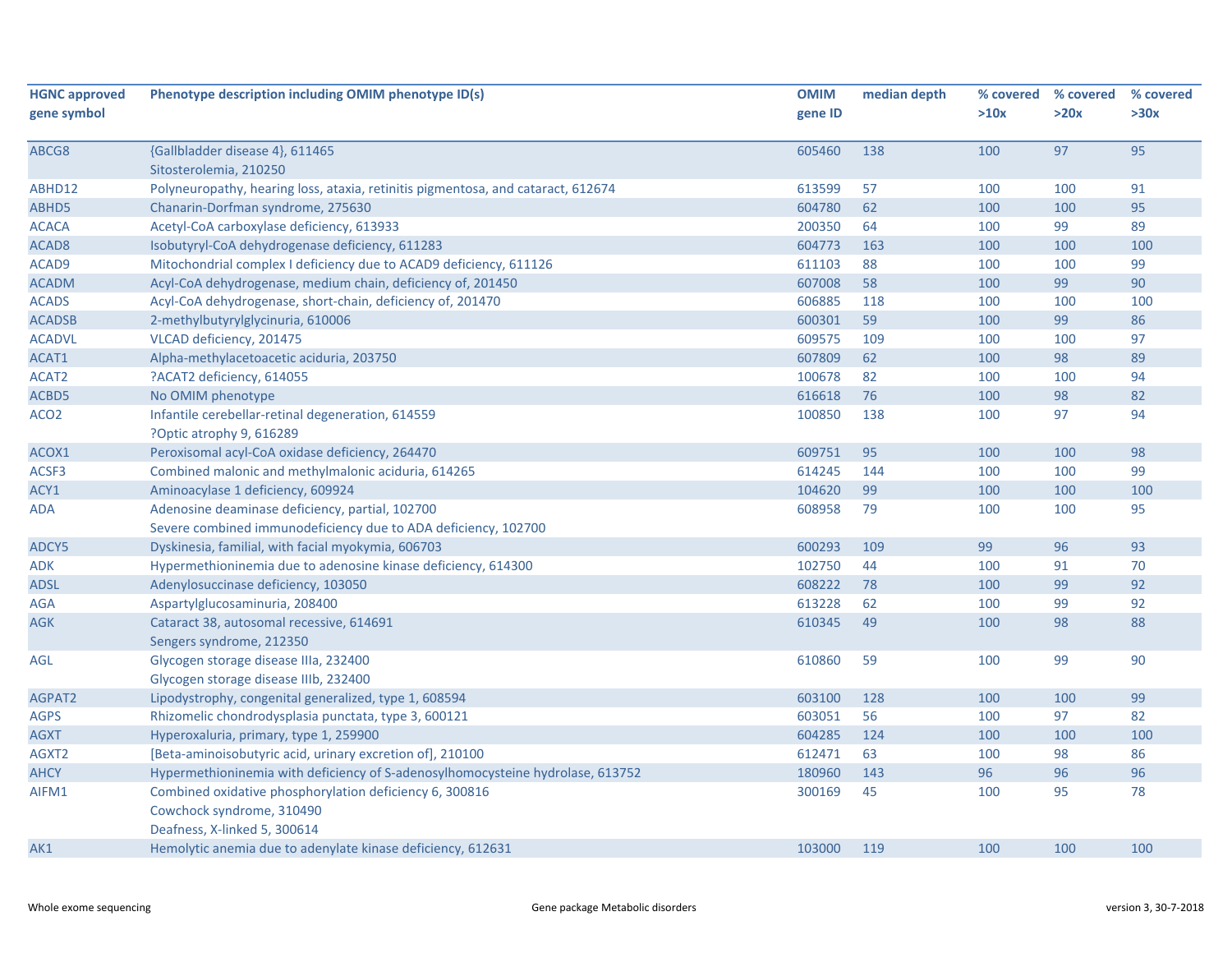| <b>HGNC approved</b> | Phenotype description including OMIM phenotype ID(s)                     | <b>OMIM</b> | median depth | % covered | % covered | % covered |
|----------------------|--------------------------------------------------------------------------|-------------|--------------|-----------|-----------|-----------|
| gene symbol          |                                                                          | gene ID     |              | >10x      | >20x      | >30x      |
| AK <sub>2</sub>      | Reticular dysgenesis, 267500                                             | 103020      | 69           | 100       | 100       | 92        |
| AKR1D1               | Bile acid synthesis defect, congenital, 2, 235555                        | 604741      | 54           | 100       | 100       | 91        |
| <b>ALAD</b>          | {Lead poisoning, susceptibility to}, 612740                              | 125270      | 96           | 100       | 100       | 100       |
|                      | Porphyria, acute hepatic, 612740                                         |             |              |           |           |           |
| ALAS2                | Anemia, sideroblastic, 1, 300751                                         | 301300      | 51           | 100       | 98        | 87        |
|                      | Protoporphyria, erythropoietic, 300752                                   |             |              |           |           |           |
| ALDH18A1             | Cutis laxa, autosomal dominant 3, 616603                                 | 138250      | 68           | 100       | 100       | 95        |
|                      | Cutis laxa, autosomal recessive, type IIIA, 219150                       |             |              |           |           |           |
|                      | Spastic paraplegia 9A, autosomal dominant, 601162                        |             |              |           |           |           |
|                      | Spastic paraplegia 9B, autosomal recessive, 616586                       |             |              |           |           |           |
| ALDH1A3              | Microphthalmia, isolated 8, 615113                                       | 600463      | 82           | 100       | 100       | 92        |
| ALDH3A2              | Sjogren-Larsson syndrome, 270200                                         | 609523      | 58           | 100       | 98        | 92        |
| ALDH4A1              | Hyperprolinemia, type II, 239510                                         | 606811      | 115          | 100       | 100       | 100       |
| ALDH5A1              | Succinic semialdehyde dehydrogenase deficiency, 271980                   | 610045      | 61           | 100       | 97        | 91        |
| ALDH6A1              | Methylmalonate semialdehyde dehydrogenase deficiency, 614105             | 603178      | 94           | 100       | 100       | 95        |
| ALDH7A1              | Epilepsy, pyridoxine-dependent, 266100                                   | 107323      | 60           | 100       | 98        | 81        |
| <b>ALDOA</b>         | Glycogen storage disease XII, 611881                                     | 103850      | 134          | 100       | 100       | 100       |
| <b>ALDOB</b>         | Fructose intolerance, hereditary, 229600                                 | 612724      | 89           | 100       | 100       | 100       |
| ALG1                 | Congenital disorder of glycosylation, type Ik, 608540                    | 605907      | 59           | 91        | 79        | 72        |
| <b>ALG11</b>         | Congenital disorder of glycosylation, type Ip, 613661                    | 613666      | 61           | 100       | 100       | 97        |
| <b>ALG12</b>         | Congenital disorder of glycosylation, type Ig, 607143                    | 607144      | 152          | 100       | 100       | 100       |
| ALG13                | ?Congenital disorder of glycosylation, type Is, 300884                   | 300776      | 41           | 100       | 93        | 68        |
|                      | Epileptic encephalopathy, early infantile, 36, 300884                    |             |              |           |           |           |
| <b>ALG14</b>         | ?Myasthenic syndrome, congenital, 15, without tubular aggregates, 616227 | 612866      | 85           | 100       | 100       | 88        |
| ALG <sub>2</sub>     | ?Congenital disorder of glycosylation, type Ii, 607906                   | 607905      | 70           | 100       | 100       | 97        |
|                      | Myasthenic syndrome, congenital, 14, with tubular aggregates, 616228     |             |              |           |           |           |
| ALG3                 | Congenital disorder of glycosylation, type Id, 601110                    | 608750      | 78           | 100       | 100       | 100       |
| ALG6                 | Congenital disorder of glycosylation, type Ic, 603147                    | 604566      | 63           | 100       | 100       | 90        |
| ALG8                 | Congenital disorder of glycosylation, type Ih, 608104                    | 608103      | 54           | 100       | 99        | 88        |
|                      | Polycystic liver disease 3 with or without kidney cysts, 617874          |             |              |           |           |           |
| ALG9                 | Congenital disorder of glycosylation, type II, 608776                    | 606941      | 54           | 100       | 99        | 89        |
|                      | Gillessen-Kaesbach-Nishimura syndrome, 263210                            |             |              |           |           |           |
| ALOX12B              | Ichthyosis, congenital, autosomal recessive 2, 242100                    | 603741      | 106          | 100       | 100       | 99        |
| <b>ALPL</b>          | Hypophosphatasia, adult, 146300                                          | 171760      | 113          | 100       | 100       | 99        |
|                      | Hypophosphatasia, childhood, 241510                                      |             |              |           |           |           |
|                      | Hypophosphatasia, infantile, 241500                                      |             |              |           |           |           |
|                      | Odontohypophosphatasia, 146300                                           |             |              |           |           |           |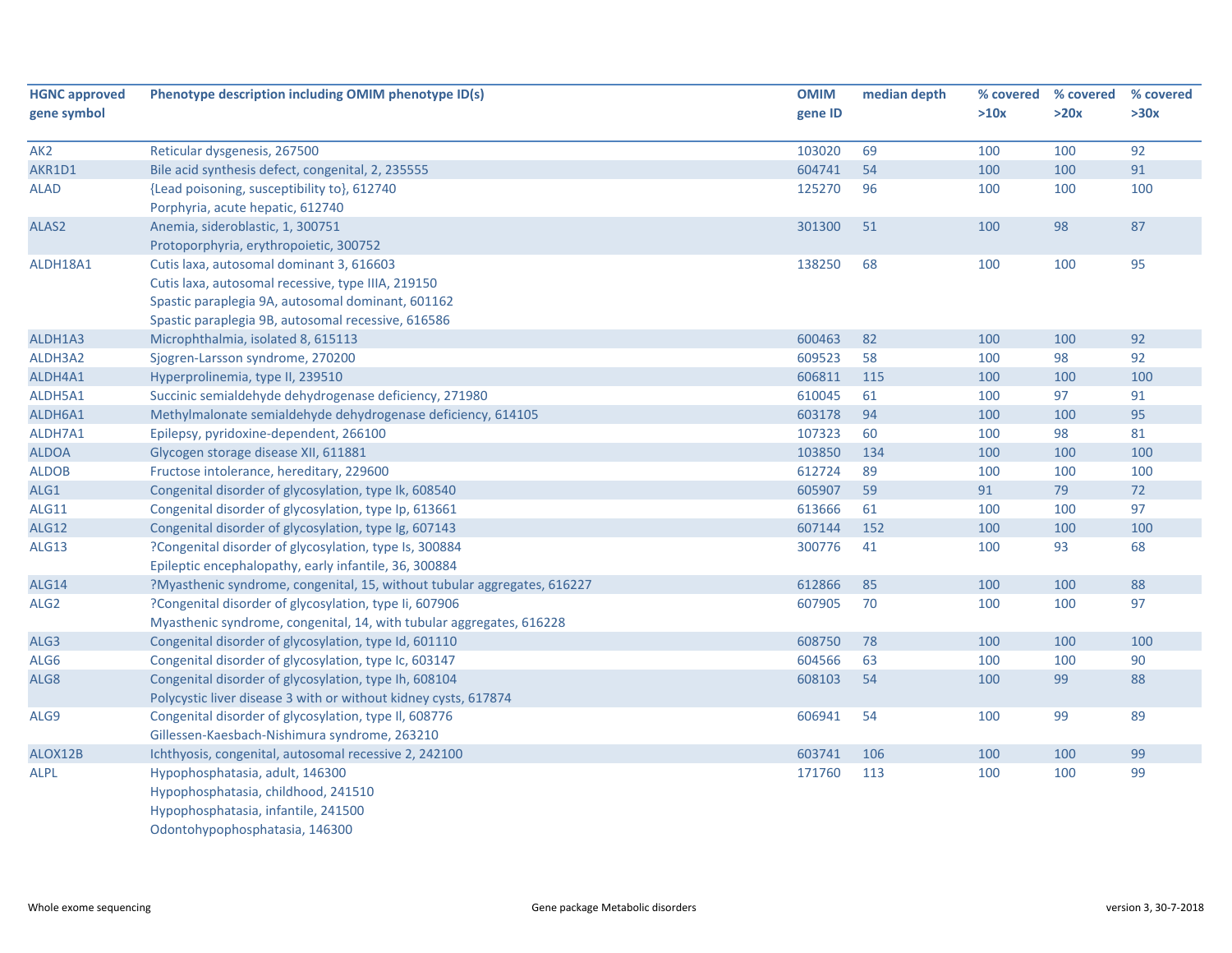| <b>HGNC approved</b><br>gene symbol | Phenotype description including OMIM phenotype ID(s)                       | <b>OMIM</b><br>gene ID | median depth | >10x | % covered % covered<br>>20x | % covered<br>>30x |
|-------------------------------------|----------------------------------------------------------------------------|------------------------|--------------|------|-----------------------------|-------------------|
|                                     |                                                                            |                        |              |      |                             |                   |
| <b>AMACR</b>                        | Alpha-methylacyl-CoA racemase deficiency, 614307                           | 604489                 | 80           | 100  | 100                         | 96                |
|                                     | Bile acid synthesis defect, congenital, 4, 214950                          |                        |              |      |                             |                   |
| AMN                                 | Megaloblastic anemia-1, Norwegian type, 261100                             | 605799                 | 90           | 100  | 96                          | 85                |
| AMPD1                               | Myopathy due to myoadenylate deaminase deficiency, 615511                  | 102770                 | 58           | 100  | 98                          | 89                |
| AMT                                 | Glycine encephalopathy, 605899                                             | 238310                 | 108          | 100  | 100                         | 100               |
| APOA1                               | Amyloidosis, 3 or more types, 105200                                       | 107680                 | 134          | 100  | 100                         | 100               |
|                                     | ApoA-I and apoC-III deficiency, combined                                   |                        |              |      |                             |                   |
|                                     | Corneal clouding, autosomal recessive                                      |                        |              |      |                             |                   |
|                                     | Hypoalphalipoproteinemia, 604091                                           |                        |              |      |                             |                   |
| <b>APOB</b>                         | Hypercholesterolemia, due to ligand-defective apo B, 144010                | 107730                 | 143          | 100  | 100                         | 99                |
|                                     | Hypobetalipoproteinemia, 615558                                            |                        |              |      |                             |                   |
| APOC2                               | Hyperlipoproteinemia, type Ib, 207750                                      | 608083                 | 79           | 100  | 100                         | 100               |
| <b>APOE</b>                         | Alzheimer disease-2, 104310                                                | 107741                 | 103          | 100  | 100                         | 97                |
|                                     | {Coronary artery disease, severe, susceptibility to}, 617347               |                        |              |      |                             |                   |
|                                     | Hyperlipoproteinemia, type III, 617347                                     |                        |              |      |                             |                   |
|                                     | Lipoprotein glomerulopathy, 611771                                         |                        |              |      |                             |                   |
|                                     | {?Macular degeneration, age-related}, 603075                               |                        |              |      |                             |                   |
|                                     | Sea-blue histiocyte disease, 269600                                        |                        |              |      |                             |                   |
| <b>APRT</b>                         | Adenine phosphoribosyltransferase deficiency, 614723                       | 102600                 | 86           | 100  | 100                         | 100               |
| APTX                                | Ataxia, early-onset, with oculomotor apraxia and hypoalbuminemia, 208920   | 606350                 | 67           | 100  | 98                          | 87                |
| ARG1                                | Argininemia, 207800                                                        | 608313                 | 63           | 100  | 100                         | 92                |
| <b>ARSA</b>                         | Metachromatic leukodystrophy, 250100                                       | 607574                 | 136          | 100  | 100                         | 100               |
| <b>ARSB</b>                         | Mucopolysaccharidosis type VI (Maroteaux-Lamy), 253200                     | 611542                 | 68           | 100  | 100                         | 95                |
| ASAH1                               | Farber lipogranulomatosis, 228000                                          | 613468                 | 57           | 100  | 98                          | 85                |
|                                     | Spinal muscular atrophy with progressive myoclonic epilepsy, 159950        |                        |              |      |                             |                   |
| <b>ASL</b>                          | Argininosuccinic aciduria, 207900                                          | 608310                 | 110          | 100  | 100                         | 98                |
| ASNS                                | Asparagine synthetase deficiency, 615574                                   | 108370                 | 64           | 100  | 99                          | 90                |
| <b>ASPA</b>                         | Canavan disease, 271900                                                    | 608034                 | 49           | 100  | 98                          | 86                |
| ASS1                                | Citrullinemia, 215700                                                      | 603470                 | 111          | 100  | 97                          | 88                |
| <b>ATIC</b>                         | AICA-ribosiduria due to ATIC deficiency, 608688                            | 601731                 | 54           | 100  | 99                          | 93                |
| ATP5F1E                             | ?Mitochondrial complex V (ATP synthase) deficiency, nuclear type 3, 614053 | 606153                 | 81           | 100  | 100                         | 100               |
| ATP6AP1                             | Immunodeficiency 47, 300972                                                | 300197                 | 70           | 100  | 99                          | 96                |
| ATP6V0A2                            | Cutis laxa, autosomal recessive, type IIA, 219200                          | 611716                 | 70           | 100  | 99                          | 94                |
|                                     | Wrinkly skin syndrome, 278250                                              |                        |              |      |                             |                   |
| ATP7A                               | Menkes disease, 309400                                                     | 300011                 | 40           | 100  | 95                          | 71                |
|                                     | Occipital horn syndrome, 304150                                            |                        |              |      |                             |                   |
|                                     | Spinal muscular atrophy, distal, X-linked 3, 300489                        |                        |              |      |                             |                   |
| ATP7B                               | Wilson disease, 277900                                                     | 606882                 | 88           | 100  | 100                         | 98                |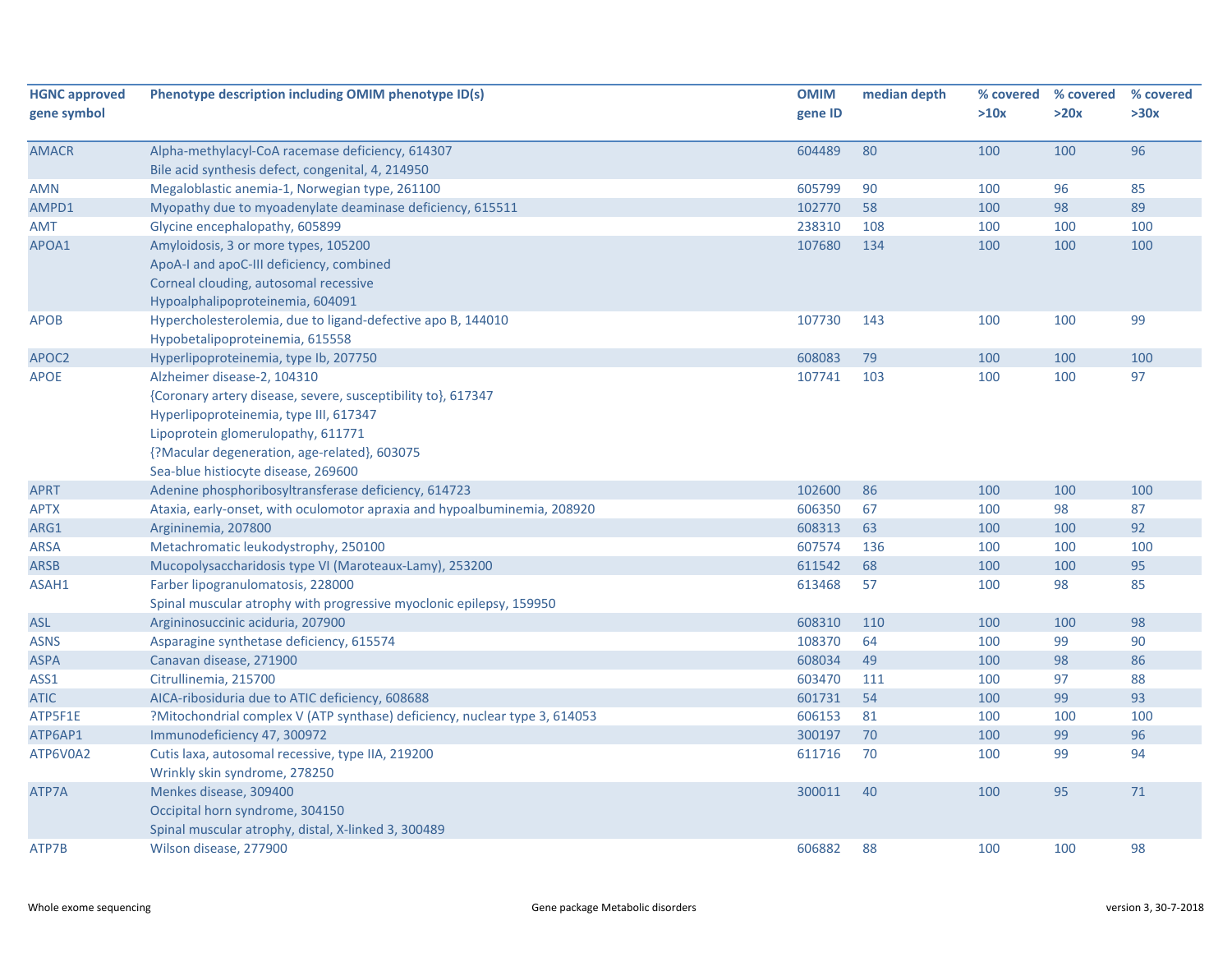| <b>HGNC approved</b> | Phenotype description including OMIM phenotype ID(s)                                                                   | <b>OMIM</b> | median depth | % covered | % covered | % covered |
|----------------------|------------------------------------------------------------------------------------------------------------------------|-------------|--------------|-----------|-----------|-----------|
| gene symbol          |                                                                                                                        | gene ID     |              | >10x      | >20x      | >30x      |
|                      |                                                                                                                        |             |              |           |           |           |
| ATP8B1               | Cholestasis, benign recurrent intrahepatic, 243300                                                                     | 602397      | 60           | 100       | 98        | 89        |
|                      | Cholestasis, intrahepatic, of pregnancy, 1, 147480                                                                     |             |              |           |           |           |
|                      | Cholestasis, progressive familial intrahepatic 1, 211600                                                               |             |              |           |           |           |
| ATPAF2               | ?Mitochondrial complex V (ATP synthase) deficiency, nuclear type 1, 604273                                             | 608918      | 68           | 100       | 100       | 98        |
| <b>AUH</b>           | 3-methylglutaconic aciduria, type I, 250950                                                                            | 600529      | 84           | 100       | 100       | 95        |
| <b>B3GALNT1</b>      | [Blood group, P1PK system, P(k) phenotype], 111400                                                                     | 603094      | 78           | 100       | 100       | 100       |
|                      | [Blood group, globoside system], 615021                                                                                |             |              |           |           |           |
| <b>B3GALNT2</b>      | Muscular dystrophy-dystroglycanopathy (congenital with brain and eye anomalies, type A, 11, 615181                     | 610194      | 52           | 100       | 99        | 89        |
| <b>B3GALT6</b>       | Ehlers-Danlos syndrome, spondylodysplastic type, 2, 615349                                                             | 615291      | 66           | 79        | 75        | 72        |
|                      | Spondyloepimetaphyseal dysplasia with joint laxity, type 1, with or without fractures, 271640                          |             |              |           |           |           |
| B3GAT3               | Multiple joint dislocations, short stature, craniofacial dysmorphism, with or without congenital heart defects, 606374 |             | 125          | 100       | 100       | 100       |
|                      | 245600                                                                                                                 |             |              |           |           |           |
| <b>B3GLCT</b>        | Peters-plus syndrome, 261540                                                                                           | 610308      | 60           | 100       | 95        | 79        |
| B4GALNT1             | Spastic paraplegia 26, autosomal recessive, 609195                                                                     | 601873      | 108          | 100       | 100       | 100       |
| B4GALT1              | Congenital disorder of glycosylation, type IId, 607091                                                                 | 137060      | 98           | 100       | 100       | 98        |
| B4GALT7              | Ehlers-Danlos syndrome, spondylodysplastic type, 1, 130070                                                             | 604327      | 129          | 100       | 100       | 98        |
| <b>BAAT</b>          | Hypercholanemia, familial, 607748                                                                                      | 602938      | 62           | 100       | 97        | 83        |
| <b>BCKDHA</b>        | Maple syrup urine disease, type Ia, 248600                                                                             | 608348      | 146          | 100       | 100       | 99        |
| <b>BCKDHB</b>        | Maple syrup urine disease, type lb, 248600                                                                             | 248611      | 56           | 100       | 98        | 89        |
| BCO1                 | ?Hypercarotenemia and vitamin A deficiency, autosomal dominant, 115300                                                 | 605748      | 63           | 100       | 100       | 94        |
| BCS1L                | Bjornstad syndrome, 262000                                                                                             | 603647      | 165          | 100       | 100       | 100       |
|                      | GRACILE syndrome, 603358                                                                                               |             |              |           |           |           |
|                      | Leigh syndrome, 256000                                                                                                 |             |              |           |           |           |
|                      | Mitochondrial complex III deficiency, nuclear type 1, 124000                                                           |             |              |           |           |           |
| <b>BLVRA</b>         | Hyperbiliverdinemia, 614156                                                                                            | 109750      | 70           | 100       | 100       | 96        |
| BMP <sub>2</sub>     | Brachydactyly, type A2, 112600                                                                                         | 112261      | 112          | 100       | 100       | 98        |
|                      | {HFE hemochromatosis, modifier of}, 235200                                                                             |             |              |           |           |           |
|                      | Short stature, facial dysmorphism, and skeletal anomalies with or without cardiac anomalies, 617877                    |             |              |           |           |           |
| BOLA3                | Multiple mitochondrial dysfunctions syndrome 2 with hyperglycinemia, 614299                                            | 613183      | 67           | 100       | 99        | 82        |
| <b>BPGM</b>          | Erythrocytosis due to bisphosphoglycerate mutase deficiency, 222800                                                    | 613896      | 59           | 100       | 100       | 96        |
| <b>BTD</b>           | Biotinidase deficiency, 253260                                                                                         | 609019      | 82           | 100       | 100       | 98        |
| C1GALT1C1            | Tn polyagglutination syndrome, somatic, 300622                                                                         | 300611      | 40           | 100       | 100       | 85        |
| CA5A                 | Hyperammonemia due to carbonic anhydrase VA deficiency, 615751                                                         | 114761      | 164          | 100       | 100       | 100       |
| CAD                  | Epileptic encephalopathy, early infantile, 50, 616457                                                                  | 114010      | 109          | 100       | 100       | 100       |
| CANT1                | Desbuquois dysplasia 1, 251450                                                                                         | 613165      | 124          | 100       | 100       | 100       |
|                      | Epiphyseal dysplasia, multiple, 7, 617719                                                                              |             |              |           |           |           |
| <b>CAT</b>           | Acatalasemia, 614097                                                                                                   | 115500      | 61           | 100       | 98        | 87        |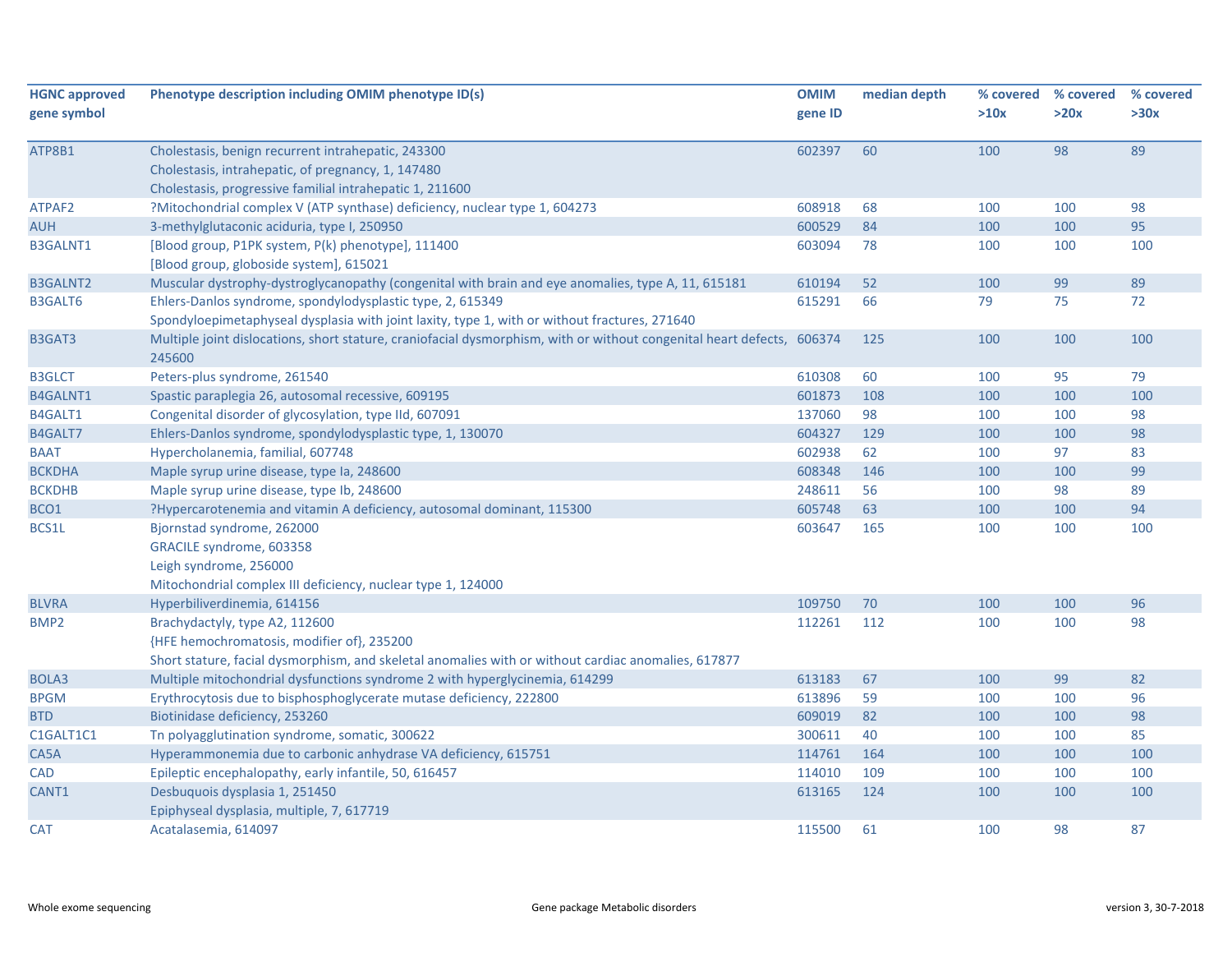| <b>HGNC approved</b> | Phenotype description including OMIM phenotype ID(s)                                                  | <b>OMIM</b> | median depth |      | % covered % covered | % covered |
|----------------------|-------------------------------------------------------------------------------------------------------|-------------|--------------|------|---------------------|-----------|
| gene symbol          |                                                                                                       | gene ID     |              | >10x | >20x                | >30x      |
| <b>CBS</b>           | Homocystinuria, B6-responsive and nonresponsive types, 236200                                         | 613381      | 122          | 100  | 100                 | 100       |
|                      | Thrombosis, hyperhomocysteinemic, 236200                                                              |             |              |      |                     |           |
| <b>CCDC115</b>       | Congenital disorder of glycosylation, type IIo, 616828                                                | 613734      | 63           | 85   | 82                  | 79        |
| <b>CD320</b>         | Methylmalonic aciduria, transient, due to transcobalamin receptor defect, 613646                      | 606475      | 90           | 100  | 100                 | 99        |
| <b>CEL</b>           | Maturity-onset diabetes of the young, type VIII, 609812                                               | 114840      | 145          | 97   | 93                  | 91        |
| <b>CERKL</b>         | Retinitis pigmentosa 26, 608380                                                                       | 608381      | 63           | 100  | 99                  | 89        |
| CERS3                | Ichthyosis, congenital, autosomal recessive 9, 615023                                                 | 615276      | 57           | 100  | 99                  | 91        |
| <b>CETP</b>          | [High density lipoprotein cholesterol level QTL 10], 143470<br>Hyperalphalipoproteinemia, 143470      | 118470      | 86           | 100  | 100                 | 100       |
| <b>CHKB</b>          | Muscular dystrophy, congenital, megaconial type, 602541                                               | 612395      | 104          | 100  | 100                 | 100       |
| CHST14               | Ehlers-Danlos syndrome, musculocontractural type 1, 601776                                            | 608429      | 123          | 100  | 98                  | 97        |
| CHST <sub>3</sub>    | Spondyloepiphyseal dysplasia with congenital joint dislocations, 143095                               | 603799      | 120          | 100  | 100                 | 100       |
| CHST6                | Macular corneal dystrophy, 217800                                                                     | 605294      | 240          | 100  | 100                 | 100       |
| CHSY1                | Temtamy preaxial brachydactyly syndrome, 605282                                                       | 608183      | 71           | 99   | 96                  | 92        |
| CLDN16               | Hypomagnesemia 3, renal, 248250                                                                       | 603959      | 64           | 100  | 100                 | 95        |
| CLDN19               | Hypomagnesemia 5, renal, with ocular involvement, 248190                                              | 610036      | 143          | 100  | 100                 | 100       |
| CLN3                 | Ceroid lipofuscinosis, neuronal, 3, 204200                                                            | 607042      | 101          | 100  | 100                 | 99        |
| CLN <sub>5</sub>     | Ceroid lipofuscinosis, neuronal, 5, 256731                                                            | 608102      | 62           | 100  | 100                 | 99        |
| CLN <sub>6</sub>     | Ceroid lipofuscinosis, neuronal, 6, 601780                                                            | 606725      | 117          | 100  | 100                 | 99        |
|                      | Ceroid lipofuscinosis, neuronal, Kufs type, adult onset, 204300                                       |             |              |      |                     |           |
| CLN8                 | Ceroid lipofuscinosis, neuronal, 8, 600143                                                            | 607837      | 123          | 100  | 100                 | 100       |
|                      | Ceroid lipofuscinosis, neuronal, 8, Northern epilepsy variant, 610003                                 |             |              |      |                     |           |
| <b>CLPB</b>          | 3-methylglutaconic aciduria, type VII, with cataracts, neurologic involvement and neutropenia, 616271 | 616254      | 110          | 100  | 100                 | 99        |
| <b>CLPS</b>          | No OMIM phenotype                                                                                     | 120105      | 98           | 100  | 100                 | 100       |
| <b>CLPX</b>          | ?Protoporphyria, erythropoietic, 2, 618015                                                            | 615611      | 47           | 100  | 95                  | 74        |
| CNDP1                | No OMIM phenotype                                                                                     | 609064      | 64           | 100  | 99                  | 92        |
| CNNM <sub>2</sub>    | Hypomagnesemia 6, renal, 613882                                                                       | 607803      | 148          | 100  | 100                 | 97        |
|                      | Hypomagnesemia, seizures, and mental retardation, 616418                                              |             |              |      |                     |           |
| COG1                 | Congenital disorder of glycosylation, type IIg, 611209                                                | 606973      | 89           | 100  | 99                  | 95        |
| COG <sub>2</sub>     | ?Congenital disorder of glycosylation, type IIq, 617395                                               | 606974      | 56           | 100  | 99                  | 89        |
| COG4                 | Congenital disorder of glycosylation, type IIj, 613489                                                | 606976      | 75           | 100  | 100                 | 96        |
| COG5                 | Congenital disorder of glycosylation, type IIi, 613612                                                | 606821      | 58           | 100  | 98                  | 87        |
| COG <sub>6</sub>     | Congenital disorder of glycosylation, type III, 614576<br>Shaheen syndrome, 615328                    | 606977      | 58           | 100  | 98                  | 82        |
| COG7                 | Congenital disorder of glycosylation, type IIe, 608779                                                | 606978      | 77           | 100  | 100                 | 96        |
| COG8                 | Congenital disorder of glycosylation, type IIh, 611182                                                | 606979      | 120          | 100  | 100                 | 100       |
| COQ <sub>2</sub>     | Coenzyme Q10 deficiency, primary, 1, 607426<br>{Multiple system atrophy, susceptibility to}, 146500   | 609825      | 60           | 100  | 99                  | 89        |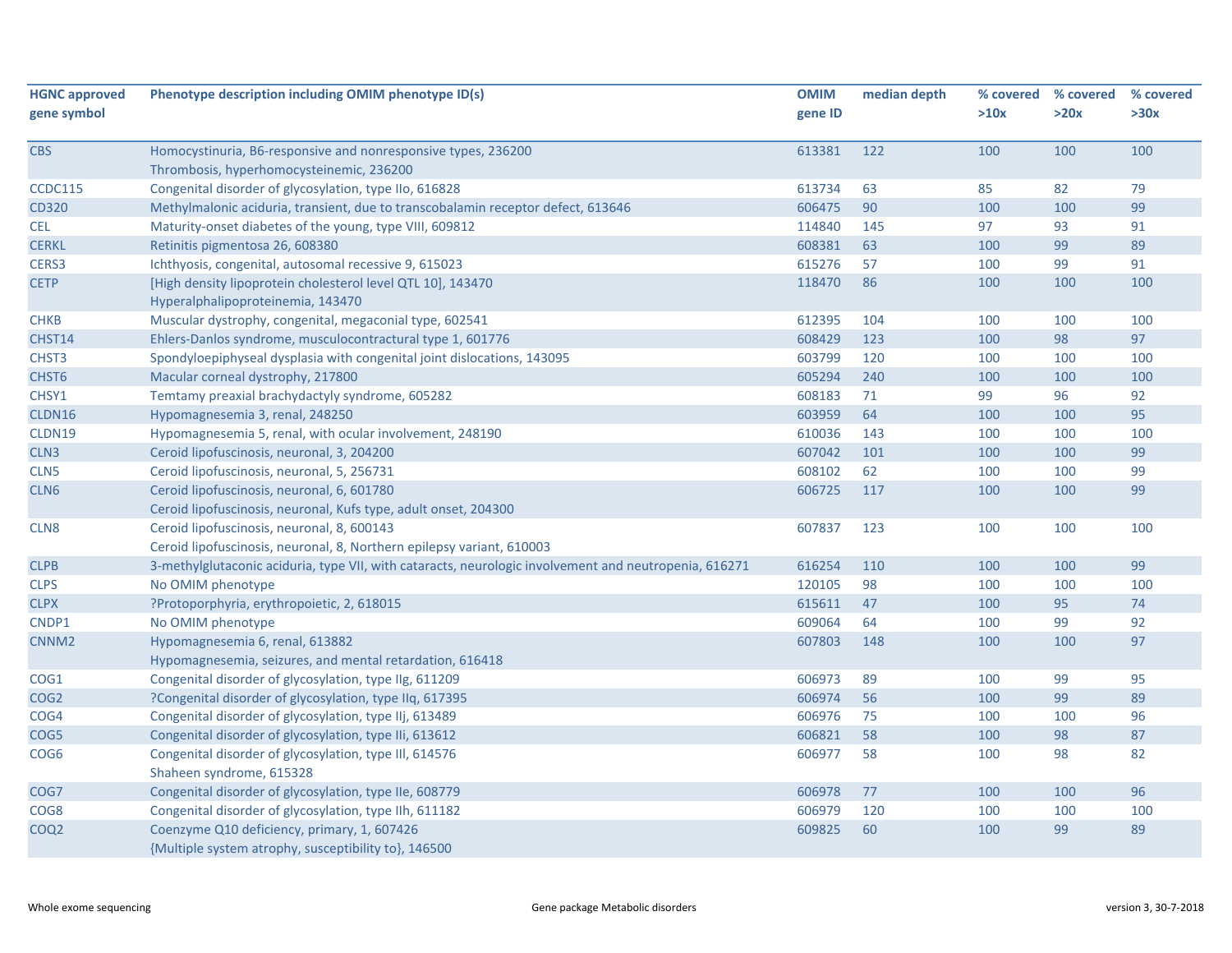| <b>HGNC approved</b><br>gene symbol | Phenotype description including OMIM phenotype ID(s)                                                                                                        | <b>OMIM</b><br>gene ID | median depth | % covered<br>>10x | % covered<br>>20x | % covered<br>>30x |
|-------------------------------------|-------------------------------------------------------------------------------------------------------------------------------------------------------------|------------------------|--------------|-------------------|-------------------|-------------------|
| COQ8A                               | Coenzyme Q10 deficiency, primary, 4, 612016                                                                                                                 | 606980                 | 125          | 100               | 100               | 99                |
| <b>COX10</b>                        | Leigh syndrome due to mitochondrial COX4 deficiency, 256000                                                                                                 | 602125                 | 131          | 100               | 100               | 96                |
|                                     | Mitochondrial complex IV deficiency, 220110                                                                                                                 |                        |              |                   |                   |                   |
| <b>COX15</b>                        | Cardioencephalomyopathy, fatal infantile, due to cytochrome c oxidase deficiency 2, 615119<br>Leigh syndrome due to cytochrome c oxidase deficiency, 256000 | 603646                 | 56           | 100               | 97                | 87                |
| COX6B1                              | Mitochondrial complex IV deficiency, 220110                                                                                                                 | 124089                 | 87           | 100               | 100               | 100               |
| CP                                  | Cerebellar ataxia, 604290                                                                                                                                   | 117700                 | 54           | 100               | 99                | 89                |
|                                     | Hemosiderosis, systemic, due to aceruloplasminemia, 604290                                                                                                  |                        |              |                   |                   |                   |
|                                     | [Hypoceruloplasminemia, hereditary], 604290                                                                                                                 |                        |              |                   |                   |                   |
| <b>CPOX</b>                         | Coproporphyria, 121300                                                                                                                                      | 612732                 | 69           | 100               | 100               | 93                |
|                                     | Harderoporphyria, 121300                                                                                                                                    |                        |              |                   |                   |                   |
| CPS1                                | Carbamoylphosphate synthetase I deficiency, 237300                                                                                                          | 608307                 | 52           | 100               | 99                | 91                |
|                                     | {Pulmonary hypertension, neonatal, susceptibility to}, 615371                                                                                               |                        |              |                   |                   |                   |
|                                     | {Venoocclusive disease after bone marrow transplantation}                                                                                                   |                        |              |                   |                   |                   |
| CPT1A                               | CPT deficiency, hepatic, type IA, 255120                                                                                                                    | 600528                 | 100          | 100               | 100               | 97                |
| CPT <sub>2</sub>                    | CPT II deficiency, infantile, 600649                                                                                                                        | 600650                 | 93           | 100               | 100               | 99                |
|                                     | CPT II deficiency, lethal neonatal, 608836                                                                                                                  |                        |              |                   |                   |                   |
|                                     | CPT II deficiency, myopathic, stress-induced, 255110                                                                                                        |                        |              |                   |                   |                   |
|                                     | {Encephalopathy, acute, infection-induced, 4, susceptibility to}, 614212                                                                                    |                        |              |                   |                   |                   |
| <b>CTH</b>                          | Cystathioninuria, 219500                                                                                                                                    | 607657                 | 66           | 100               | 100               | 94                |
|                                     | Homocysteine, total plasma, elevated                                                                                                                        |                        |              |                   |                   |                   |
| <b>CTNS</b>                         | Cystinosis, atypical nephropathic, 219800                                                                                                                   | 606272                 | 112          | 100               | 100               | 100               |
|                                     | Cystinosis, late-onset juvenile or adolescent nephropathic, 219900                                                                                          |                        |              |                   |                   |                   |
|                                     | Cystinosis, nephropathic, 219800                                                                                                                            |                        |              |                   |                   |                   |
|                                     | Cystinosis, ocular nonnephropathic, 219750                                                                                                                  |                        |              |                   |                   |                   |
| <b>CTSA</b>                         | Galactosialidosis, 256540                                                                                                                                   | 613111                 | 118          | 100               | 100               | 100               |
| <b>CTSC</b>                         | Haim-Munk syndrome, 245010                                                                                                                                  | 602365                 | 64           | 100               | 100               | 94                |
|                                     | Papillon-Lefevre syndrome, 245000                                                                                                                           |                        |              |                   |                   |                   |
|                                     | Periodontitis 1, juvenile, 170650                                                                                                                           |                        |              |                   |                   |                   |
| <b>CTSD</b>                         | Ceroid lipofuscinosis, neuronal, 10, 610127                                                                                                                 | 116840                 | 138          | 100               | 100               | 100               |
| <b>CTSK</b>                         | Pycnodysostosis, 265800                                                                                                                                     | 601105                 | 51           | 100               | 100               | 95                |
| <b>CUBN</b>                         | Megaloblastic anemia-1, Finnish type, 261100                                                                                                                | 602997                 | 71           | 100               | 99                | 90                |
| CYB5R3                              | Methemoglobinemia, type I, 250800                                                                                                                           | 613213                 | 120          | 100               | 100               | 100               |
|                                     | Methemoglobinemia, type II, 250800                                                                                                                          |                        |              |                   |                   |                   |
| <b>CYP27A1</b>                      | Cerebrotendinous xanthomatosis, 213700                                                                                                                      | 606530                 | 126          | 100               | 100               | 100               |
| <b>CYP27B1</b>                      | Vitamin D-dependent rickets, type I, 264700                                                                                                                 | 609506                 | 109          | 100               | 100               | 100               |
| CYP7A1                              | No OMIM phenotype                                                                                                                                           | 118455                 | 59           | 100               | 100               | 96                |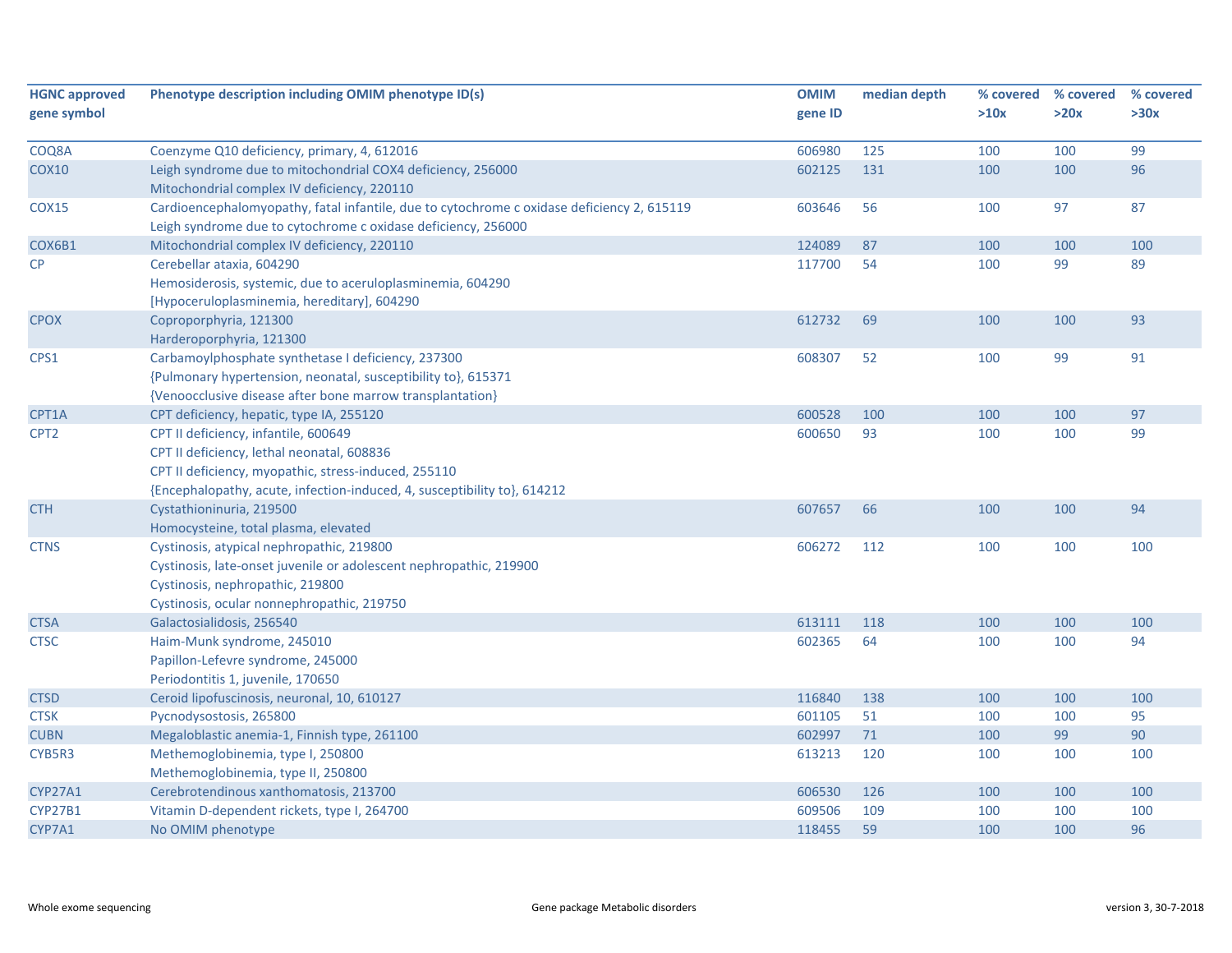| <b>HGNC approved</b><br>gene symbol | Phenotype description including OMIM phenotype ID(s)                                                            | <b>OMIM</b><br>gene ID | median depth | % covered<br>>10x | % covered<br>>20x | % covered<br>>30x |
|-------------------------------------|-----------------------------------------------------------------------------------------------------------------|------------------------|--------------|-------------------|-------------------|-------------------|
|                                     |                                                                                                                 |                        |              |                   |                   |                   |
| CYP7B1                              | Bile acid synthesis defect, congenital, 3, 613812                                                               | 603711                 | 60           | 100               | 100               | 96                |
|                                     | Spastic paraplegia 5A, autosomal recessive, 270800                                                              |                        |              |                   |                   |                   |
| D2HGDH                              | D-2-hydroxyglutaric aciduria, 600721                                                                            | 609186                 | 148          | 100               | 100               | 100               |
| DARS <sub>2</sub>                   | Leukoencephalopathy with brain stem and spinal cord involvement and lactate elevation, 611105                   | 610956                 | 53           | 100               | 100               | 92                |
| <b>DBH</b>                          | Dopamine beta-hydroxylase deficiency, 223360                                                                    | 609312                 | 126          | 100               | 100               | 100               |
|                                     | [Dopamine-beta-hydroxylase activity levels, plasma]                                                             |                        |              |                   |                   |                   |
| <b>DBT</b>                          | Maple syrup urine disease, type II, 248600                                                                      | 248610                 | 99           | 100               | 100               | 98                |
| <b>DCXR</b>                         | [Pentosuria], 260800                                                                                            | 608347                 | 156          | 100               | 100               | 100               |
| <b>DDC</b>                          | Aromatic L-amino acid decarboxylase deficiency, 608643                                                          | 107930                 | 75           | 100               | 97                | 89                |
| DDHD1                               | Spastic paraplegia 28, autosomal recessive, 609340                                                              | 614603                 | 96           | 100               | 98                | 88                |
| <b>DDOST</b>                        | ?Congenital disorder of glycosylation, type Ir, 614507                                                          | 602202                 | 85           | 100               | 100               | 100               |
| DGAT1                               | ?Diarrhea 7, 615863                                                                                             | 604900                 | 108          | 97                | 91                | 88                |
| <b>DGKE</b>                         | {Hemolytic uremic syndrome, atypical, susceptibility to, 7}, 615008                                             | 601440                 | 92           | 100               | 100               | 93                |
|                                     | Nephrotic syndrome, type 7, 615008                                                                              |                        |              |                   |                   |                   |
| <b>DGUOK</b>                        | Mitochondrial DNA depletion syndrome 3 (hepatocerebral type), 251880                                            | 601465                 | 67           | 100               | 99                | 83                |
|                                     | Portal hypertension, noncirrhotic, 617068                                                                       |                        |              |                   |                   |                   |
|                                     | Progressive external ophthalmoplegia with mitochondrial DNA deletions, autosomal recessive 4, 617070            |                        |              |                   |                   |                   |
| DHCR24                              | Desmosterolosis, 602398                                                                                         | 606418                 | 113          | 100               | 100               | 100               |
| DHCR7                               | Smith-Lemli-Opitz syndrome, 270400                                                                              | 602858                 | 98           | 100               | 100               | 100               |
| <b>DHDDS</b>                        | ?Congenital disorder of glycosylation, type 1bb, 613861                                                         | 608172                 | 61           | 100               | 100               | 99                |
|                                     | Developmental delay and seizures with or without movement abnormalities, 617836                                 |                        |              |                   |                   |                   |
|                                     | Retinitis pigmentosa 59, 613861                                                                                 |                        |              |                   |                   |                   |
| <b>DHFR</b>                         | Megaloblastic anemia due to dihydrofolate reductase deficiency, 613839                                          | 126060                 | 74           | 100               | 100               | 97                |
| <b>DHODH</b>                        | Miller syndrome, 263750                                                                                         | 126064                 | 83           | 100               | 100               | 92                |
| DHTKD1                              | 2-aminoadipic 2-oxoadipic aciduria, 204750                                                                      | 614984                 | 76           | 100               | 100               | 96                |
|                                     | ?Charcot-Marie-Tooth disease, axonal, type 2Q, 615025                                                           |                        |              |                   |                   |                   |
| <b>DLAT</b>                         | Pyruvate dehydrogenase E2 deficiency, 245348                                                                    | 608770                 | 70           | 100               | 96                | 83                |
| <b>DLD</b>                          | Dihydrolipoamide dehydrogenase deficiency, 246900                                                               | 238331                 | 66           | 100               | 100               | 94                |
| <b>DLST</b>                         | No OMIM phenotype                                                                                               | 126063                 | 72           | 100               | 100               | 98                |
| <b>DMGDH</b>                        | Dimethylglycine dehydrogenase deficiency, 605850                                                                | 605849                 | 64           | 100               | 100               | 96                |
| DNAJC12                             | Hyperphenylalaninemia, mild, non-BH4-deficient, 617384                                                          | 606060                 | 60           | 100               | 94                | 85                |
| DNAJC19                             | 3-methylglutaconic aciduria, type V, 610198                                                                     | 608977                 | 65           | 100               | 100               | 89                |
| <b>DNAJC5</b>                       | Ceroid lipofuscinosis, neuronal, 4, Parry type, 162350                                                          | 611203                 | 218          | 100               | 100               | 100               |
| DNM1L                               | Encephalopathy, lethal, due to defective mitochondrial peroxisomal fission 1, 614388<br>Optic atrophy 5, 610708 | 603850                 | 61           | 100               | 98                | 89                |
| DNMT1                               | Cerebellar ataxia, deafness, and narcolepsy, autosomal dominant, 604121                                         | 126375                 | 87           | 100               | 99                | 95                |
|                                     | Neuropathy, hereditary sensory, type IE, 614116                                                                 |                        |              |                   |                   |                   |
| <b>DOLK</b>                         | Congenital disorder of glycosylation, type Im, 610768                                                           | 610746                 | 123          | 100               | 100               | 100               |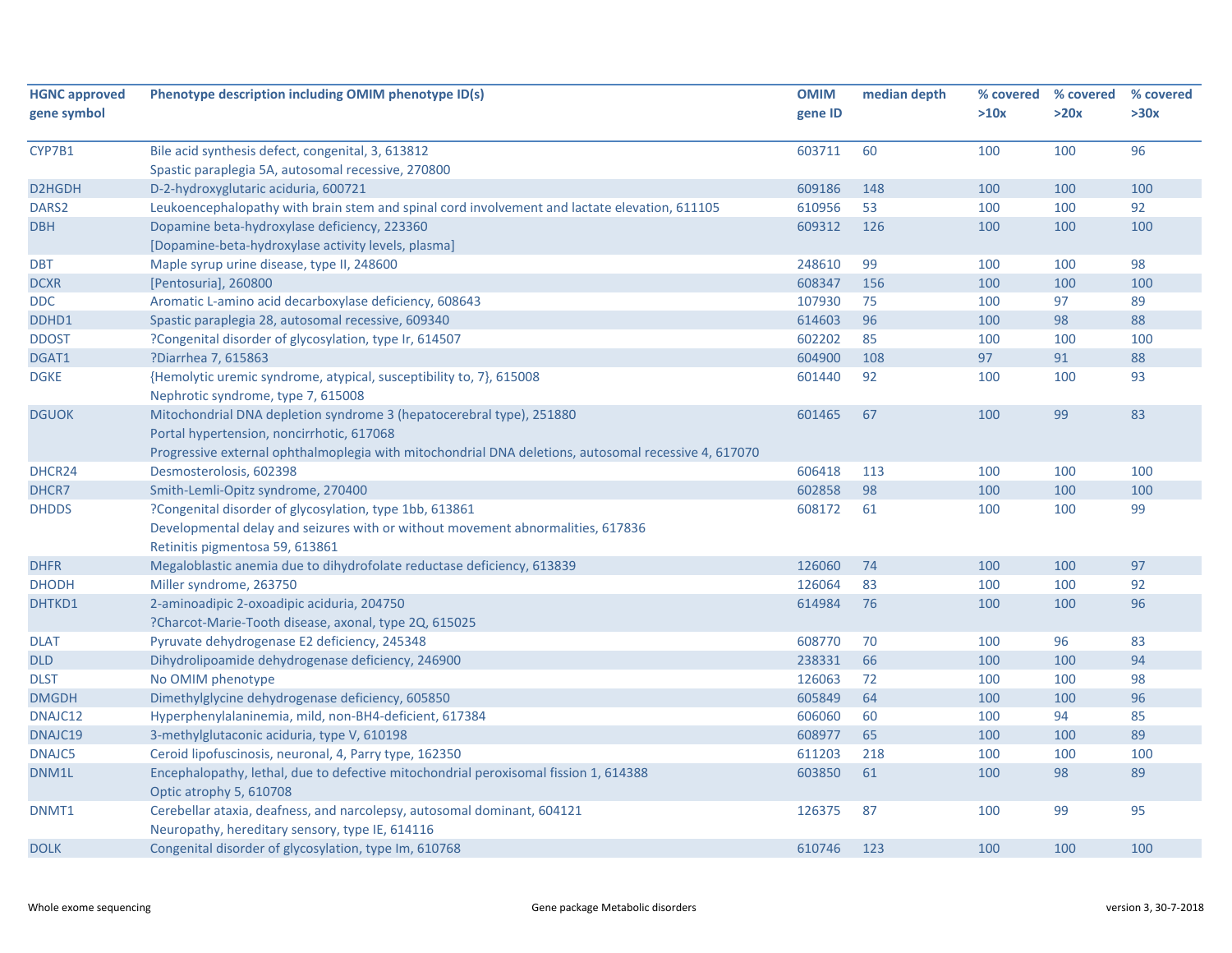| <b>HGNC approved</b> | Phenotype description including OMIM phenotype ID(s)                      | <b>OMIM</b> | median depth | % covered | % covered | % covered |
|----------------------|---------------------------------------------------------------------------|-------------|--------------|-----------|-----------|-----------|
| gene symbol          |                                                                           | gene ID     |              | >10x      | >20x      | >30x      |
| DPAGT1               | Congenital disorder of glycosylation, type Ij, 608093                     | 191350      | 66           | 100       | 100       | 97        |
|                      | Myasthenic syndrome, congenital, 13, with tubular aggregates, 614750      |             |              |           |           |           |
| DPEP1                | No OMIM phenotype                                                         | 179780      | 115          | 100       | 100       | 100       |
| DPM1                 | Congenital disorder of glycosylation, type Ie, 608799                     | 603503      | 70           | 93        | 89        | 83        |
| DPM <sub>2</sub>     | Congenital disorder of glycosylation, type Iu, 615042                     | 603564      | 67           | 100       | 100       | 96        |
| DPM3                 | Congenital disorder of glycosylation, type Io, 612937                     | 605951      | 227          | 100       | 100       | 100       |
| <b>DPYD</b>          | Dihydropyrimidine dehydrogenase deficiency, 274270                        | 612779      | 54           | 100       | 99        | 90        |
|                      | 5-fluorouracil toxicity, 274270                                           |             |              |           |           |           |
| <b>DPYS</b>          | Dihydropyrimidinuria, 222748                                              | 613326      | 63           | 100       | 100       | 96        |
| <b>EBP</b>           | Chondrodysplasia punctata, X-linked dominant, 302960                      | 300205      | 76           | 100       | 100       | 100       |
|                      | MEND syndrome, 300960                                                     |             |              |           |           |           |
| ECHS1                | Mitochondrial short-chain enoyl-CoA hydratase 1 deficiency, 616277        | 602292      | 74           | 100       | 100       | 98        |
| <b>EGF</b>           | Hypomagnesemia 4, renal, 611718                                           | 131530      | 63           | 100       | 99        | 92        |
| ELOVL4               | Ichthyosis, spastic quadriplegia, and mental retardation, 614457          | 605512      | 61           | 100       | 100       | 93        |
|                      | Spinocerebellar ataxia 34, 133190                                         |             |              |           |           |           |
|                      | Stargardt disease 3, 600110                                               |             |              |           |           |           |
| ENO <sub>3</sub>     | ?Glycogen storage disease XIII, 612932                                    | 131370      | 138          | 100       | 100       | 100       |
| <b>EOGT</b>          | Adams-Oliver syndrome 4, 615297                                           | 614789      | 50           | 100       | 99        | 86        |
| EPHX1                | ?Hypercholanemia, familial, 607748                                        | 132810      | 120          | 100       | 100       | 99        |
| EPHX2                | {Hypercholesterolemia, familial, due to LDLR defect, modifier of}, 143890 | 132811      | 80           | 100       | 100       | 92        |
| EPM2A                | Epilepsy, progressive myoclonic 2A (Lafora), 254780                       | 607566      | 76           | 89        | 87        | 84        |
| <b>ETFA</b>          | Glutaric acidemia IIA, 231680                                             | 608053      | 53           | 100       | 100       | 92        |
| <b>ETFB</b>          | Glutaric acidemia IIB, 231680                                             | 130410      | 102          | 100       | 100       | 100       |
| <b>ETFDH</b>         | Glutaric acidemia IIC, 231680                                             | 231675      | 73           | 100       | 100       | 97        |
| ETHE1                | Ethylmalonic encephalopathy, 602473                                       | 608451      | 108          | 100       | 100       | 93        |
| EXT1                 | Chondrosarcoma, 215300                                                    | 608177      | 63           | 100       | 98        | 92        |
|                      | Exostoses, multiple, type 1, 133700                                       |             |              |           |           |           |
| EXT <sub>2</sub>     | Exostoses, multiple, type 2, 133701                                       | 608210      | 89           | 100       | 99        | 94        |
|                      | ?Seizures, scoliosis, and macrocephaly syndrome, 616682                   |             |              |           |           |           |
| FA <sub>2</sub> H    | Spastic paraplegia 35, autosomal recessive, 612319                        | 611026      | 73           | 100       | 100       | 95        |
| <b>FAH</b>           | Tyrosinemia, type I, 276700                                               | 613871      | 91           | 100       | 100       | 98        |
| <b>FASTKD2</b>       | ?Mitochondrial complex IV deficiency, 220110                              | 612322      | 65           | 100       | 99        | 92        |
| FBP1                 | Fructose-1,6-bisphosphatase deficiency, 229700                            | 611570      | 121          | 100       | 100       | 100       |
| <b>FECH</b>          | Protoporphyria, erythropoietic, 1, 177000                                 | 612386      | 57           | 100       | 100       | 90        |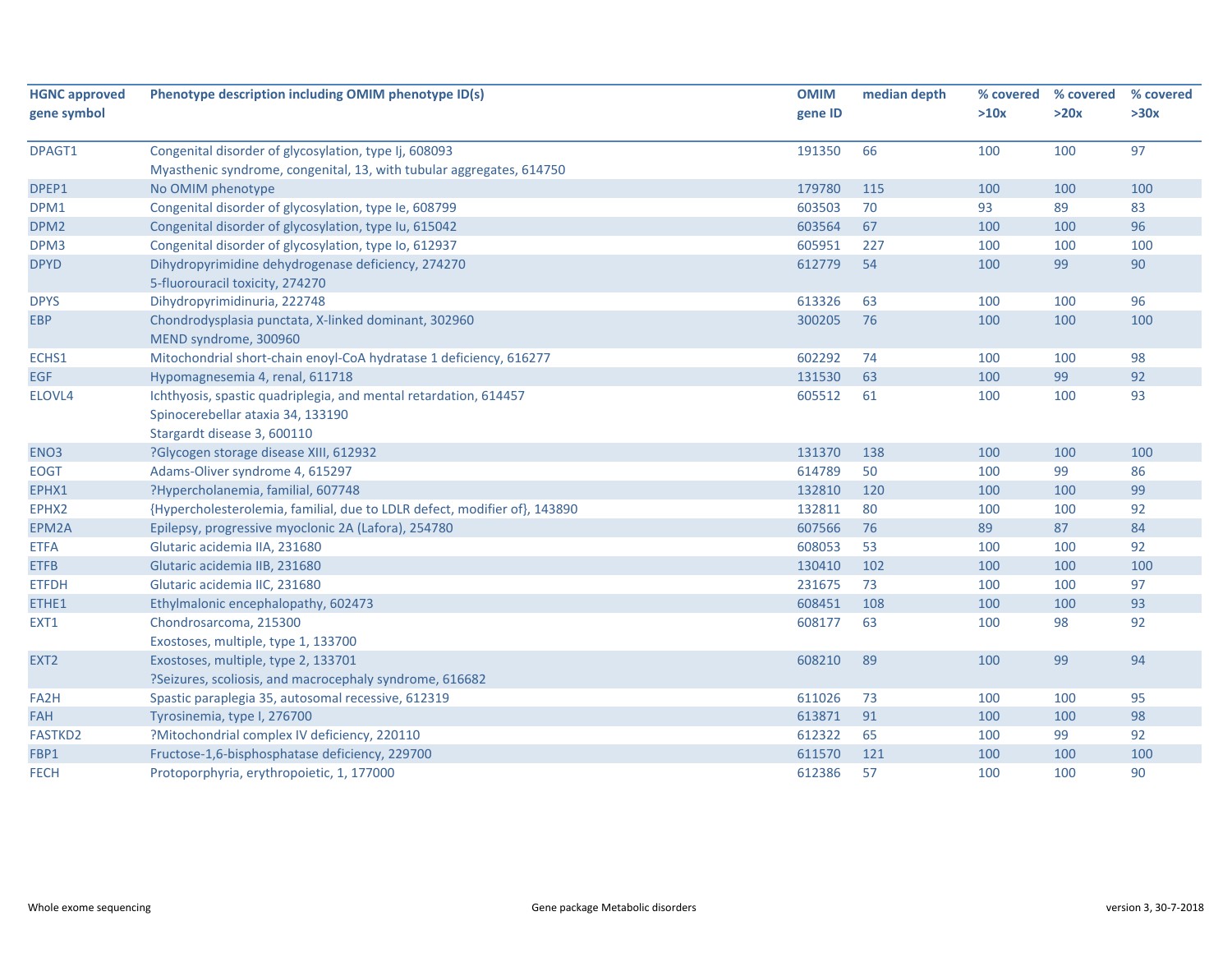| <b>HGNC approved</b> | Phenotype description including OMIM phenotype ID(s)                                                     | <b>OMIM</b> | median depth | % covered | % covered | % covered |
|----------------------|----------------------------------------------------------------------------------------------------------|-------------|--------------|-----------|-----------|-----------|
| gene symbol          |                                                                                                          | gene ID     |              | >10x      | >20x      | >30x      |
|                      |                                                                                                          |             |              |           |           |           |
| FGFR2                | Antley-Bixler syndrome without genital anomalies or disordered steroidogenesis, 207410                   | 176943      | 63           | 100       | 99        | 90        |
|                      | Apert syndrome, 101200                                                                                   |             |              |           |           |           |
|                      | Beare-Stevenson cutis gyrata syndrome, 123790                                                            |             |              |           |           |           |
|                      | Bent bone dysplasia syndrome, 614592                                                                     |             |              |           |           |           |
|                      | Craniofacial-skeletal-dermatologic dysplasia, 101600                                                     |             |              |           |           |           |
|                      | Craniosynostosis, nonspecific                                                                            |             |              |           |           |           |
|                      | Crouzon syndrome, 123500                                                                                 |             |              |           |           |           |
|                      | Gastric cancer, somatic, 613659                                                                          |             |              |           |           |           |
|                      | Jackson-Weiss syndrome, 123150                                                                           |             |              |           |           |           |
|                      | LADD syndrome, 149730                                                                                    |             |              |           |           |           |
|                      | Pfeiffer syndrome, 101600                                                                                |             |              |           |           |           |
|                      | Saethre-Chotzen syndrome, 101400                                                                         |             |              |           |           |           |
|                      | Scaphocephaly and Axenfeld-Rieger anomaly                                                                |             |              |           |           |           |
|                      | Scaphocephaly, maxillary retrusion, and mental retardation, 609579                                       |             |              |           |           |           |
| FH.                  | Fumarase deficiency, 606812                                                                              | 136850      | 70           | 99        | 94        | 86        |
|                      | Leiomyomatosis and renal cell cancer, 150800                                                             |             |              |           |           |           |
| <b>FKRP</b>          | Muscular dystrophy-dystroglycanopathy (congenital with brain and eye anomalies), type A, 5, 613153       | 606596      | 130          | 100       | 100       | 100       |
|                      | Muscular dystrophy-dystroglycanopathy (congenital with or without mental retardation), type B, 5, 606612 |             |              |           |           |           |
|                      | Muscular dystrophy-dystroglycanopathy (limb-girdle), type C, 5, 607155                                   |             |              |           |           |           |
| <b>FKTN</b>          | Cardiomyopathy, dilated, 1X, 611615                                                                      | 607440      | 72           | 100       | 100       | 98        |
|                      | Muscular dystrophy-dystroglycanopathy (congenital with brain and eye anomalies), type A, 4, 253800       |             |              |           |           |           |
|                      | Muscular dystrophy-dystroglycanopathy (congenital without mental retardation), type B, 4, 613152         |             |              |           |           |           |
|                      | Muscular dystrophy-dystroglycanopathy (limb-girdle), type C, 4, 611588                                   |             |              |           |           |           |
| FLAD1                | Lipid storage myopathy due to flavin adenine dinucleotide synthetase deficiency, 255100                  | 610595      | 124          | 100       | 100       | 100       |
| FMO <sub>3</sub>     | Trimethylaminuria, 602079                                                                                | 136132      | 59           | 100       | 99        | 92        |
| FOLR1                | Neurodegeneration due to cerebral folate transport deficiency, 613068                                    | 136430      | 96           | 100       | 100       | 100       |
| <b>FOXRED1</b>       | Leigh syndrome due to mitochondrial complex I deficiency, 256000                                         | 613622      | 85           | 100       | 100       | 100       |
|                      | Mitochondrial complex I deficiency, 252010                                                               |             |              |           |           |           |
| <b>FTCD</b>          | Glutamate formiminotransferase deficiency, 229100                                                        | 606806      | 93           | 99        | 96        | 93        |
| FUCA1                | Fucosidosis, 230000                                                                                      | 612280      | 79           | 100       | 100       | 94        |
| FXYD2                | Hypomagnesemia 2, renal, 154020                                                                          | 601814      | 89           | 100       | 100       | 100       |
| G6PC                 | Glycogen storage disease la, 232200                                                                      | 613742      | 96           | 100       | 100       | 100       |
| G6PC3                | Dursun syndrome, 612541                                                                                  | 611045      | 96           | 100       | 100       | 100       |
|                      | Neutropenia, severe congenital 4, autosomal recessive, 612541                                            |             |              |           |           |           |
| G6PD                 | Hemolytic anemia, G6PD deficient (favism), 300908                                                        | 305900      | 90           | 100       | 100       | 99        |
|                      | {Resistance to malaria due to G6PD deficiency}, 611162                                                   |             |              |           |           |           |
| <b>GAA</b>           | Glycogen storage disease II, 232300                                                                      | 606800      | 140          | 100       | 100       | 100       |
| GAD1                 | ?Cerebral palsy, spastic quadriplegic, 1, 603513                                                         | 605363      | 78           | 100       | 100       | 96        |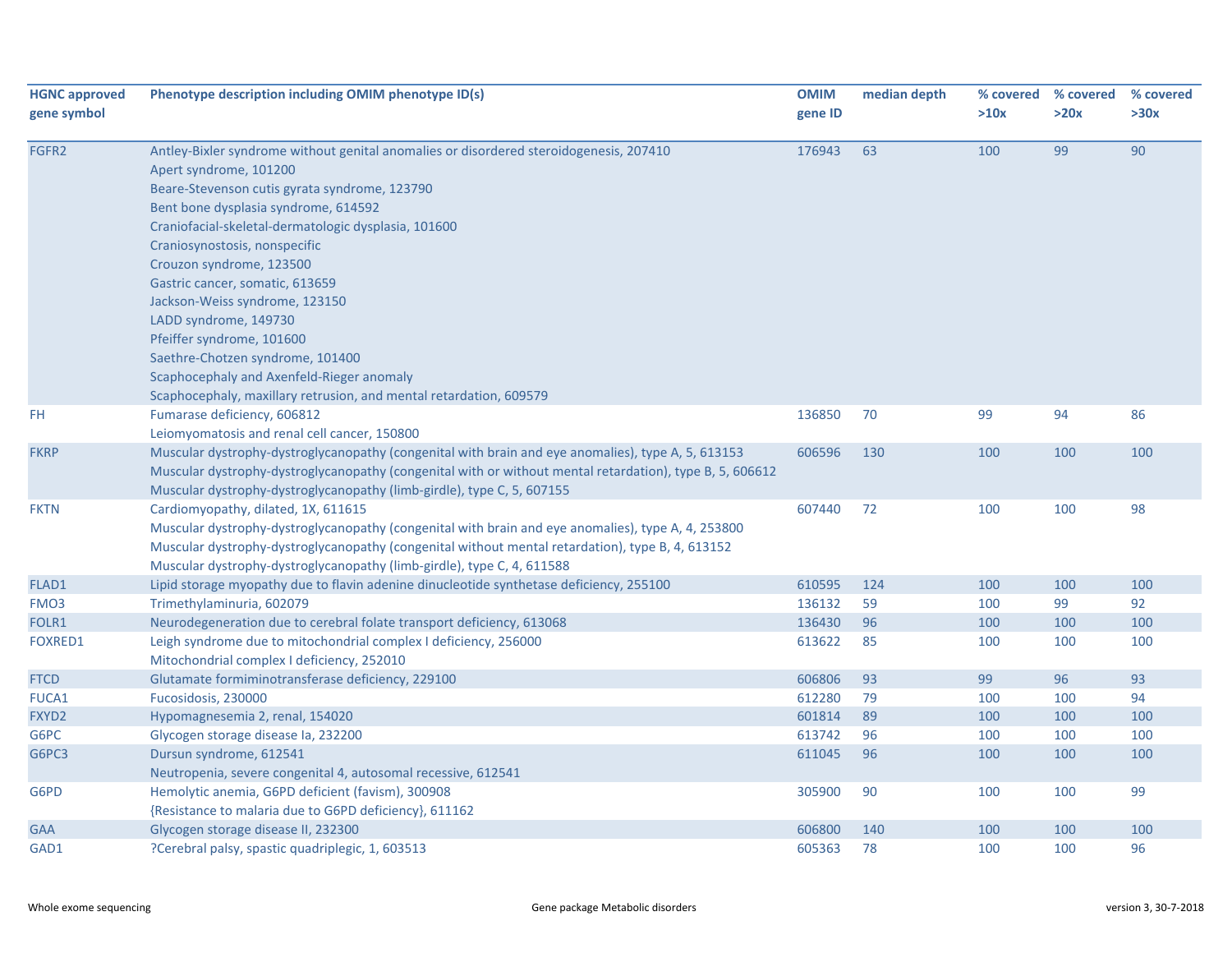| <b>HGNC approved</b> | Phenotype description including OMIM phenotype ID(s)                         | <b>OMIM</b> | median depth | % covered | % covered | % covered |
|----------------------|------------------------------------------------------------------------------|-------------|--------------|-----------|-----------|-----------|
| gene symbol          |                                                                              | gene ID     |              | >10x      | >20x      | >30x      |
| <b>GALC</b>          | Krabbe disease, 245200                                                       | 606890      | 47           | 100       | 97        | 82        |
| <b>GALE</b>          | Galactose epimerase deficiency, 230350                                       | 606953      | 109          | 100       | 100       | 100       |
| GALK1                | Galactokinase deficiency with cataracts, 230200                              | 604313      | 133          | 100       | 100       | 98        |
| <b>GALNS</b>         | Mucopolysaccharidosis IVA, 253000                                            | 612222      | 76           | 100       | 98        | 93        |
| GALNT3               | Tumoral calcinosis, hyperphosphatemic, familial, 1, 211900                   | 601756      | 60           | 100       | 100       | 95        |
| <b>GALT</b>          | Galactosemia, 230400                                                         | 606999      | 146          | 100       | 100       | 100       |
| <b>GAMT</b>          | Cerebral creatine deficiency syndrome 2, 612736                              | 601240      | 80           | 100       | 99        | 95        |
| <b>GANAB</b>         | Polycystic kidney disease 3, 600666                                          | 104160      | 71           | 100       | 99        | 94        |
| <b>GATM</b>          | Cerebral creatine deficiency syndrome 3, 612718                              | 602360      | 56           | 100       | 100       | 93        |
| <b>GBA</b>           | Gaucher disease, perinatal lethal, 608013                                    | 606463      | 173          | 100       | 100       | 100       |
|                      | Gaucher disease, type I, 230800                                              |             |              |           |           |           |
|                      | Gaucher disease, type II, 230900                                             |             |              |           |           |           |
|                      | Gaucher disease, type III, 231000                                            |             |              |           |           |           |
|                      | Gaucher disease, type IIIC, 231005                                           |             |              |           |           |           |
|                      | {Lewy body dementia, susceptibility to}, 127750                              |             |              |           |           |           |
|                      | {Parkinson disease, late-onset, susceptibility to}, 168600                   |             |              |           |           |           |
| GBA2                 | Spastic paraplegia 46, autosomal recessive, 614409                           | 609471      | 129          | 100       | 100       | 100       |
| GBE1                 | Glycogen storage disease IV, 232500                                          | 607839      | 55           | 100       | 97        | 83        |
|                      | Polyglucosan body disease, adult form, 263570                                |             |              |           |           |           |
| <b>GCDH</b>          | Glutaricaciduria, type I, 231670                                             | 608801      | 104          | 100       | 100       | 100       |
| GCH1                 | Dystonia, DOPA-responsive, with or without hyperphenylalaninemia, 128230     | 600225      | 49           | 100       | 100       | 91        |
|                      | Hyperphenylalaninemia, BH4-deficient, B, 233910                              |             |              |           |           |           |
| <b>GCK</b>           | Diabetes mellitus, noninsulin-dependent, late onset, 125853                  | 138079      | 117          | 100       | 100       | 100       |
|                      | Diabetes mellitus, permanent neonatal, 606176                                |             |              |           |           |           |
|                      | Hyperinsulinemic hypoglycemia, familial, 3, 602485                           |             |              |           |           |           |
|                      | MODY, type II, 125851                                                        |             |              |           |           |           |
| <b>GCLC</b>          | Hemolytic anemia due to gamma-glutamylcysteine synthetase deficiency, 230450 | 606857      | 76           | 100       | 100       | 93        |
|                      | {Myocardial infarction, susceptibility to}, 608446                           |             |              |           |           |           |
| <b>GCSH</b>          | ?Glycine encephalopathy, 605899                                              | 238330      | 88           | 100       | 91        | 63        |
| GFM1                 | Combined oxidative phosphorylation deficiency 1, 609060                      | 606639      | 61           | 100       | 99        | 92        |
| GFPT1                | Myasthenia, congenital, 12, with tubular aggregates, 610542                  | 138292      | 49           | 100       | 98        | 84        |
| GGT1                 | ?Glutathioninuria, 231950                                                    | 612346      | 59           | 77        | 64        | 59        |
| GIF                  | Intrinsic factor deficiency, 261000                                          | 609342      | 72           | 100       | 100       | 96        |
| GK                   | Glycerol kinase deficiency, 307030                                           | 300474      | 40           | 99        | 86        | 60        |
| <b>GLA</b>           | Fabry disease, 301500                                                        | 300644      | 88           | 100       | 100       | 100       |
|                      | Fabry disease, cardiac variant, 301500                                       |             |              |           |           |           |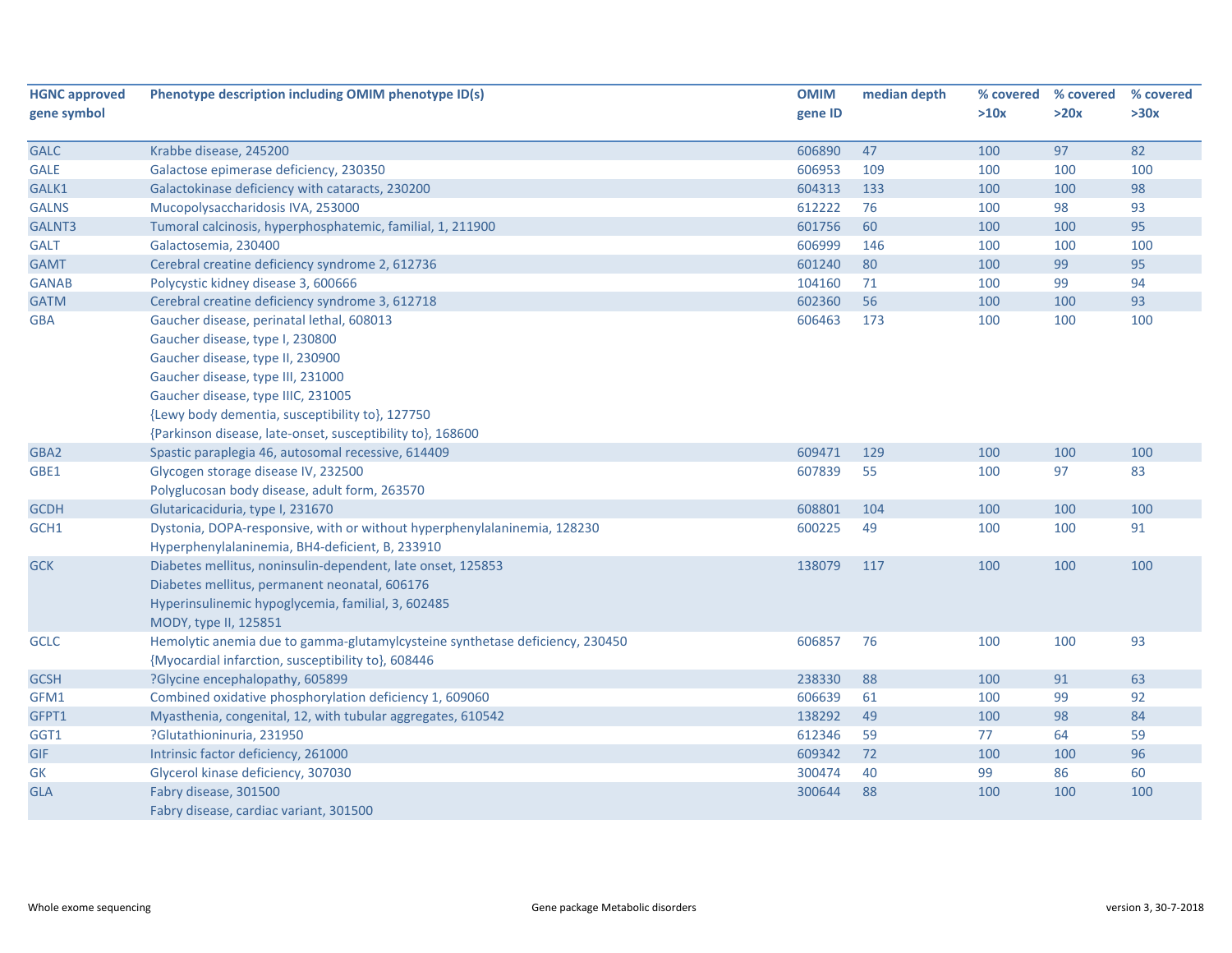| <b>HGNC approved</b> | Phenotype description including OMIM phenotype ID(s)                                                | <b>OMIM</b> | median depth | % covered | % covered | % covered |
|----------------------|-----------------------------------------------------------------------------------------------------|-------------|--------------|-----------|-----------|-----------|
| gene symbol          |                                                                                                     | gene ID     |              | >10x      | >20x      | >30x      |
| GLB1                 | GM1-gangliosidosis, type I, 230500                                                                  | 611458      | 96           | 100       | 100       | 96        |
|                      | GM1-gangliosidosis, type II, 230600                                                                 |             |              |           |           |           |
|                      | GM1-gangliosidosis, type III, 230650                                                                |             |              |           |           |           |
|                      | Mucopolysaccharidosis type IVB (Morquio), 253010                                                    |             |              |           |           |           |
| <b>GLDC</b>          | Glycine encephalopathy, 605899                                                                      | 238300      | 61           | 100       | 97        | 87        |
| GLRA1                | Hyperekplexia 1, 149400                                                                             | 138491      | 77           | 100       | 99        | 93        |
| GLRX5                | Anemia, sideroblastic, 3, pyridoxine-refractory, 616860                                             | 609588      | 66           | 100       | 91        | 81        |
|                      | Spasticity, childhood-onset, with hyperglycinemia, 616859                                           |             |              |           |           |           |
| GLUD1                | Hyperinsulinism-hyperammonemia syndrome, 606762                                                     | 138130      | 89           | 99        | 96        | 88        |
| <b>GLUL</b>          | Glutamine deficiency, congenital, 610015                                                            | 138290      | 82           | 100       | 100       | 100       |
| <b>GLYCTK</b>        | D-glyceric aciduria, 220120                                                                         | 610516      | 135          | 100       | 100       | 100       |
| GM2A                 | GM2-gangliosidosis, AB variant, 272750                                                              | 613109      | 85           | 100       | 100       | 100       |
| <b>GMPPA</b>         | Alacrima, achalasia, and mental retardation syndrome, 615510                                        | 615495      | 99           | 100       | 100       | 99        |
| <b>GMPPB</b>         | Muscular dystrophy-dystroglycanopathy (congenital with brain and eye anomalies), type A, 14, 615350 | 615320      | 168          | 100       | 100       | 100       |
|                      | Muscular dystrophy-dystroglycanopathy (congenital with mental retardation), type B, 14, 615351      |             |              |           |           |           |
|                      | Muscular dystrophy-dystroglycanopathy (limb-girdle), type C, 14, 615352                             |             |              |           |           |           |
| <b>GNE</b>           | Nonaka myopathy, 605820                                                                             | 603824      | 80           | 100       | 100       | 97        |
|                      | Sialuria, 269921                                                                                    |             |              |           |           |           |
| <b>GNMT</b>          | Glycine N-methyltransferase deficiency, 606664                                                      | 606628      | 109          | 100       | 100       | 100       |
| <b>GNPAT</b>         | Rhizomelic chondrodysplasia punctata, type 2, 222765                                                | 602744      | 66           | 100       | 99        | 91        |
| <b>GNPTAB</b>        | Mucolipidosis II alpha/beta, 252500                                                                 | 607840      | 54           | 100       | 98        | 89        |
|                      | Mucolipidosis III alpha/beta, 252600                                                                |             |              |           |           |           |
| <b>GNPTG</b>         | Mucolipidosis III gamma, 252605                                                                     | 607838      | 149          | 100       | 100       | 95        |
| <b>GNS</b>           | Mucopolysaccharidosis type IIID, 252940                                                             | 607664      | 60           | 100       | 100       | 96        |
| GPD1                 | Hypertriglyceridemia, transient infantile, 614480                                                   | 138420      | 71           | 100       | 100       | 99        |
| <b>GPHN</b>          | Molybdenum cofactor deficiency C, 615501                                                            | 603930      | 59           | 100       | 100       | 93        |
| <b>GPI</b>           | Hemolytic anemia, nonspherocytic, due to glucose phosphate isomerase deficiency, 613470             | 172400      | 117          | 100       | 100       | 100       |
| GPX1                 | Hemolytic anemia due to glutathione peroxidase deficiency, 614164                                   | 138320      | 79           | 100       | 100       | 100       |
| <b>GRHPR</b>         | Hyperoxaluria, primary, type II, 260000                                                             | 604296      | 84           | 100       | 100       | 100       |
| <b>GSS</b>           | Glutathione synthetase deficiency, 266130                                                           | 601002      | 82           | 100       | 100       | 98        |
|                      | Hemolytic anemia due to glutathione synthetase deficiency, 231900                                   |             |              |           |           |           |
| GSTZ1                | [Maleylacetoacetate isomerase deficiency], 617596                                                   | 603758      | 94           | 100       | 100       | 100       |
| <b>GUSB</b>          | Mucopolysaccharidosis VII, 253220                                                                   | 611499      | 100          | 100       | 100       | 97        |
| GYG1                 | ?Glycogen storage disease XV, 613507                                                                | 603942      | 51           | 100       | 100       | 85        |
|                      | Polyglucosan body myopathy 2, 616199                                                                |             |              |           |           |           |
| GYS1                 | Glycogen storage disease 0, muscle, 611556                                                          | 138570      | 115          | 100       | 100       | 100       |
| GYS2                 | Glycogen storage disease 0, liver, 240600                                                           | 138571      | 54           | 100       | 99        | 92        |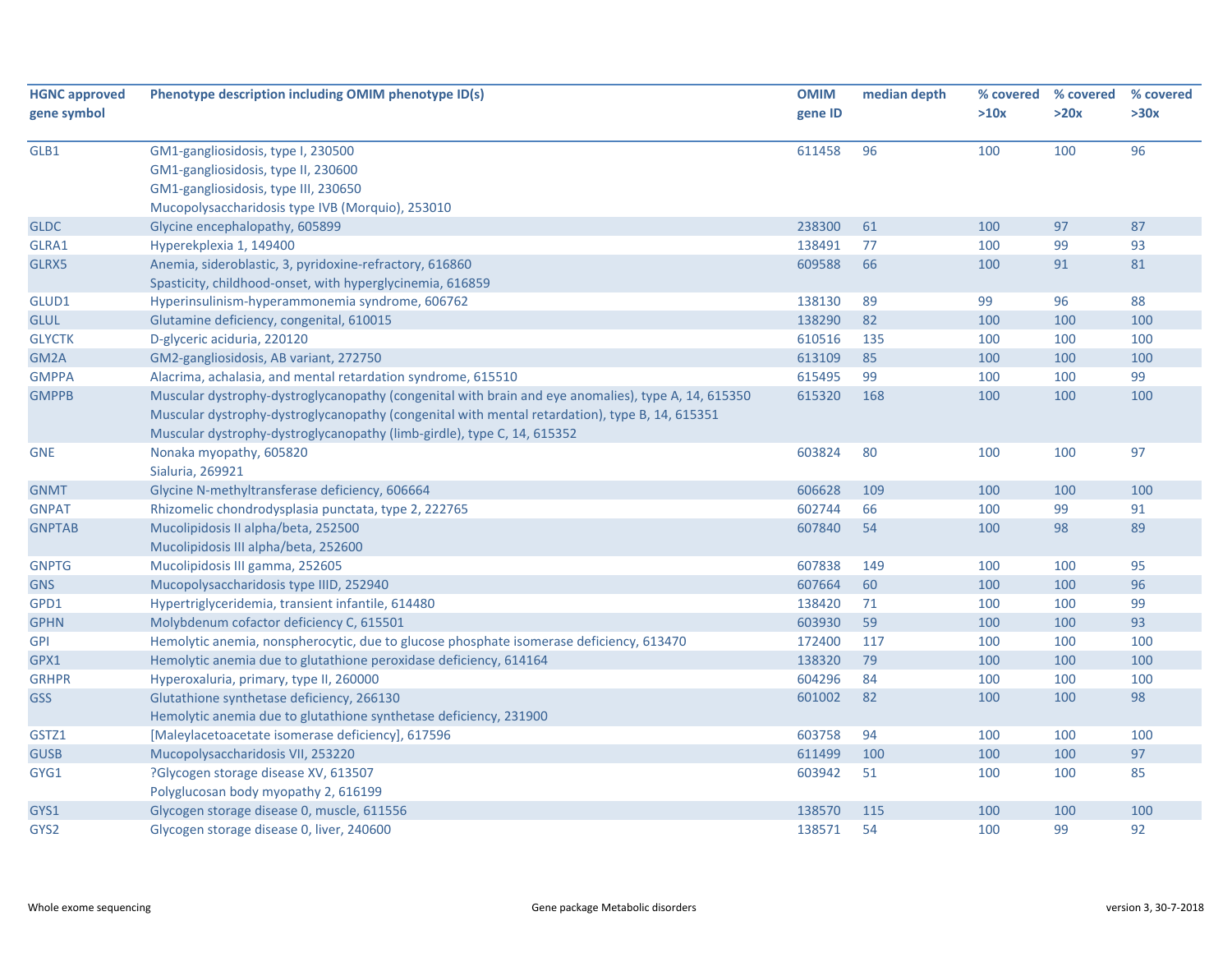| <b>HGNC approved</b><br>gene symbol | Phenotype description including OMIM phenotype ID(s)                                                                                                                                                                                                                                   | <b>OMIM</b><br>gene ID | median depth | >10x | % covered % covered<br>>20x | % covered<br>>30x |
|-------------------------------------|----------------------------------------------------------------------------------------------------------------------------------------------------------------------------------------------------------------------------------------------------------------------------------------|------------------------|--------------|------|-----------------------------|-------------------|
| <b>HADH</b>                         | 3-hydroxyacyl-CoA dehydrogenase deficiency, 231530<br>Hyperinsulinemic hypoglycemia, familial, 4, 609975                                                                                                                                                                               | 601609                 | 67           | 100  | 100                         | 98                |
| <b>HADHA</b>                        | Fatty liver, acute, of pregnancy, 609016<br>HELLP syndrome, maternal, of pregnancy, 609016<br>LCHAD deficiency, 609016<br>Trifunctional protein deficiency, 609015                                                                                                                     | 600890                 | 90           | 100  | 100                         | 93                |
| <b>HADHB</b>                        | Trifunctional protein deficiency, 609015                                                                                                                                                                                                                                               | 143450                 | 58           | 100  | 100                         | 91                |
| <b>HAL</b>                          | [Histidinemia], 235800                                                                                                                                                                                                                                                                 | 609457                 | 79           | 100  | 100                         | 95                |
| <b>HAMP</b>                         | Hemochromatosis, type 2B, 613313                                                                                                                                                                                                                                                       | 606464                 | 154          | 100  | 100                         | 100               |
| HCFC1                               | Mental retardation, X-linked 3 (methylmalonic acidemia and homocysteinemia, cblX type), 309541                                                                                                                                                                                         | 300019                 | 71           | 100  | 98                          | 89                |
| <b>HEXA</b>                         | GM2-gangliosidosis, several forms, 272800<br>[Hex A pseudodeficiency], 272800<br>Tay-Sachs disease, 272800                                                                                                                                                                             | 606869                 | 79           | 100  | 100                         | 96                |
| <b>HEXB</b>                         | Sandhoff disease, infantile, juvenile, and adult forms, 268800                                                                                                                                                                                                                         | 606873                 | 106          | 100  | 100                         | 95                |
| <b>HFE</b>                          | {Alzheimer disease, susceptibility to}, 104300<br>Hemochromatosis, 235200<br>{Microvascular complications of diabetes 7}, 612635<br>{Porphyria cutanea tarda, susceptibility to}, 176100<br>{Porphyria variegata, susceptibility to}, 176200<br>[Transferrin serum level QTL2], 614193 | 613609                 | 81           | 100  | 100                         | 97                |
| <b>HGD</b>                          | Alkaptonuria, 203500                                                                                                                                                                                                                                                                   | 607474                 | 54           | 100  | 99                          | 91                |
| <b>HGSNAT</b>                       | Mucopolysaccharidosis type IIIC (Sanfilippo C), 252930<br>Retinitis pigmentosa 73, 616544                                                                                                                                                                                              | 610453                 | 60           | 94   | 94                          | 88                |
| <b>HIBCH</b>                        | 3-hydroxyisobutryl-CoA hydrolase deficiency, 250620                                                                                                                                                                                                                                    | 610690                 | 45           | 100  | 91                          | 67                |
| HK1                                 | Hemolytic anemia due to hexokinase deficiency, 235700<br>Neuropathy, hereditary motor and sensory, Russe type, 605285<br>Retinitis pigmentosa 79, 617460                                                                                                                               | 142600                 | 93           | 100  | 99                          | 98                |
| <b>HLCS</b>                         | Holocarboxylase synthetase deficiency, 253270                                                                                                                                                                                                                                          | 609018                 | 85           | 100  | 100                         | 97                |
| <b>HMBS</b>                         | Porphyria, acute intermittent, 176000<br>Porphyria, acute intermittent, nonerythroid variant, 176000                                                                                                                                                                                   | 609806                 | 82           | 100  | 100                         | 100               |
| <b>HMGCL</b>                        | HMG-CoA lyase deficiency, 246450                                                                                                                                                                                                                                                       | 613898                 | 78           | 100  | 100                         | 100               |
| HMGCS2                              | HMG-CoA synthase-2 deficiency, 605911                                                                                                                                                                                                                                                  | 600234                 | 69           | 100  | 100                         | 97                |
| HMOX1                               | Heme oxygenase-1 deficiency, 614034<br>{Pulmonary disease, chronic obstructive, susceptibility to}, 606963                                                                                                                                                                             | 141250                 | 102          | 100  | 100                         | 100               |
| HOGA1                               | Hyperoxaluria, primary, type III, 613616                                                                                                                                                                                                                                               | 613597                 | 125          | 100  | 100                         | 100               |
| <b>HPD</b>                          | Hawkinsinuria, 140350<br>Tyrosinemia, type III, 276710                                                                                                                                                                                                                                 | 609695                 | 94           | 100  | 100                         | 96                |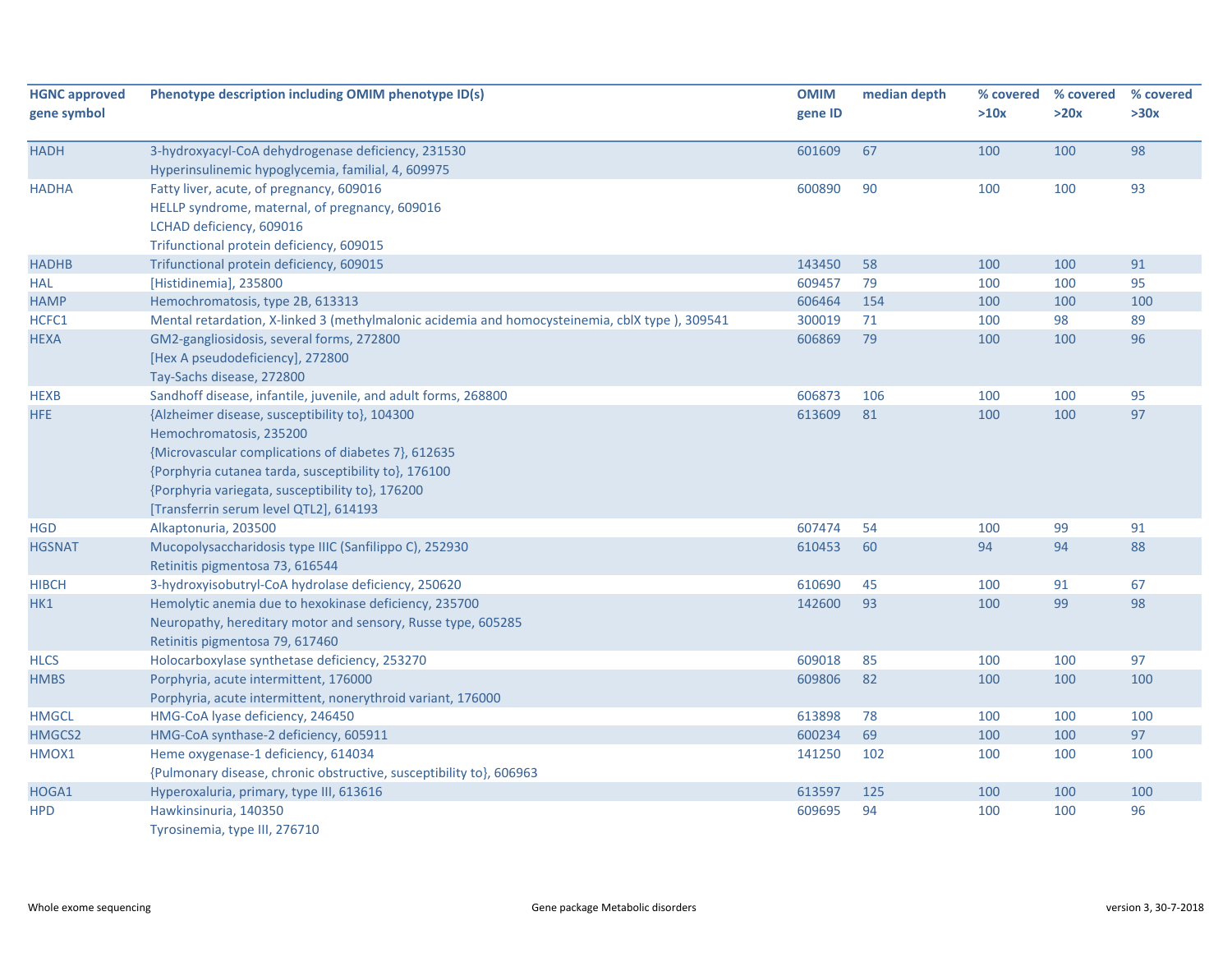| <b>HGNC approved</b> | Phenotype description including OMIM phenotype ID(s)                                                                                                                                                | <b>OMIM</b> | median depth | % covered | % covered | % covered |
|----------------------|-----------------------------------------------------------------------------------------------------------------------------------------------------------------------------------------------------|-------------|--------------|-----------|-----------|-----------|
| gene symbol          |                                                                                                                                                                                                     | gene ID     |              | >10x      | >20x      | >30x      |
| HPRT1                | HPRT-related gout, 300323                                                                                                                                                                           | 308000      | 34           | 100       | 93        | 70        |
|                      | Lesch-Nyhan syndrome, 300322                                                                                                                                                                        |             |              |           |           |           |
| HPS1                 | Hermansky-Pudlak syndrome 1, 203300                                                                                                                                                                 | 604982      | 97           | 100       | 100       | 97        |
| <b>HS6ST1</b>        | {Hypogonadotropic hypogonadism 15 with or without anosmia}, 614880                                                                                                                                  | 604846      | 145          | 100       | 100       | 99        |
| <b>HSD11B1</b>       | Cortisone reductase deficiency 2, 614662                                                                                                                                                            | 600713      | 54           | 100       | 100       | 96        |
| <b>HSD11B2</b>       | Apparent mineralocorticoid excess, 218030                                                                                                                                                           | 614232      | 136          | 92        | 87        | 83        |
| <b>HSD17B10</b>      | HSD10 mitochondrial disease, 300438                                                                                                                                                                 | 300256      | 62           | 100       | 100       | 100       |
| <b>HSD17B4</b>       | D-bifunctional protein deficiency, 261515<br>Perrault syndrome 1, 233400                                                                                                                            | 601860      | 54           | 100       | 96        | 87        |
| HSD3B2               | Adrenal hyperplasia, congenital, due to 3-beta-hydroxysteroid dehydrogenase 2 deficiency, 201810                                                                                                    | 613890      | 122          | 100       | 100       | 100       |
| HSD3B7               | Bile acid synthesis defect, congenital, 1, 607765                                                                                                                                                   | 607764      | 110          | 100       | 100       | 100       |
| HYAL1                | ?Mucopolysaccharidosis type IX, 601492                                                                                                                                                              | 607071      | 99           | 100       | 100       | 100       |
| IBA57                | Multiple mitochondrial dysfunctions syndrome 3, 615330<br>?Spastic paraplegia 74, autosomal recessive, 616451                                                                                       | 615316      | 126          | 100       | 100       | 98        |
| IDH <sub>2</sub>     | D-2-hydroxyglutaric aciduria 2, 613657                                                                                                                                                              | 147650      | 99           | 100       | 100       | 99        |
| <b>IDH3B</b>         | Retinitis pigmentosa 46, 612572                                                                                                                                                                     | 604526      | 97           | 100       | 100       | 100       |
| <b>IDS</b>           | Mucopolysaccharidosis II, 309900                                                                                                                                                                    | 300823      | 68           | 100       | 98        | 84        |
| <b>IDUA</b>          | Mucopolysaccharidosis Ih, 607014                                                                                                                                                                    | 252800      | 127          | 100       | 99        | 94        |
|                      | Mucopolysaccharidosis Ih/s, 607015                                                                                                                                                                  |             |              |           |           |           |
|                      | Mucopolysaccharidosis Is, 607016                                                                                                                                                                    |             |              |           |           |           |
| IMPAD1               | Chondrodysplasia with joint dislocations, GPAPP type, 614078                                                                                                                                        | 614010      | 125          | 100       | 99        | 94        |
| IMPDH1               | Leber congenital amaurosis 11, 613837                                                                                                                                                               | 146690      | 99           | 100       | 99        | 94        |
|                      | Retinitis pigmentosa 10, 180105                                                                                                                                                                     |             |              |           |           |           |
| <b>INPPL1</b>        | Opsismodysplasia, 258480                                                                                                                                                                            | 600829      | 101          | 100       | 100       | 99        |
| <b>ISCU</b>          | Myopathy with lactic acidosis, hereditary, 255125                                                                                                                                                   | 611911      | 72           | 100       | 100       | 97        |
| <b>ISPD</b>          | Muscular dystrophy-dystroglycanopathy (congenital with brain and eye anomalies), type A, 7, 614643<br>Muscular dystrophy-dystroglycanopathy (limb-girdle), type C, 7, 616052                        | 614631      | 77           | 100       | 99        | 92        |
| <b>ITPA</b>          | Epileptic encephalopathy, early infantile, 35, 616647<br>[Inosine triphosphatase deficiency], 613850                                                                                                | 147520      | 115          | 100       | 100       | 100       |
| <b>IVD</b>           | Isovaleric acidemia, 243500                                                                                                                                                                         | 607036      | 105          | 100       | 100       | 98        |
| <b>KHK</b>           | [Fructosuria], 229800                                                                                                                                                                               | 614058      | 116          | 100       | 100       | 99        |
| <b>KYNU</b>          | ?Hydroxykynureninuria, 236800                                                                                                                                                                       | 605197      | 64           | 100       | 100       | 91        |
|                      | Vertebral, cardiac, renal, and limb defects syndrome 2, 617661                                                                                                                                      |             |              |           |           |           |
| L2HGDH               | L-2-hydroxyglutaric aciduria, 236792                                                                                                                                                                | 609584      | 61           | 100       | 100       | 93        |
| LAMP <sub>2</sub>    | Danon disease, 300257                                                                                                                                                                               | 309060      | 40           | 100       | 91        | 68        |
| LARGE1               | Muscular dystrophy-dystroglycanopathy (congenital with brain and eye anomalies), type A, 6, 613154<br>Muscular dystrophy-dystroglycanopathy (congenital with mental retardation), type B, 6, 608840 | 603590      | 86           | 100       | 100       | 98        |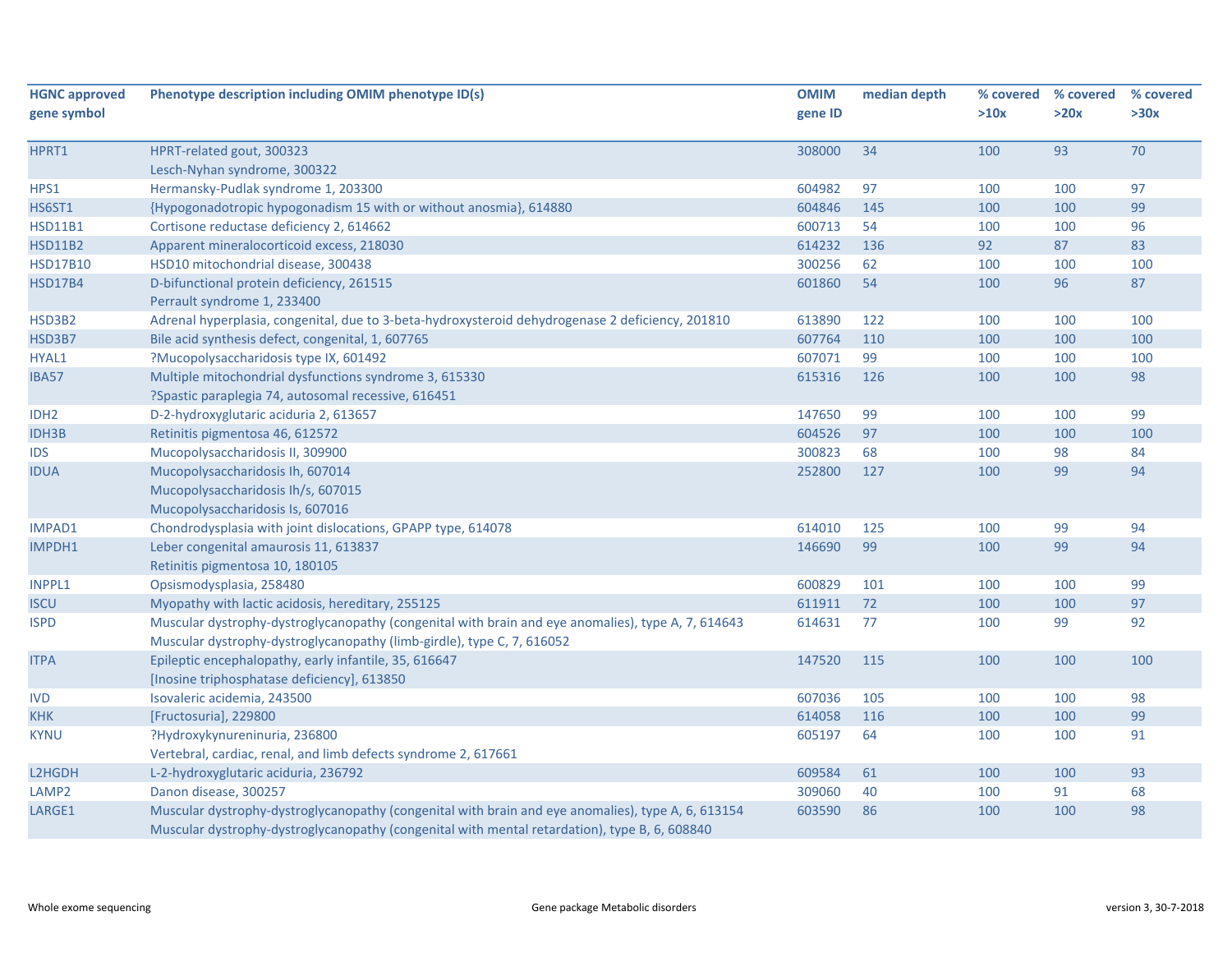| <b>HGNC approved</b> | Phenotype description including OMIM phenotype ID(s)                                            | <b>OMIM</b> | median depth | % covered | % covered | % covered |
|----------------------|-------------------------------------------------------------------------------------------------|-------------|--------------|-----------|-----------|-----------|
| gene symbol          |                                                                                                 | gene ID     |              | >10x      | >20x      | >30x      |
| <b>LBR</b>           | Greenberg skeletal dysplasia, 215140                                                            | 600024      | 57           | 100       | 99        | 92        |
|                      | Pelger-Huet anomaly, 169400                                                                     |             |              |           |           |           |
|                      | Pelger-Huet anomaly with mild skeletal anomalies, 618019                                        |             |              |           |           |           |
|                      | ?Reynolds syndrome, 613471                                                                      |             |              |           |           |           |
| <b>LCAT</b>          | Fish-eye disease, 136120                                                                        | 606967      | 124          | 100       | 100       | 97        |
|                      | Norum disease, 245900                                                                           |             |              |           |           |           |
| <b>LCT</b>           | Lactase deficiency, congenital, 223000                                                          | 603202      | 103          | 100       | 100       | 100       |
| <b>LDHA</b>          | Glycogen storage disease XI, 612933                                                             | 150000      | 51           | 100       | 97        | 79        |
| <b>LDLR</b>          | Hypercholesterolemia, familial, 143890                                                          | 606945      | 207          | 100       | 100       | 100       |
|                      | LDL cholesterol level QTL2, 143890                                                              |             |              |           |           |           |
| <b>LFNG</b>          | ?Spondylocostal dysostosis 3, autosomal recessive, 609813                                       | 602576      | 112          | 86        | 83        | 82        |
| <b>LIPA</b>          | Cholesteryl ester storage disease, 278000                                                       | 613497      | 58           | 100       | 100       | 93        |
|                      | Wolman disease, 278000                                                                          |             |              |           |           |           |
| <b>LIPC</b>          | {Diabetes mellitus, noninsulin-dependent}, 125853                                               | 151670      | 73           | 100       | 100       | 96        |
|                      | Hepatic lipase deficiency, 614025                                                               |             |              |           |           |           |
|                      | [High density lipoprotein cholesterol level QTL 12], 612797                                     |             |              |           |           |           |
| <b>LIPI</b>          | {Hypertriglyceridemia, susceptibility to}, 145750                                               | 609252      | 52           | 100       | 98        | 84        |
| LMBRD1               | Methylmalonic aciduria and homocystinuria, cblF type, 277380                                    | 612625      | 57           | 100       | 96        | 76        |
| LPIN1                | Myoglobinuria, acute recurrent, autosomal recessive, 268200                                     | 605518      | 72           | 100       | 99        | 93        |
| LPIN2                | Majeed syndrome, 609628                                                                         | 605519      | 65           | 100       | 99        | 93        |
| LPL.                 | Combined hyperlipidemia, familial, 144250                                                       | 609708      | 102          | 100       | 100       | 98        |
|                      | [High density lipoprotein cholesterol level QTL 11]                                             |             |              |           |           |           |
|                      | Lipoprotein lipase deficiency, 238600                                                           |             |              |           |           |           |
| LRP2                 | Donnai-Barrow syndrome, 222448                                                                  | 600073      | 58           | 100       | 99        | 91        |
| <b>LRPPRC</b>        | Leigh syndrome, French-Canadian type, 220111                                                    | 607544      | 51           | 100       | 98        | 84        |
| LTC4S                | Leukotriene C4 synthase deficiency, 614037                                                      | 246530      | 70           | 100       | 87        | 76        |
| <b>LYST</b>          | Chediak-Higashi syndrome, 214500                                                                | 606897      | 62           | 100       | 98        | 91        |
| MAN1B1               | Mental retardation, autosomal recessive 15, 614202                                              | 604346      | 120          | 100       | 100       | 100       |
| MAN2B1               | Mannosidosis, alpha-, types I and II, 248500                                                    | 609458      | 110          | 100       | 100       | 100       |
| <b>MANBA</b>         | Mannosidosis, beta, 248510                                                                      | 609489      | 76           | 100       | 98        | 92        |
| <b>MAOA</b>          | {Antisocial behavior}, 300615                                                                   | 309850      | 42           | 100       | 97        | 83        |
|                      | Brunner syndrome, 300615                                                                        |             |              |           |           |           |
| MAT1A                | Hypermethioninemia, persistent, autosomal dominant, due to methionine adenosyltransferase I/III | 610550      | 100          | 100       | 100       | 100       |
|                      | deficiency, 250850                                                                              |             |              |           |           |           |
|                      | Methionine adenosyltransferase deficiency, autosomal recessive, 250850                          |             |              |           |           |           |
| MCCC1                | 3-Methylcrotonyl-CoA carboxylase 1 deficiency, 210200                                           | 609010      | 60           | 100       | 99        | 89        |
| MCCC2                | 3-Methylcrotonyl-CoA carboxylase 2 deficiency, 210210                                           | 609014      | 56           | 100       | 99        | 90        |
| <b>MCEE</b>          | Methylmalonyl-CoA epimerase deficiency, 251120                                                  | 608419      | 69           | 100       | 100       | 91        |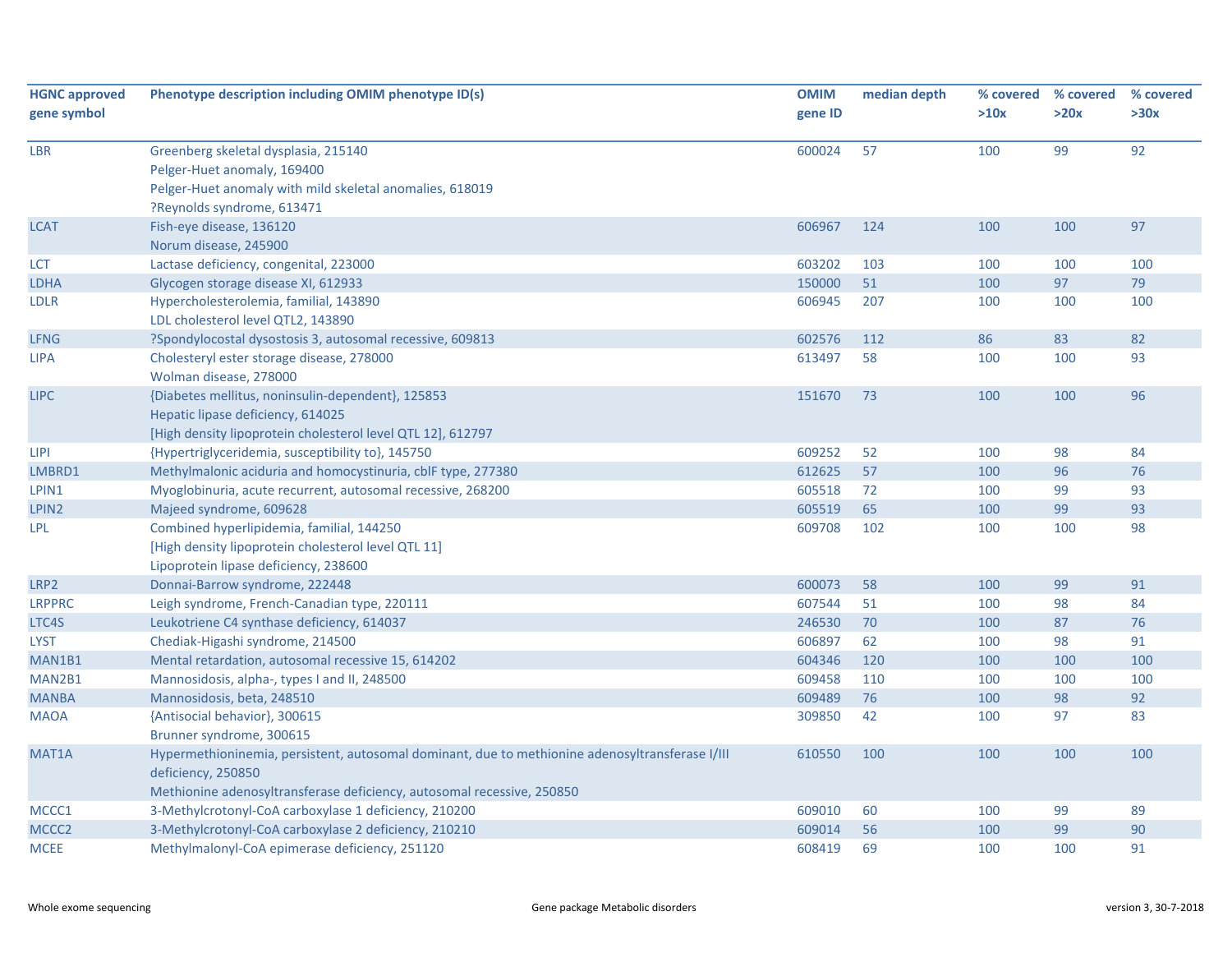| <b>HGNC approved</b> | Phenotype description including OMIM phenotype ID(s)                                                                                  | <b>OMIM</b> | median depth |      | % covered % covered | % covered |
|----------------------|---------------------------------------------------------------------------------------------------------------------------------------|-------------|--------------|------|---------------------|-----------|
| gene symbol          |                                                                                                                                       | gene ID     |              | >10x | >20x                | >30x      |
|                      |                                                                                                                                       |             |              |      |                     |           |
| MCOLN1               | Mucolipidosis IV, 252650                                                                                                              | 605248      | 121          | 100  | 100                 | 100       |
| MFSD8                | Ceroid lipofuscinosis, neuronal, 7, 610951                                                                                            | 611124      | 56           | 100  | 99                  | 89        |
|                      | Macular dystrophy with central cone involvement, 616170                                                                               |             |              |      |                     |           |
| MGAT2                | Congenital disorder of glycosylation, type IIa, 212066                                                                                | 602616      | 94           | 100  | 100                 | 100       |
| <b>MLYCD</b>         | Malonyl-CoA decarboxylase deficiency, 248360                                                                                          | 606761      | 69           | 100  | 98                  | 90        |
| <b>MMAA</b>          | Methylmalonic aciduria, vitamin B12-responsive, 251100                                                                                | 607481      | 67           | 100  | 100                 | 97        |
| <b>MMAB</b>          | Methylmalonic aciduria, vitamin B12-responsive, due to defect in synthesis of adenosylcobalamin, cblB<br>complementation type, 251110 | 607568      | 78           | 100  | 100                 | 96        |
| <b>MMACHC</b>        | Methylmalonic aciduria and homocystinuria, cblC type, 277400                                                                          | 609831      | 115          | 100  | 100                 | 100       |
| <b>MMADHC</b>        | Homocystinuria, cblD type, variant 1, 277410                                                                                          | 611935      | 55           | 100  | 99                  | 81        |
|                      | Methylmalonic aciduria and homocystinuria, cblD type, 277410                                                                          |             |              |      |                     |           |
|                      | Methylmalonic aciduria, cblD type, variant 2, 277410                                                                                  |             |              |      |                     |           |
| <b>MOCOS</b>         | Xanthinuria, type II, 603592                                                                                                          | 613274      | 76           | 100  | 99                  | 92        |
| MOCS1                | Molybdenum cofactor deficiency A, 252150                                                                                              | 603707      | 108          | 100  | 100                 | 99        |
| MOCS <sub>2</sub>    | Molybdenum cofactor deficiency B, 252160                                                                                              | 603708      | 60           | 100  | 100                 | 94        |
| MOCS3                | No OMIM phenotype                                                                                                                     | 609277      | 175          | 100  | 100                 | 100       |
| <b>MOGS</b>          | Congenital disorder of glycosylation, type IIb, 606056                                                                                | 601336      | 117          | 100  | 100                 | 100       |
| MPDU1                | Congenital disorder of glycosylation, type If, 609180                                                                                 | 604041      | 78           | 100  | 100                 | 98        |
| <b>MPI</b>           | Congenital disorder of glycosylation, type Ib, 602579                                                                                 | 154550      | 161          | 100  | 100                 | 98        |
| MPV17                | Mitochondrial DNA depletion syndrome 6 (hepatocerebral type), 256810                                                                  | 137960      | 92           | 100  | 100                 | 98        |
| MRPS16               | Combined oxidative phosphorylation deficiency 2, 610498                                                                               | 609204      | 101          | 100  | 100                 | 100       |
| MRPS22               | Combined oxidative phosphorylation deficiency 5, 611719                                                                               | 605810      | 70           | 100  | 100                 | 91        |
| MSMO1                | Microcephaly, congenital cataract, and psoriasiform dermatitis, 616834                                                                | 607545      | 86           | 100  | 100                 | 96        |
| MTHFD1               | Combined immunodeficiency and megaloblastic anemia with or without hyperhomocysteinemia, 617780                                       | 172460      | 67           | 100  | 99                  | 91        |
|                      | {Neural tube defects, folate-sensitive, susceptibility to}, 601634                                                                    |             |              |      |                     |           |
| <b>MTHFR</b>         | Homocystinuria due to MTHFR deficiency, 236250                                                                                        | 607093      | 95           | 100  | 100                 | 99        |
|                      | {Neural tube defects, susceptibility to}, 601634                                                                                      |             |              |      |                     |           |
|                      | {Schizophrenia, susceptibility to}, 181500                                                                                            |             |              |      |                     |           |
|                      | {Thromboembolism, susceptibility to}, 188050                                                                                          |             |              |      |                     |           |
|                      | {Vascular disease, susceptibility to}                                                                                                 |             |              |      |                     |           |
| MTM1                 | Myotubular myopathy, X-linked, 310400                                                                                                 | 300415      | 37           | 100  | 88                  | 65        |
| <b>MTR</b>           | Homocystinuria-megaloblastic anemia, cblG complementation type, 250940                                                                | 156570      | 69           | 100  | 99                  | 93        |
|                      | {Neural tube defects, folate-sensitive, susceptibility to}, 601634                                                                    |             |              |      |                     |           |
| <b>MTRR</b>          | Homocystinuria-megaloblastic anemia, cbl E type, 236270                                                                               | 602568      | 81           | 100  | 99                  | 96        |
|                      | {Neural tube defects, folate-sensitive, susceptibility to}, 601634                                                                    |             |              |      |                     |           |
| <b>MTTP</b>          | Abetalipoproteinemia, 200100                                                                                                          | 157147      | 55           | 100  | 99                  | 92        |
|                      | {Metabolic syndrome, protection against}, 605552                                                                                      |             |              |      |                     |           |
| MUT                  | Methylmalonic aciduria, mut(0) type, 251000                                                                                           | 609058      | 62           | 100  | 99                  | 91        |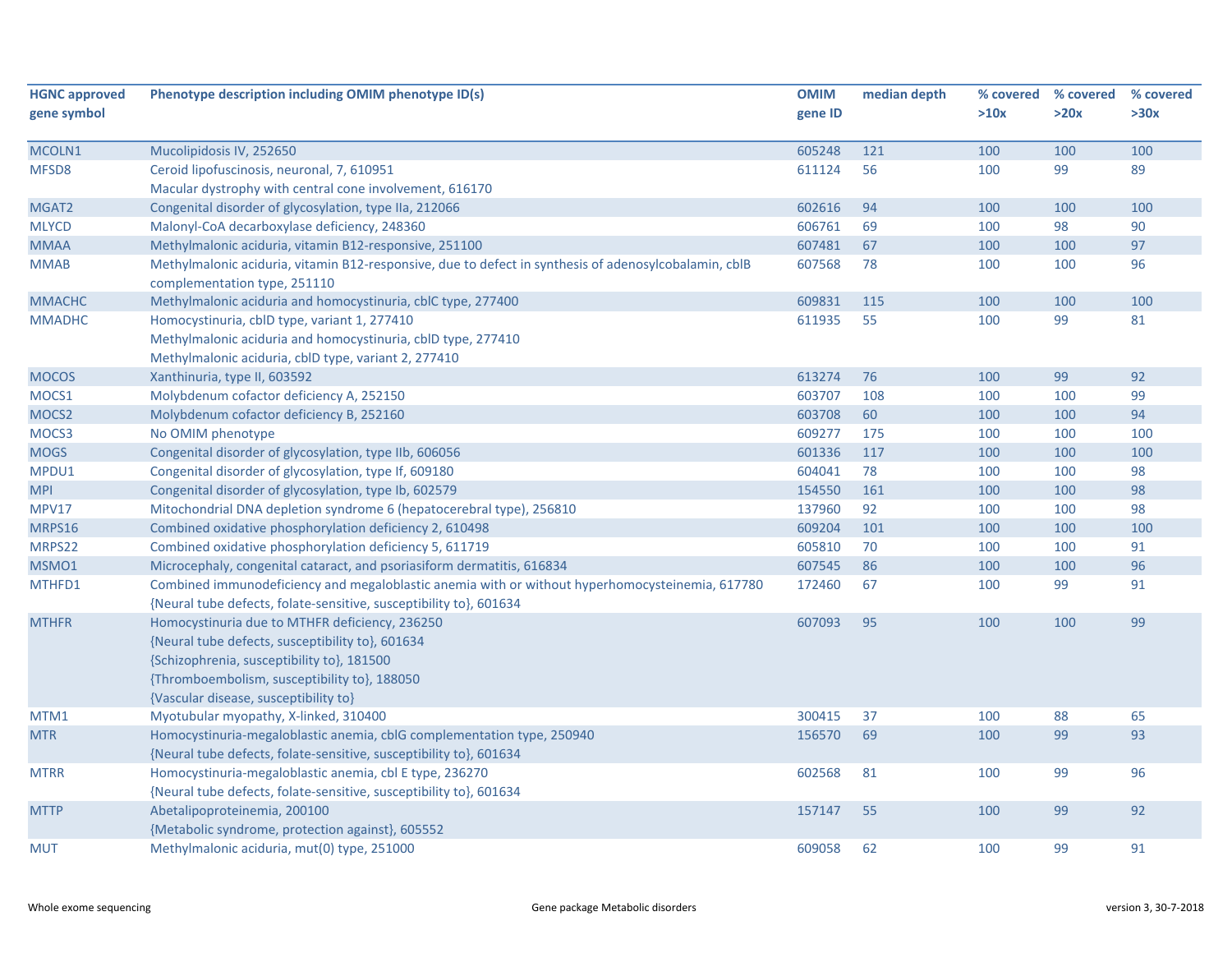| <b>HGNC approved</b> | Phenotype description including OMIM phenotype ID(s)             | <b>OMIM</b> | median depth | % covered | % covered | % covered |
|----------------------|------------------------------------------------------------------|-------------|--------------|-----------|-----------|-----------|
| gene symbol          |                                                                  | gene ID     |              | >10x      | >20x      | >30x      |
| <b>MVK</b>           | Hyper-IgD syndrome, 260920                                       | 251170      | 96           | 100       | 100       | 98        |
|                      | Mevalonic aciduria, 610377                                       |             |              |           |           |           |
|                      | Porokeratosis 3, multiple types, 175900                          |             |              |           |           |           |
| <b>NAGA</b>          | Kanzaki disease, 609242                                          | 104170      | 114          | 100       | 100       | 99        |
|                      | Schindler disease, type I, 609241                                |             |              |           |           |           |
|                      | Schindler disease, type III, 609241                              |             |              |           |           |           |
| <b>NAGLU</b>         | ?Charcot-Marie-Tooth disease, axonal, type 2V, 616491            | 609701      | 114          | 100       | 97        | 93        |
|                      | Mucopolysaccharidosis type IIIB (Sanfilippo B), 252920           |             |              |           |           |           |
| <b>NAGS</b>          | N-acetylglutamate synthase deficiency, 237310                    | 608300      | 102          | 100       | 100       | 100       |
| <b>NANS</b>          | Spondyloepimetaphyseal dysplasia, Camera-Genevieve type, 610442  | 605202      | 57           | 100       | 99        | 93        |
| NAT8L                | ?N-acetylaspartate deficiency, 614063                            | 610647      | 68           | 95        | 90        | 85        |
| NDUFA1               | Mitochondrial complex I deficiency, 252010                       | 300078      | 99           | 100       | 100       | 100       |
| NDUFA11              | Mitochondrial complex I deficiency, 252010                       | 612638      | 115          | 100       | 100       | 100       |
| NDUFA <sub>2</sub>   | Leigh syndrome due to mitochondrial complex I deficiency, 256000 | 602137      | 98           | 100       | 100       | 100       |
| NDUFAF1              | Mitochondrial complex I deficiency, 252010                       | 606934      | 53           | 100       | 100       | 90        |
| <b>NDUFAF2</b>       | Mitochondrial complex I deficiency, 252010                       | 609653      | 103          | 100       | 88        | $71$      |
| NDUFAF3              | Mitochondrial complex I deficiency, 252010                       | 612911      | 125          | 100       | 100       | 100       |
| NDUFAF4              | Mitochondrial complex I deficiency, 252010                       | 611776      | 83           | 100       | 100       | 100       |
| NDUFAF5              | Mitochondrial complex 1 deficiency, 252010                       | 612360      | 63           | 100       | 99        | 89        |
| NDUFS1               | Mitochondrial complex I deficiency, 252010                       | 157655      | 61           | 100       | 99        | 87        |
| NDUFS2               | Mitochondrial complex I deficiency, 252010                       | 602985      | 71           | 100       | 100       | 96        |
| <b>NDUFS3</b>        | Leigh syndrome due to mitochondrial complex I deficiency, 256000 | 603846      | 102          | 100       | 100       | 100       |
|                      | Mitochondrial complex I deficiency, 252010                       |             |              |           |           |           |
| NDUFS4               | Leigh syndrome, 256000                                           | 602694      | 69           | 100       | 100       | 97        |
|                      | Mitochondrial complex I deficiency, 252010                       |             |              |           |           |           |
| NDUFS6               | Mitochondrial complex I deficiency, 252010                       | 603848      | 69           | 100       | 100       | 97        |
| <b>NDUFS7</b>        | Leigh syndrome, 256000                                           | 601825      | 114          | 100       | 100       | 99        |
| NDUFS8               | Leigh syndrome due to mitochondrial complex I deficiency, 256000 | 602141      | 131          | 100       | 100       | 100       |
| NDUFV1               | Mitochondrial complex I deficiency, 252010                       | 161015      | 122          | 100       | 100       | 100       |
| NDUFV2               | Mitochondrial complex I deficiency, 252010                       | 600532      | 45           | 100       | 93        | 75        |
| NEU1                 | Sialidosis, type I, 256550                                       | 608272      | 143          | 100       | 100       | 100       |
|                      | Sialidosis, type II, 256550                                      |             |              |           |           |           |
| NFU1                 | Multiple mitochondrial dysfunctions syndrome 1, 605711           | 608100      | 58           | 100       | 100       | 90        |
| NHLRC1               | Epilepsy, progressive myoclonic 2B (Lafora), 254780              | 608072      | 130          | 100       | 100       | 100       |
| NPC1                 | Niemann-Pick disease, type C1, 257220                            | 607623      | 74           | 100       | 100       | 97        |
|                      | Niemann-Pick disease, type D, 257220                             |             |              |           |           |           |
| NPC <sub>2</sub>     | Niemann-pick disease, type C2, 607625                            | 601015      | 87           | 100       | 100       | 100       |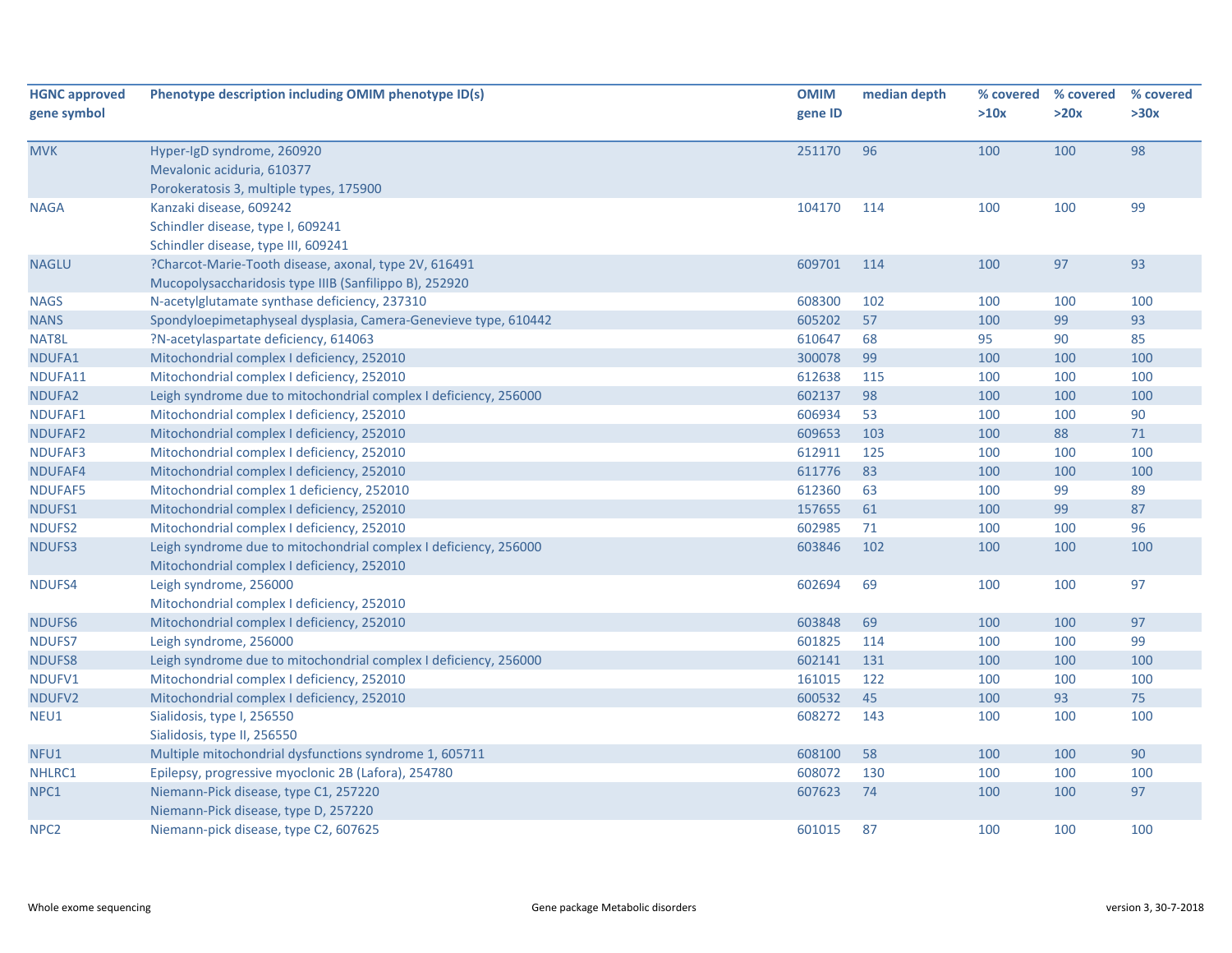| <b>HGNC approved</b> | Phenotype description including OMIM phenotype ID(s)                             | <b>OMIM</b> | median depth | % covered | % covered | % covered |
|----------------------|----------------------------------------------------------------------------------|-------------|--------------|-----------|-----------|-----------|
| gene symbol          |                                                                                  | gene ID     |              | >10x      | >20x      | >30x      |
| <b>NSDHL</b>         | CHILD syndrome, 308050                                                           | 300275      | 62           | 100       | 98        | 88        |
|                      | CK syndrome, 300831                                                              |             |              |           |           |           |
| NT5C                 | No OMIM phenotype                                                                | 191720      | 90           | 100       | 88        | 72        |
| NT5C3A               | Anemia, hemolytic, due to UMPH1 deficiency, 266120                               | 606224      | 55           | 100       | 98        | 81        |
| NT5E                 | Calcification of joints and arteries, 211800                                     | 129190      | 80           | 100       | 100       | 96        |
| <b>NUBPL</b>         | Mitochondrial complex I deficiency, 252010                                       | 613621      | 51           | 100       | 100       | 93        |
| NUS1                 | ?Congenital disorder of glycosylation, type 1aa, 617082                          | 610463      | 53           | 100       | 98        | 87        |
|                      | Mental retardation, autosomal dominant 55, with seizures, 617831                 |             |              |           |           |           |
| <b>OAT</b>           | Gyrate atrophy of choroid and retina with or without ornithinemia, 258870        | 613349      | 54           | 100       | 94        | 80        |
| OCRL                 | Dent disease 2, 300555                                                           | 300535      | 35           | 100       | 91        | 67        |
|                      | Lowe syndrome, 309000                                                            |             |              |           |           |           |
| <b>OGDH</b>          | Alpha-ketoglutarate dehydrogenase deficiency, 203740                             | 613022      | 119          | 100       | 100       | 98        |
| OPA1                 | Behr syndrome, 210000                                                            | 605290      | 53           | 100       | 96        | 83        |
|                      | {Glaucoma, normal tension, susceptibility to}, 606657                            |             |              |           |           |           |
|                      | ?Mitochondrial DNA depletion syndrome 14 (encephalocardiomyopathic type), 616896 |             |              |           |           |           |
|                      | Optic atrophy 1, 165500                                                          |             |              |           |           |           |
|                      | Optic atrophy plus syndrome, 125250                                              |             |              |           |           |           |
| OPA3                 | 3-methylglutaconic aciduria, type III, 258501                                    | 606580      | 124          | 100       | 100       | 100       |
|                      | Optic atrophy 3 with cataract, 165300                                            |             |              |           |           |           |
| <b>OPLAH</b>         | 5-oxoprolinase deficiency, 260005                                                | 614243      | 120          | 100       | 100       | 99        |
| OTC                  | Ornithine transcarbamylase deficiency, 311250                                    | 300461      | 46           | 100       | 94        | 80        |
| OXCT1                | Succinyl CoA:3-oxoacid CoA transferase deficiency, 245050                        | 601424      | 68           | 100       | 100       | 92        |
| <b>PAH</b>           | [Hyperphenylalaninemia, non-PKU mild], 261600                                    | 612349      | 57           | 100       | 98        | 91        |
|                      | Phenylketonuria, 261600                                                          |             |              |           |           |           |
| PANK <sub>2</sub>    | HARP syndrome, 607236                                                            | 606157      | 72           | 100       | 100       | 96        |
|                      | Neurodegeneration with brain iron accumulation 1, 234200                         |             |              |           |           |           |
| ${\sf PC}$           | Pyruvate carboxylase deficiency, 266150                                          | 608786      | 135          | 100       | 100       | 99        |
| PCBD1                | Hyperphenylalaninemia, BH4-deficient, D, 264070                                  | 126090      | 75           | 100       | 100       | 94        |
| <b>PCCA</b>          | Propionicacidemia, 606054                                                        | 232000      | 58           | 100       | 99        | 90        |
| PCCB                 | Propionicacidemia, 606054                                                        | 232050      | 62           | 100       | 97        | 92        |
| PCK1                 | ?Phosphoenolpyruvate carboxykinase deficiency, cytosolic, 261680                 | 614168      | 105          | 100       | 100       | 100       |
| PCK <sub>2</sub>     | PEPCK deficiency, mitochondrial, 261650                                          | 614095      | 115          | 100       | 100       | 100       |
| PDHA1                | Pyruvate dehydrogenase E1-alpha deficiency, 312170                               | 300502      | 41           | 99        | 93        | 77        |
| <b>PDHB</b>          | Pyruvate dehydrogenase E1-beta deficiency, 614111                                | 179060      | 59           | 100       | 100       | 90        |
| <b>PDHX</b>          | Lacticacidemia due to PDX1 deficiency, 245349                                    | 608769      | 65           | 100       | 100       | 95        |
| PDK1                 | No OMIM phenotype                                                                | 602524      | 72           | 100       | 99        | 91        |
| PDK <sub>2</sub>     | No OMIM phenotype                                                                | 602525      | 103          | 100       | 100       | 100       |
| PDK3                 | ?Charcot-Marie-Tooth disease, X-linked dominant, 6, 300905                       | 300906      | 44           | 100       | 91        | 67        |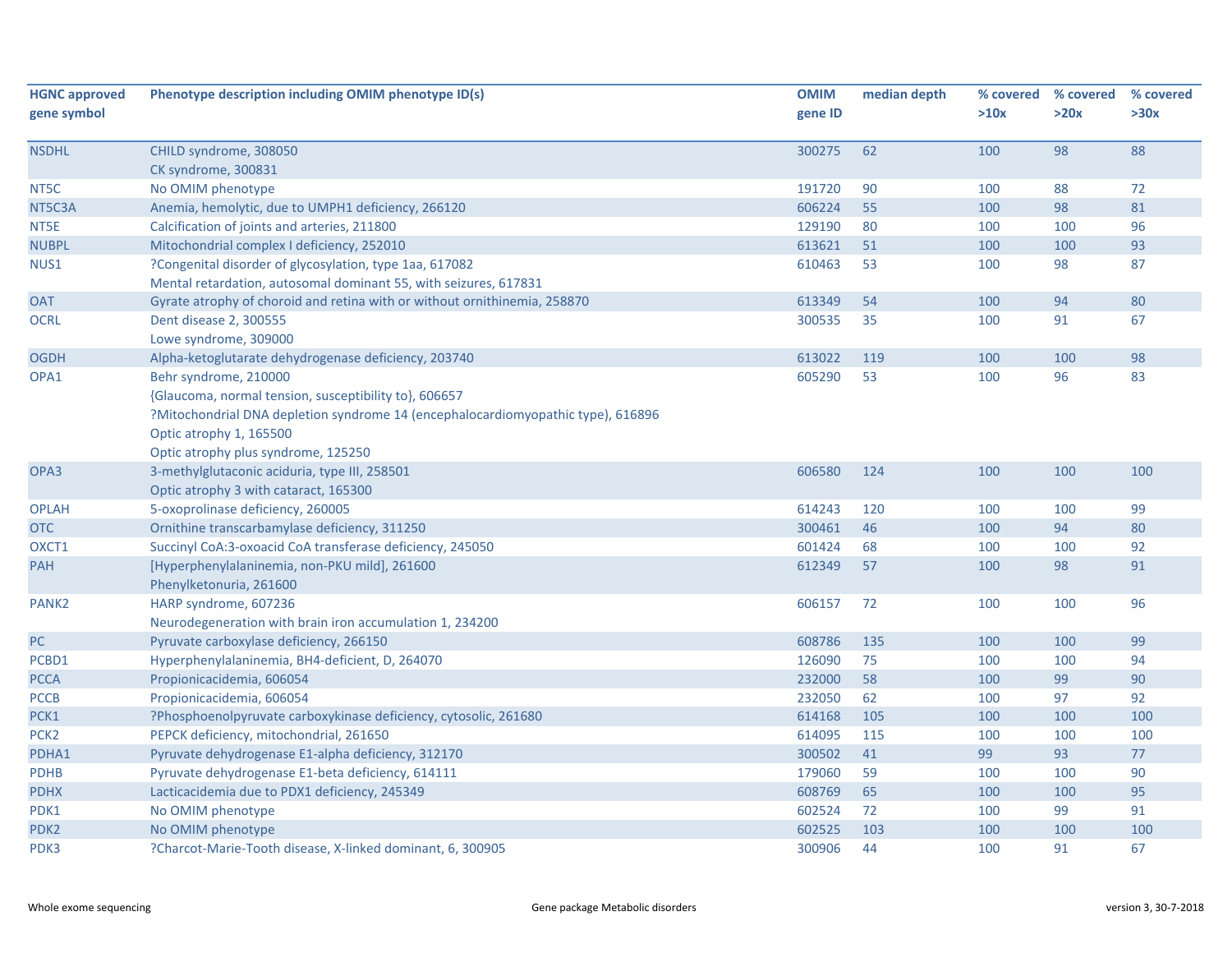| <b>HGNC approved</b> | Phenotype description including OMIM phenotype ID(s)         | <b>OMIM</b> | median depth | % covered | % covered | % covered |
|----------------------|--------------------------------------------------------------|-------------|--------------|-----------|-----------|-----------|
| gene symbol          |                                                              | gene ID     |              | >10x      | >20x      | >30x      |
|                      |                                                              |             |              |           |           |           |
| PDK4                 | No OMIM phenotype                                            | 602527      | 48           | 100       | 99        | 86        |
| PDP1                 | Pyruvate dehydrogenase phosphatase deficiency, 608782        | 605993      | 76           | 100       | 100       | 100       |
| PDP <sub>2</sub>     | No OMIM phenotype                                            | 615499      | 110          | 100       | 100       | 100       |
| PDSS1                | Coenzyme Q10 deficiency, primary, 2, 614651                  | 607429      | 51           | 99        | 94        | 83        |
| PDSS2                | Coenzyme Q10 deficiency, primary, 3, 614652                  | 610564      | 64           | 100       | 95        | 81        |
| PEPD                 | Prolidase deficiency, 170100                                 | 613230      | 92           | 100       | 100       | 97        |
| PEX1                 | Heimler syndrome 1, 234580                                   | 602136      | 52           | 100       | 98        | 90        |
|                      | Peroxisome biogenesis disorder 1A (Zellweger), 214100        |             |              |           |           |           |
|                      | Peroxisome biogenesis disorder 1B (NALD/IRD), 601539         |             |              |           |           |           |
| <b>PEX10</b>         | Peroxisome biogenesis disorder 6A (Zellweger), 614870        | 602859      | 96           | 100       | 100       | 96        |
|                      | Peroxisome biogenesis disorder 6B, 614871                    |             |              |           |           |           |
| PEX11B               | ?Peroxisome biogenesis disorder 14B, 614920                  | 603867      | 136          | 100       | 100       | 100       |
| <b>PEX12</b>         | Peroxisome biogenesis disorder 3A (Zellweger), 614859        | 601758      | 57           | 100       | 99        | 87        |
|                      | Peroxisome biogenesis disorder 3B, 266510                    |             |              |           |           |           |
| <b>PEX13</b>         | Peroxisome biogenesis disorder 11A (Zellweger), 614883       | 601789      | 58           | 100       | 100       | 95        |
|                      | Peroxisome biogenesis disorder 11B, 614885                   |             |              |           |           |           |
| <b>PEX14</b>         | Peroxisome biogenesis disorder 13A (Zellweger), 614887       | 601791      | 123          | 100       | 100       | 100       |
| <b>PEX16</b>         | Peroxisome biogenesis disorder 8A (Zellweger), 614876        | 603360      | 124          | 100       | 96        | 93        |
|                      | Peroxisome biogenesis disorder 8B, 614877                    |             |              |           |           |           |
| <b>PEX19</b>         | Peroxisome biogenesis disorder 12A (Zellweger), 614886       | 600279      | 56           | 100       | 100       | 94        |
| PEX <sub>2</sub>     | Peroxisome biogenesis disorder 5A (Zellweger), 614866        | 170993      | 57           | 100       | 100       | 100       |
|                      | Peroxisome biogenesis disorder 5B, 614867                    |             |              |           |           |           |
| <b>PEX26</b>         | Peroxisome biogenesis disorder 7A (Zellweger), 614872        | 608666      | 123          | 100       | 100       | 100       |
|                      | Peroxisome biogenesis disorder 7B, 614873                    |             |              |           |           |           |
| PEX <sub>3</sub>     | Peroxisome biogenesis disorder 10A (Zellweger), 614882       | 603164      | 50           | 100       | 99        | 90        |
|                      | ?Peroxisome biogenesis disorder 10B, 617370                  |             |              |           |           |           |
| PEX5                 | Peroxisome biogenesis disorder 2A (Zellweger), 214110        | 600414      | 104          | 100       | 100       | 99        |
|                      | Peroxisome biogenesis disorder 2B, 202370                    |             |              |           |           |           |
|                      | Rhizomelic chondrodysplasia punctata, type 5, 616716         |             |              |           |           |           |
| PEX <sub>6</sub>     | Heimler syndrome 2, 616617                                   | 601498      | 97           | 100       | 100       | 96        |
|                      | Peroxisome biogenesis disorder 4A (Zellweger), 614862        |             |              |           |           |           |
|                      | Peroxisome biogenesis disorder 4B, 614863                    |             |              |           |           |           |
| PEX7                 | Peroxisome biogenesis disorder 9B, 614879                    | 601757      | 49           | 100       | 100       | 95        |
|                      | Rhizomelic chondrodysplasia punctata, type 1, 215100         |             |              |           |           |           |
| <b>PFKM</b>          | Glycogen storage disease VII, 232800                         | 610681      | 83           | 100       | 100       | 98        |
| PGAM2                | Glycogen storage disease X, 261670                           | 612931      | 161          | 100       | 100       | 100       |
| PGAP1                | Mental retardation, autosomal recessive 42, 615802           | 611655      | 56           | 100       | 97        | 83        |
| PGAP2                | Hyperphosphatasia with mental retardation syndrome 3, 614207 | 615187      | 141          | 100       | 100       | 100       |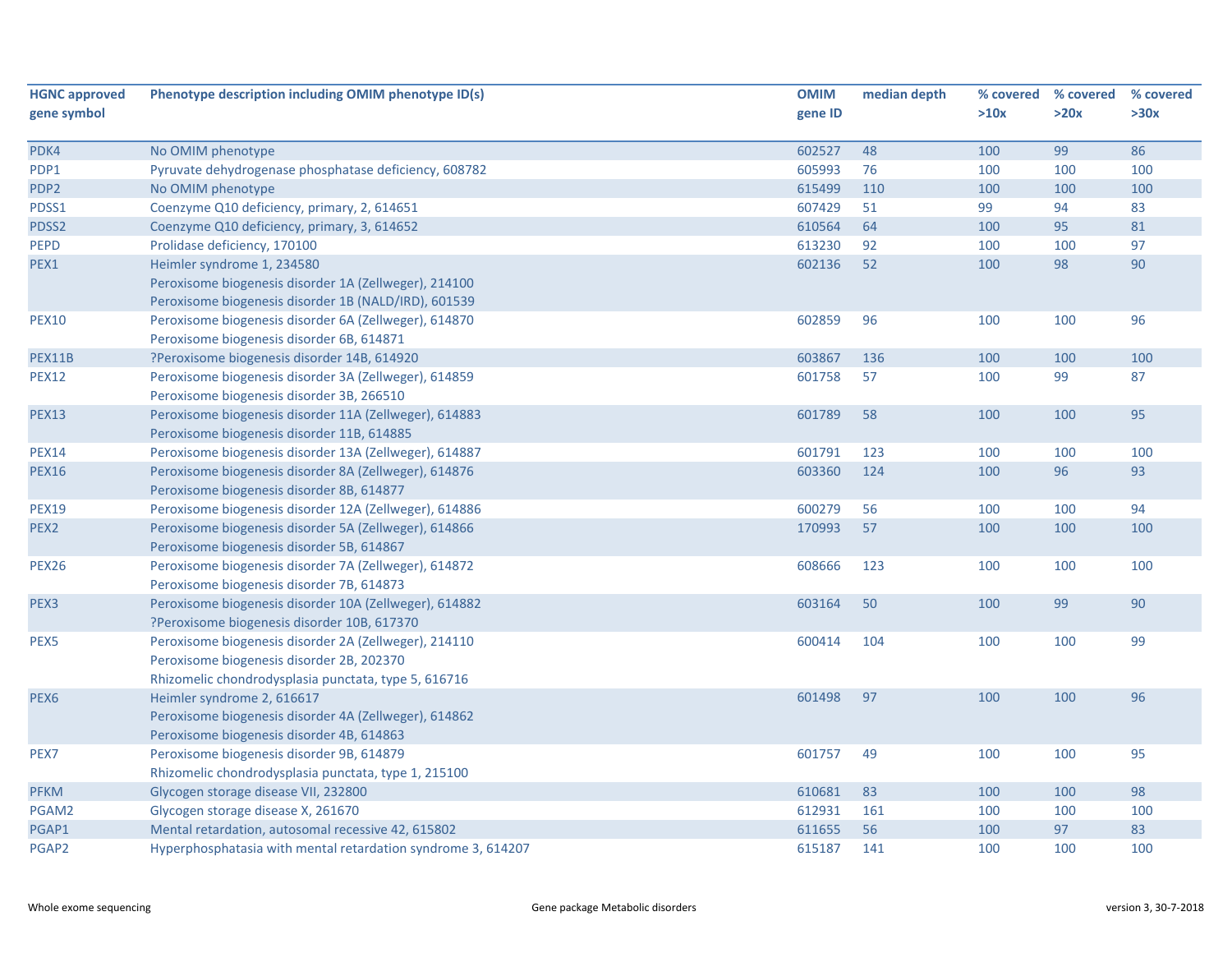| <b>HGNC approved</b> | Phenotype description including OMIM phenotype ID(s)                             | <b>OMIM</b> | median depth | % covered | % covered | % covered |
|----------------------|----------------------------------------------------------------------------------|-------------|--------------|-----------|-----------|-----------|
| gene symbol          |                                                                                  | gene ID     |              | >10x      | >20x      | >30x      |
|                      |                                                                                  |             |              |           |           |           |
| PGAP3                | Hyperphosphatasia with mental retardation syndrome 4, 615716                     | 611801      | 107          | 100       | 100       | 100       |
| PGK1                 | Phosphoglycerate kinase 1 deficiency, 300653                                     | 311800      | 37           | 100       | 99        | 81        |
| PGM1                 | Congenital disorder of glycosylation, type It, 614921                            | 171900      | 61           | 100       | 100       | 96        |
| PGM3                 | Immunodeficiency 23, 615816                                                      | 172100      | 75           | 100       | 100       | 94        |
| <b>PHGDH</b>         | Neu-Laxova syndrome 1, 256520                                                    | 606879      | 135          | 100       | 100       | 99        |
|                      | Phosphoglycerate dehydrogenase deficiency, 601815                                |             |              |           |           |           |
| PHKA1                | Muscle glycogenosis, 300559                                                      | 311870      | 40           | 100       | 93        | 69        |
| PHKA2                | Glycogen storage disease, type IXa1, 306000                                      | 300798      | 47           | 100       | 97        | 84        |
|                      | Glycogen storage disease, type IXa2, 306000                                      |             |              |           |           |           |
| <b>PHKB</b>          | Phosphorylase kinase deficiency of liver and muscle, autosomal recessive, 261750 | 172490      | 65           | 100       | 100       | 95        |
| PHKG1                | No OMIM phenotype                                                                | 172470      | 111          | 100       | 100       | 95        |
| PHKG2                | Cirrhosis due to liver phosphorylase kinase deficiency                           | 172471      | 119          | 100       | 100       | 100       |
|                      | Glycogen storage disease IXc, 613027                                             |             |              |           |           |           |
| <b>PHYH</b>          | Refsum disease, 266500                                                           | 602026      | 109          | 100       | 98        | 87        |
| <b>PIGA</b>          | Multiple congenital anomalies-hypotonia-seizures syndrome 2, 300868              | 311770      | 56           | 100       | 100       | 93        |
|                      | Paroxysmal nocturnal hemoglobinuria, somatic, 300818                             |             |              |           |           |           |
| <b>PIGC</b>          | Glycosylphosphatidylinositol biosynthesis defect 16, 617816                      | 601730      | 122          | 100       | 100       | 100       |
| <b>PIGG</b>          | Mental retardation, autosomal recessive 53, 616917                               | 616918      | 92           | 100       | 100       | 98        |
| <b>PIGL</b>          | CHIME syndrome, 280000                                                           | 605947      | 87           | 100       | 100       | 97        |
| <b>PIGM</b>          | Glycosylphosphatidylinositol deficiency, 610293                                  | 610273      | 77           | 100       | 100       | 100       |
| <b>PIGN</b>          | Multiple congenital anomalies-hypotonia-seizures syndrome 1, 614080              | 606097      | 53           | 100       | 97        | 80        |
| <b>PIGO</b>          | Hyperphosphatasia with mental retardation syndrome 2, 614749                     | 614730      | 112          | 100       | 100       | 100       |
| <b>PIGQ</b>          | No OMIM phenotype                                                                | 605754      | 163          | 100       | 100       | 100       |
| <b>PIGT</b>          | Multiple congenital anomalies-hypotonia-seizures syndrome 3, 615398              | 610272      | 124          | 100       | 100       | 100       |
|                      | ?Paroxysmal nocturnal hemoglobinuria 2, 615399                                   |             |              |           |           |           |
| <b>PIGV</b>          | Hyperphosphatasia with mental retardation syndrome 1, 239300                     | 610274      | 87           | 100       | 100       | 99        |
| <b>PIGW</b>          | Glycosylphosphatidylinositol biosynthesis defect 11, 616025                      | 610275      | 75           | 100       | 100       | 100       |
| <b>PIGY</b>          | Hyperphosphatasia with mental retardation syndrome 6, 616809                     | 610662      | 42           | 100       | 100       | 92        |
| PIK3R1               | ?Agammaglobulinemia 7, autosomal recessive, 615214                               | 171833      | 72           | 100       | 100       | 94        |
|                      | Immunodeficiency 36, 616005                                                      |             |              |           |           |           |
|                      | SHORT syndrome, 269880                                                           |             |              |           |           |           |
| PIK3R5               | Ataxia-oculomotor apraxia 3, 615217                                              | 611317      | 101          | 100       | 100       | 99        |
| <b>PKLR</b>          | Adenosine triphosphate, elevated, of erythrocytes, 102900                        | 609712      | 145          | 100       | 100       | 100       |
|                      | Pyruvate kinase deficiency, 266200                                               |             |              |           |           |           |
| PLA2G6               | Infantile neuroaxonal dystrophy 1, 256600                                        | 603604      | 115          | 100       | 100       | 100       |
|                      | Neurodegeneration with brain iron accumulation 2B, 610217                        |             |              |           |           |           |
|                      | Parkinson disease 14, autosomal recessive, 612953                                |             |              |           |           |           |
| PLCB1                | Epileptic encephalopathy, early infantile, 12, 613722                            | 607120      | 51           | 100       | 99        | 89        |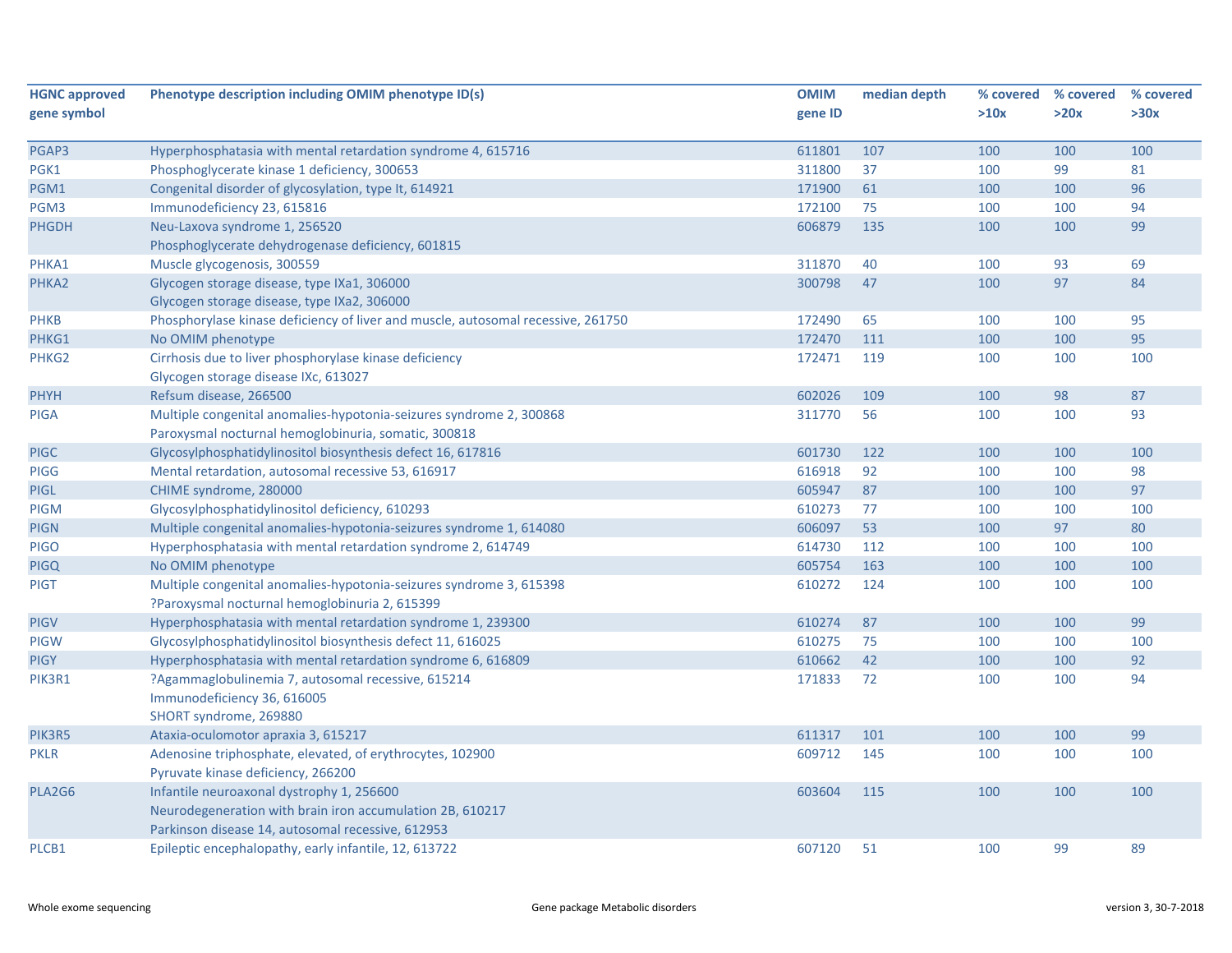| <b>HGNC approved</b> | Phenotype description including OMIM phenotype ID(s)                                                  | <b>OMIM</b> | median depth | % covered | % covered | % covered |
|----------------------|-------------------------------------------------------------------------------------------------------|-------------|--------------|-----------|-----------|-----------|
| gene symbol          |                                                                                                       | gene ID     |              | >10x      | >20x      | >30x      |
|                      |                                                                                                       |             |              |           |           |           |
| PLIN1                | Lipodystrophy, familial partial, type 4, 613877                                                       | 170290      | 95           | 100       | 100       | 99        |
| PLOD1                | Ehlers-Danlos syndrome, kyphoscoliotic type, 1, 225400                                                | 153454      | 98           | 100       | 100       | 99        |
| PLOD <sub>2</sub>    | Bruck syndrome 2, 609220                                                                              | 601865      | 48           | 100       | 96        | 81        |
| PLOD3                | Lysyl hydroxylase 3 deficiency, 612394                                                                | 603066      | 97           | 100       | 100       | 99        |
| PMM <sub>2</sub>     | Congenital disorder of glycosylation, type Ia, 212065                                                 | 601785      | 66           | 100       | 100       | 93        |
| <b>PMPCA</b>         | Spinocerebellar ataxia, autosomal recessive 2, 213200                                                 | 613036      | 133          | 100       | 100       | 100       |
| <b>PNLIP</b>         | ?Pancreatic lipase deficiency, 614338                                                                 | 246600      | 52           | 100       | 98        | 89        |
| <b>PNP</b>           | Immunodeficiency due to purine nucleoside phosphorylase deficiency, 613179                            | 164050      | 61           | 100       | 99        | 94        |
| PNPLA2               | Neutral lipid storage disease with myopathy, 610717                                                   | 609059      | 106          | 100       | 100       | 100       |
| PNPLA6               | Boucher-Neuhauser syndrome, 215470                                                                    | 603197      | 113          | 100       | 100       | 98        |
|                      | ?Laurence-Moon syndrome, 245800                                                                       |             |              |           |           |           |
|                      | Oliver-McFarlane syndrome, 275400                                                                     |             |              |           |           |           |
|                      | Spastic paraplegia 39, autosomal recessive, 612020                                                    |             |              |           |           |           |
| <b>PNPO</b>          | Pyridoxamine 5'-phosphate oxidase deficiency, 610090                                                  | 603287      | 69           | 100       | 100       | 94        |
| POFUT1               | Dowling-Degos disease 2, 615327                                                                       | 607491      | 103          | 100       | 100       | 100       |
| POGLUT1              | Dowling-Degos disease 4, 615696                                                                       | 615618      | 45           | 100       | 99        | 88        |
|                      | ?Muscular dystrophy, limb-girdle, type 2Z, 617232                                                     |             |              |           |           |           |
| <b>POLG</b>          | Mitochondrial DNA depletion syndrome 4A (Alpers type), 203700                                         | 174763      | 103          | 100       | 100       | 98        |
|                      | Mitochondrial DNA depletion syndrome 4B (MNGIE type), 613662                                          |             |              |           |           |           |
|                      | Mitochondrial recessive ataxia syndrome (includes SANDO and SCAE), 607459                             |             |              |           |           |           |
|                      | Progressive external ophthalmoplegia, autosomal dominant 1, 157640                                    |             |              |           |           |           |
|                      | Progressive external ophthalmoplegia, autosomal recessive 1, 258450                                   |             |              |           |           |           |
| POLG <sub>2</sub>    | Progressive external ophthalmoplegia with mitochondrial DNA deletions, autosomal dominant 4, 610131   | 604983      | 121          | 100       | 99        | 93        |
| POLR3A               | Leukodystrophy, hypomyelinating, 7, with or without oligodontia and/or hypogonadotropic hypogonadism, | 614258      | 79           | 100       | 100       | 94        |
|                      | 607694                                                                                                |             |              |           |           |           |
| POLR3B               | Leukodystrophy, hypomyelinating, 8, with or without oligodontia and/or hypogonadotropic hypogonadism, | 614366      | 66           | 100       | 98        | 88        |
|                      | 614381                                                                                                |             |              |           |           |           |
| POMGNT1              | Muscular dystrophy-dystroglycanopathy (congenital with brain and eye anomalies), type A, 3, 253280    | 606822      | 80           | 100       | 100       | 98        |
|                      | Muscular dystrophy-dystroglycanopathy (congenital with mental retardation), type B, 3, 613151         |             |              |           |           |           |
|                      | Muscular dystrophy-dystroglycanopathy (limb-girdle), type C, 3, 613157                                |             |              |           |           |           |
|                      | Retinitis pigmentosa 76, 617123                                                                       |             |              |           |           |           |
| POMGNT2              | Muscular dystrophy-dystroglycanopathy (congenital with brain and eye anomalies, type A, 8, 614830     | 614828      | 145          | 100       | 100       | 100       |
| <b>POMK</b>          | Muscular dystrophy-dystroglycanopathy (congenital with brain and eye anomalies), type A, 12, 615249   | 615247      | 80           | 100       | 100       | 100       |
|                      | ?Muscular dystrophy-dystroglycanopathy (limb-girdle), type C, 12, 616094                              |             |              |           |           |           |
| POMT1                | Muscular dystrophy-dystroglycanopathy (congenital with brain and eye anomalies), type A, 1, 236670    | 607423      | 96           | 100       | 100       | 100       |
|                      | Muscular dystrophy-dystroglycanopathy (congenital with mental retardation), type B, 1, 613155         |             |              |           |           |           |
|                      | Muscular dystrophy-dystroglycanopathy (limb-girdle), type C, 1, 609308                                |             |              |           |           |           |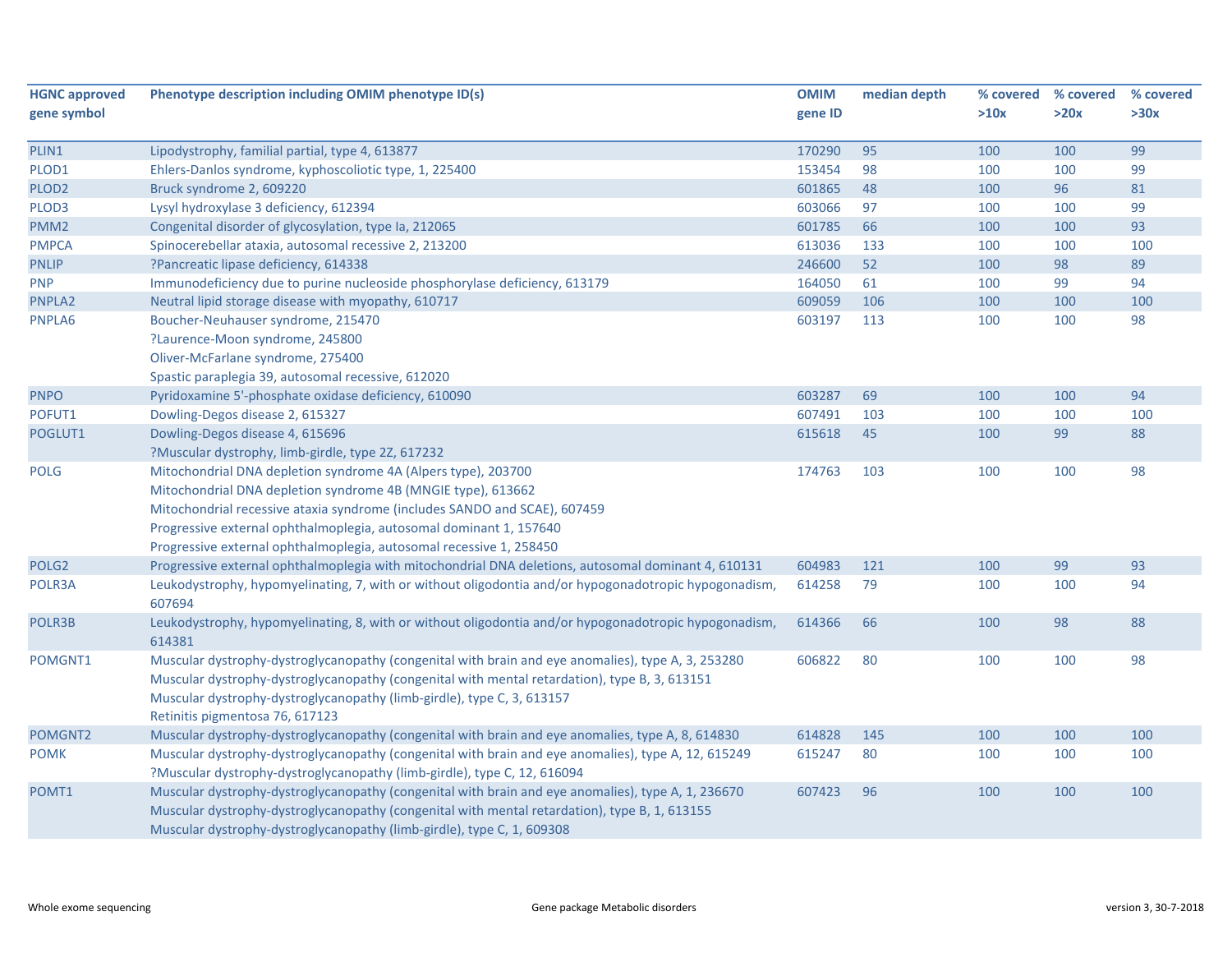| <b>HGNC approved</b><br>gene symbol | Phenotype description including OMIM phenotype ID(s)                                                                                                                                                                                                                          | <b>OMIM</b><br>gene ID | median depth | % covered<br>>10x | % covered<br>>20x | % covered<br>>30x |
|-------------------------------------|-------------------------------------------------------------------------------------------------------------------------------------------------------------------------------------------------------------------------------------------------------------------------------|------------------------|--------------|-------------------|-------------------|-------------------|
| POMT <sub>2</sub>                   | Muscular dystrophy-dystroglycanopathy (congenital with brain and eye anomalies), type A, 2, 613150<br>Muscular dystrophy-dystroglycanopathy (congenital with mental retardation), type B, 2, 613156<br>Muscular dystrophy-dystroglycanopathy (limb-girdle), type C, 2, 613158 | 607439                 | 78           | 100               | 100               | 95                |
| <b>POR</b>                          | Antley-Bixler syndrome with genital anomalies and disordered steroidogenesis, 201750<br>Disordered steroidogenesis due to cytochrome P450 oxidoreductase, 613571                                                                                                              | 124015                 | 152          | 100               | 100               | 100               |
| PPM1K                               | ?Maple syrup urine disease, mild variant, 615135                                                                                                                                                                                                                              | 611065                 | 68           | 100               | 100               | 93                |
| <b>PPOX</b>                         | Porphyria variegata, 176200                                                                                                                                                                                                                                                   | 600923                 | 103          | 100               | 100               | 99                |
| PPT1                                | Ceroid lipofuscinosis, neuronal, 1, 256730                                                                                                                                                                                                                                    | 600722                 | 75           | 100               | 100               | 97                |
| PRKAG2                              | Cardiomyopathy, hypertrophic 6, 600858                                                                                                                                                                                                                                        | 602743                 | 111          | 100               | 100               | 97                |
|                                     | Glycogen storage disease of heart, lethal congenital, 261740                                                                                                                                                                                                                  |                        |              |                   |                   |                   |
|                                     | Wolff-Parkinson-White syndrome, 194200                                                                                                                                                                                                                                        |                        |              |                   |                   |                   |
| <b>PRKCSH</b>                       | Polycystic liver disease 1, 174050                                                                                                                                                                                                                                            | 177060                 | 125          | 100               | 100               | 99                |
| <b>PRODH</b>                        | Hyperprolinemia, type I, 239500                                                                                                                                                                                                                                               | 606810                 | 96           | 100               | 96                | 88                |
|                                     | {Schizophrenia, susceptibility to, 4}, 600850                                                                                                                                                                                                                                 |                        |              |                   |                   |                   |
| PRPS1                               | Arts syndrome, 301835                                                                                                                                                                                                                                                         | 311850                 | 44           | 100               | 96                | 81                |
|                                     | Charcot-Marie-Tooth disease, X-linked recessive, 5, 311070                                                                                                                                                                                                                    |                        |              |                   |                   |                   |
|                                     | Deafness, X-linked 1, 304500, X-linked                                                                                                                                                                                                                                        |                        |              |                   |                   |                   |
|                                     | Gout, PRPS-related, 300661                                                                                                                                                                                                                                                    |                        |              |                   |                   |                   |
|                                     | Phosphoribosylpyrophosphate synthetase superactivity, 300661                                                                                                                                                                                                                  |                        |              |                   |                   |                   |
| <b>PSAP</b>                         | Combined SAP deficiency, 611721                                                                                                                                                                                                                                               | 176801                 | 122          | 100               | 100               | 97                |
|                                     | Gaucher disease, atypical, 610539                                                                                                                                                                                                                                             |                        |              |                   |                   |                   |
|                                     | Krabbe disease, atypical, 611722                                                                                                                                                                                                                                              |                        |              |                   |                   |                   |
|                                     | Metachromatic leukodystrophy due to SAP-b deficiency, 249900                                                                                                                                                                                                                  |                        |              |                   |                   |                   |
| PSAT1                               | Neu-Laxova syndrome 2, 616038                                                                                                                                                                                                                                                 | 610936                 | 57           | 100               | 100               | 91                |
|                                     | ?Phosphoserine aminotransferase deficiency, 610992                                                                                                                                                                                                                            |                        |              |                   |                   |                   |
| <b>PSPH</b>                         | Phosphoserine phosphatase deficiency, 614023                                                                                                                                                                                                                                  | 172480                 | 48           | 100               | 94                | 78                |
| <b>PTS</b>                          | Hyperphenylalaninemia, BH4-deficient, A, 261640                                                                                                                                                                                                                               | 612719                 | 75           | 100               | 100               | 90                |
| PUS1                                | Myopathy, lactic acidosis, and sideroblastic anemia 1, 600462                                                                                                                                                                                                                 | 608109                 | 86           | 100               | 100               | 95                |
| PYCR1                               | Cutis laxa, autosomal recessive, type IIB, 612940                                                                                                                                                                                                                             | 179035                 | 96           | 100               | 100               | 96                |
|                                     | Cutis laxa, autosomal recessive, type IIIB, 614438                                                                                                                                                                                                                            |                        |              |                   |                   |                   |
| <b>PYGL</b>                         | Glycogen storage disease VI, 232700                                                                                                                                                                                                                                           | 613741                 | 75           | 100               | 99                | 90                |
| <b>PYGM</b>                         | McArdle disease, 232600                                                                                                                                                                                                                                                       | 608455                 | 109          | 100               | 100               | 100               |
| <b>QDPR</b>                         | Hyperphenylalaninemia, BH4-deficient, C, 261630                                                                                                                                                                                                                               | 612676                 | 80           | 100               | 100               | 95                |
| RARS2                               | Pontocerebellar hypoplasia, type 6, 611523                                                                                                                                                                                                                                    | 611524                 | 57           | 100               | 97                | 85                |
| RBCK1                               | Polyglucosan body myopathy 1 with or without immunodeficiency, 615895                                                                                                                                                                                                         | 610924                 | 132          | 100               | 100               | 100               |
| RBP4                                | Microphthalmia, isolated, with coloboma 10, 616428                                                                                                                                                                                                                            | 180250                 | 121          | 100               | 100               | 100               |
|                                     | Retinal dystrophy, iris coloboma, and comedogenic acne syndrome, 615147                                                                                                                                                                                                       |                        |              |                   |                   |                   |
| RFT1                                | Congenital disorder of glycosylation, type In, 612015                                                                                                                                                                                                                         | 611908                 | 55           | 100               | 98                | 88                |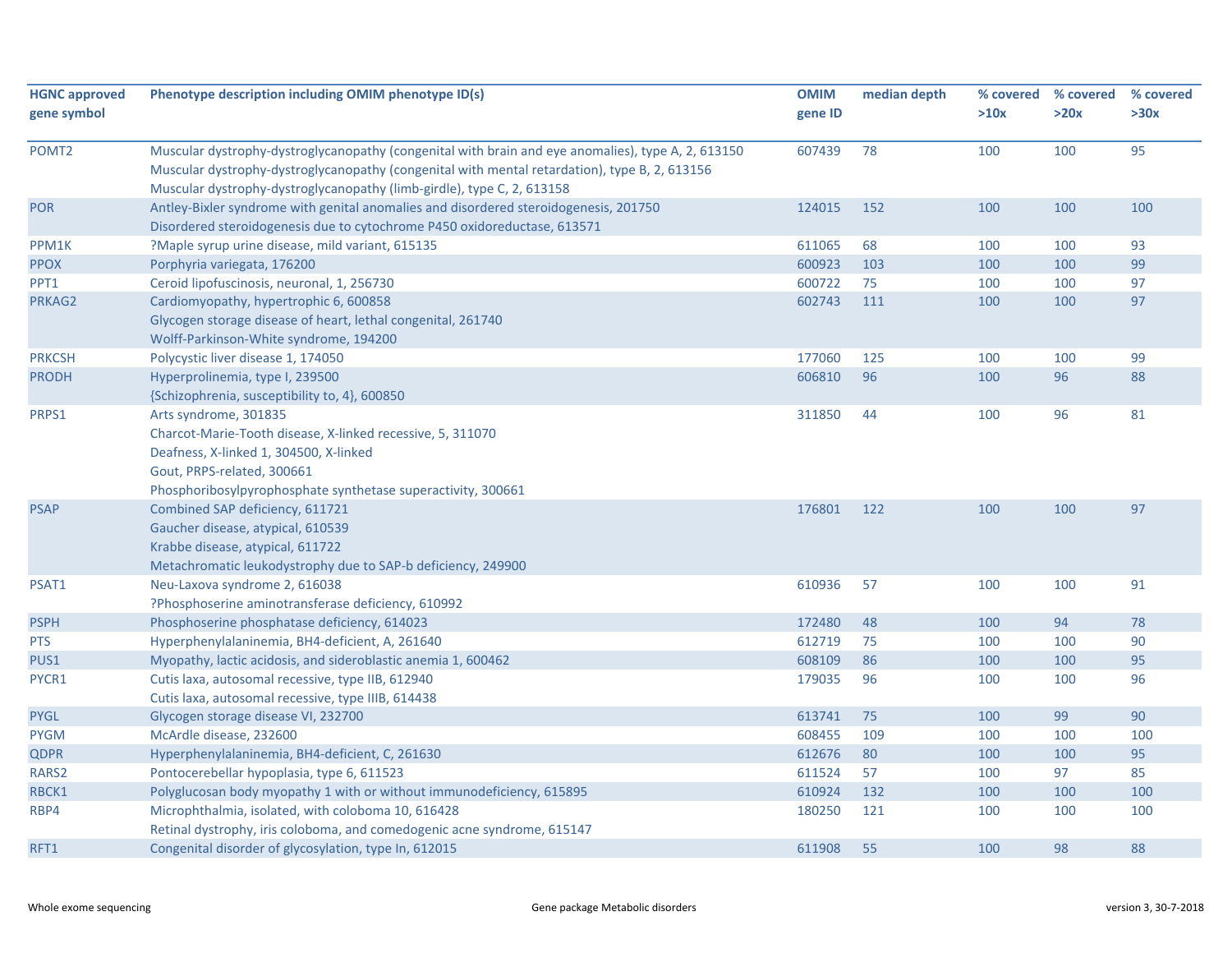| <b>HGNC approved</b> | Phenotype description including OMIM phenotype ID(s)                                                           | <b>OMIM</b> | median depth | % covered | % covered | % covered |
|----------------------|----------------------------------------------------------------------------------------------------------------|-------------|--------------|-----------|-----------|-----------|
| gene symbol          |                                                                                                                | gene ID     |              | >10x      | >20x      | >30x      |
| RNASEH2A             | Aicardi-Goutieres syndrome 4, 610333                                                                           | 606034      | 98           | 100       | 100       | 100       |
| RNASEH2B             | Aicardi-Goutieres syndrome 2, 610181                                                                           | 610326      | 54           | 100       | 100       | 88        |
| RNASEH2C             | Aicardi-Goutieres syndrome 3, 610329                                                                           | 610330      | 279          | 100       | 100       | 100       |
| RNASET2              | Leukoencephalopathy, cystic, without megalencephaly, 612951                                                    | 612944      | 100          | 100       | 100       | 94        |
| <b>RPIA</b>          | ?Ribose 5-phosphate isomerase deficiency, 608611                                                               | 180430      | 70           | 100       | 100       | 96        |
| RRM2B                | Mitochondrial DNA depletion syndrome 8A (encephalomyopathic type with renal tubulopathy), 612075               | 604712      | 79           | 100       | 100       | 98        |
|                      | Mitochondrial DNA depletion syndrome 8B (MNGIE type), 612075                                                   |             |              |           |           |           |
|                      | Progressive external ophthalmoplegia with mitochondrial DNA deletions, autosomal dominant 5, 613077            |             |              |           |           |           |
| RXYLT1               | Muscular dystrophy-dystroglycanopathy (congenital with brain and eye anomalies), type A, 10, 615041            | 605862      | 91           | 100       | 98        | 87        |
| SAMHD1               | Aicardi-Goutieres syndrome 5, 612952                                                                           | 606754      | 58           | 100       | 97        | 80        |
|                      | ?Chilblain lupus 2, 614415                                                                                     |             |              |           |           |           |
| SAR1B                | Chylomicron retention disease, 246700                                                                          | 607690      | 67           | 100       | 100       | 93        |
| <b>SARDH</b>         | [Sarcosinemia], 268900                                                                                         | 604455      | 100          | 100       | 100       | 99        |
| SC5D                 | Lathosterolosis, 607330                                                                                        | 602286      | 70           | 100       | 100       | 98        |
| <b>SCARB2</b>        | Epilepsy, progressive myoclonic 4, with or without renal failure, 254900                                       | 602257      | 78           | 100       | 99        | 93        |
| SCO <sub>1</sub>     | Mitochondrial complex IV deficiency, 220110                                                                    | 603644      | 97           | 100       | 100       | 97        |
| SCO <sub>2</sub>     | Cardioencephalomyopathy, fatal infantile, due to cytochrome c oxidase deficiency 1, 604377<br>Myopia 6, 608908 | 604272      | 126          | 100       | 100       | 100       |
| SCP <sub>2</sub>     | ?Leukoencephalopathy with dystonia and motor neuropathy, 613724                                                | 184755      | 47           | 100       | 99        | 87        |
| <b>SDHA</b>          | Cardiomyopathy, dilated, 1GG, 613642                                                                           | 600857      | 128          | 100       | 97        | 90        |
|                      | Leigh syndrome, 256000                                                                                         |             |              |           |           |           |
|                      | Mitochondrial respiratory chain complex II deficiency, 252011                                                  |             |              |           |           |           |
|                      | Paragangliomas 5, 614165                                                                                       |             |              |           |           |           |
| SDHAF1               | Mitochondrial complex II deficiency, 252011                                                                    | 612848      | 83           | 100       | 100       | 100       |
| <b>SDHB</b>          | Cowden syndrome 2, 612359                                                                                      | 185470      | 138          | 100       | 100       | 100       |
|                      | Gastrointestinal stromal tumor, 606764                                                                         |             |              |           |           |           |
|                      | Paraganglioma and gastric stromal sarcoma, 606864                                                              |             |              |           |           |           |
|                      | Paragangliomas 4, 115310                                                                                       |             |              |           |           |           |
|                      | Pheochromocytoma, 171300                                                                                       |             |              |           |           |           |
| <b>SDHC</b>          | Gastrointestinal stromal tumor, 606764                                                                         | 602413      | 162          | 100       | 100       | 100       |
|                      | Paraganglioma and gastric stromal sarcoma, 606864                                                              |             |              |           |           |           |
|                      | Paragangliomas 3, 605373                                                                                       |             |              |           |           |           |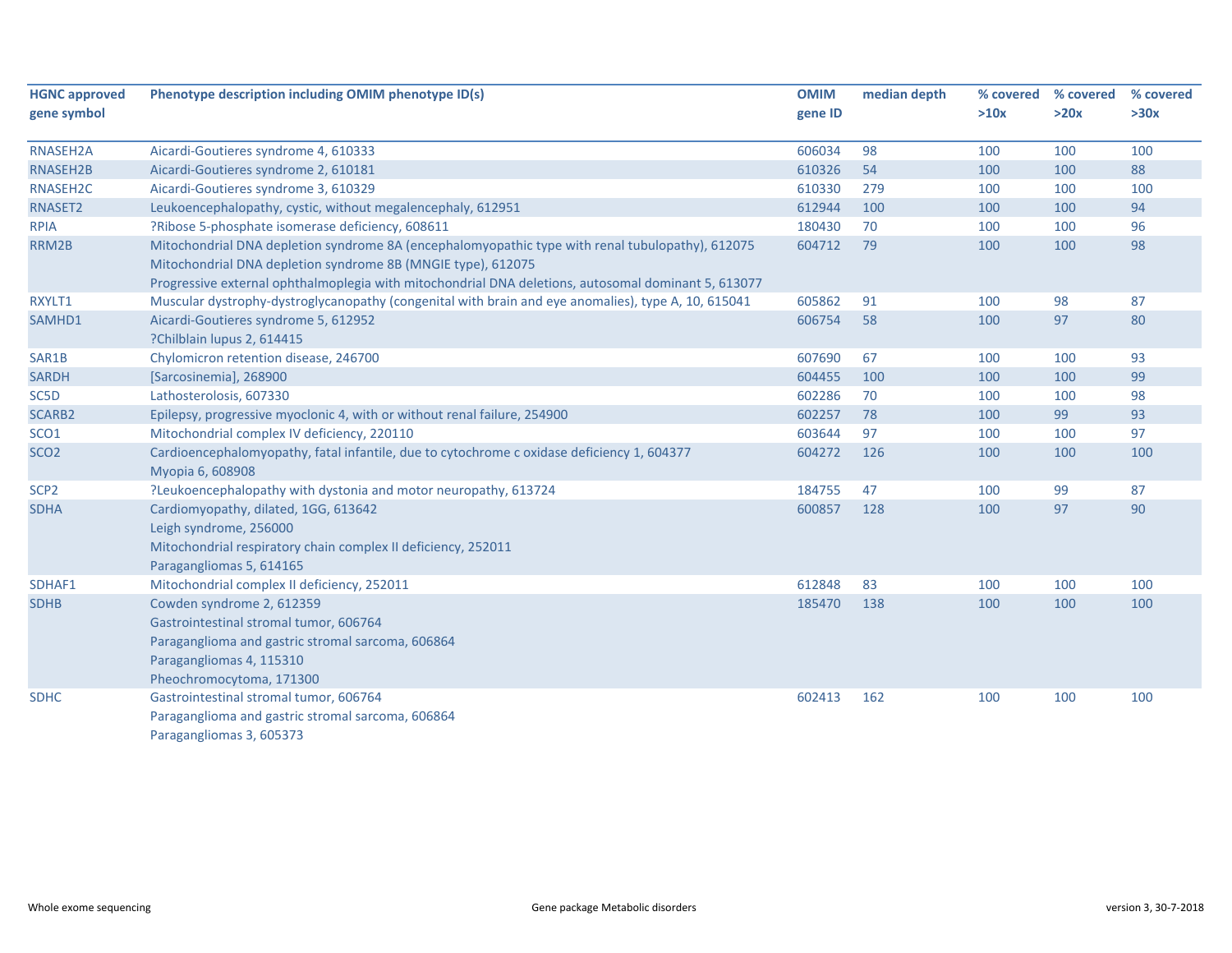| <b>HGNC approved</b><br>gene symbol | Phenotype description including OMIM phenotype ID(s)                                                                                                                                                                                                                                      | <b>OMIM</b><br>gene ID | median depth | >10x | % covered % covered<br>>20x | % covered<br>>30x |
|-------------------------------------|-------------------------------------------------------------------------------------------------------------------------------------------------------------------------------------------------------------------------------------------------------------------------------------------|------------------------|--------------|------|-----------------------------|-------------------|
| <b>SDHD</b>                         | Carcinoid tumors, intestinal, 114900<br>Cowden syndrome 3, 615106<br>Merkel cell carcinoma, somatic<br>Mitochondrial complex II deficiency, 252011<br>Paraganglioma and gastric stromal sarcoma, 606864<br>Paragangliomas 1, with or without deafness, 168000<br>Pheochromocytoma, 171300 | 602690                 | 155          | 100  | 100                         | 100               |
| SEC23B                              | Cowden syndrome 7, 616858<br>Dyserythropoietic anemia, congenital, type II, 224100                                                                                                                                                                                                        | 610512                 | 62           | 100  | 99                          | 91                |
| <b>SEPSECS</b>                      | Pontocerebellar hypoplasia type 2D, 613811                                                                                                                                                                                                                                                | 613009                 | 65           | 100  | 99                          | 91                |
| SERAC1                              | 3-methylglutaconic aciduria with deafness, encephalopathy, and Leigh-like syndrome, 614739                                                                                                                                                                                                | 614725                 | 56           | 100  | 95                          | 79                |
| <b>SGSH</b>                         | Mucopolysaccharidosis type IIIA (Sanfilippo A), 252900                                                                                                                                                                                                                                    | 605270                 | 102          | 100  | 95                          | 89                |
| SI                                  | Sucrase-isomaltase deficiency, congenital, 222900                                                                                                                                                                                                                                         | 609845                 | 50           | 100  | 97                          | 83                |
| <b>SLC12A3</b>                      | Gitelman syndrome, 263800                                                                                                                                                                                                                                                                 | 600968                 | 105          | 100  | 100                         | 99                |
| <b>SLC16A1</b>                      | Erythrocyte lactate transporter defect, 245340<br>Hyperinsulinemic hypoglycemia, familial, 7, 610021<br>Monocarboxylate transporter 1 deficiency, 616095                                                                                                                                  | 600682                 | 74           | 100  | 100                         | 97                |
| <b>SLC17A5</b>                      | Salla disease, 604369<br>Sialic acid storage disorder, infantile, 269920                                                                                                                                                                                                                  | 604322                 | 73           | 100  | 100                         | 94                |
| <b>SLC19A2</b>                      | Thiamine-responsive megaloblastic anemia syndrome, 249270                                                                                                                                                                                                                                 | 603941                 | 58           | 100  | 100                         | 96                |
| <b>SLC19A3</b>                      | Thiamine metabolism dysfunction syndrome 2 (biotin- or thiamine-responsive encephalopathy type 2),<br>607483                                                                                                                                                                              | 606152                 | 61           | 100  | 100                         | 96                |
| SLC1A1                              | Dicarboxylic aminoaciduria, 222730<br>{?Schizophrenia susceptibility 18}, 615232                                                                                                                                                                                                          | 133550                 | 84           | 100  | 100                         | 95                |
| SLC1A3                              | Episodic ataxia, type 6, 612656                                                                                                                                                                                                                                                           | 600111                 | 90           | 100  | 100                         | 100               |
| <b>SLC22A5</b>                      | Carnitine deficiency, systemic primary, 212140                                                                                                                                                                                                                                            | 603377                 | 97           | 100  | 100                         | 99                |
| <b>SLC25A1</b>                      | Combined D-2- and L-2-hydroxyglutaric aciduria, 615182                                                                                                                                                                                                                                    | 190315                 | 100          | 100  | 100                         | 100               |
| <b>SLC25A12</b>                     | Epileptic encephalopathy, early infantile, 39, 612949                                                                                                                                                                                                                                     | 603667                 | 79           | 100  | 100                         | 96                |
| <b>SLC25A13</b>                     | Citrullinemia, adult-onset type II, 603471<br>Citrullinemia, type II, neonatal-onset, 605814                                                                                                                                                                                              | 603859                 | 87           | 100  | 98                          | 87                |
| <b>SLC25A15</b>                     | Hyperornithinemia-hyperammonemia-homocitrullinemia syndrome, 238970                                                                                                                                                                                                                       | 603861                 | 121          | 100  | 100                         | 96                |
| <b>SLC25A19</b>                     | Microcephaly, Amish type, 607196<br>Thiamine metabolism dysfunction syndrome 4 (progressive polyneuropathy type), 613710                                                                                                                                                                  | 606521                 | 99           | 100  | 100                         | 99                |
| <b>SLC25A20</b>                     | Carnitine-acylcarnitine translocase deficiency, 212138                                                                                                                                                                                                                                    | 613698                 | 54           | 100  | 100                         | 92                |
| <b>SLC25A22</b>                     | Epileptic encephalopathy, early infantile, 3, 609304                                                                                                                                                                                                                                      | 609302                 | 111          | 100  | 100                         | 100               |
| SLC25A3                             | Mitochondrial phosphate carrier deficiency, 610773                                                                                                                                                                                                                                        | 600370                 | 90           | 100  | 100                         | 98                |
| <b>SLC25A32</b>                     | ?Exercise intolerance, riboflavin-responsive, 616839                                                                                                                                                                                                                                      | 610815                 | 51           | 100  | 93                          | 69                |
| <b>SLC25A38</b>                     | Anemia, sideroblastic, 2, pyridoxine-refractory, 205950                                                                                                                                                                                                                                   | 610819                 | 103          | 100  | 100                         | 100               |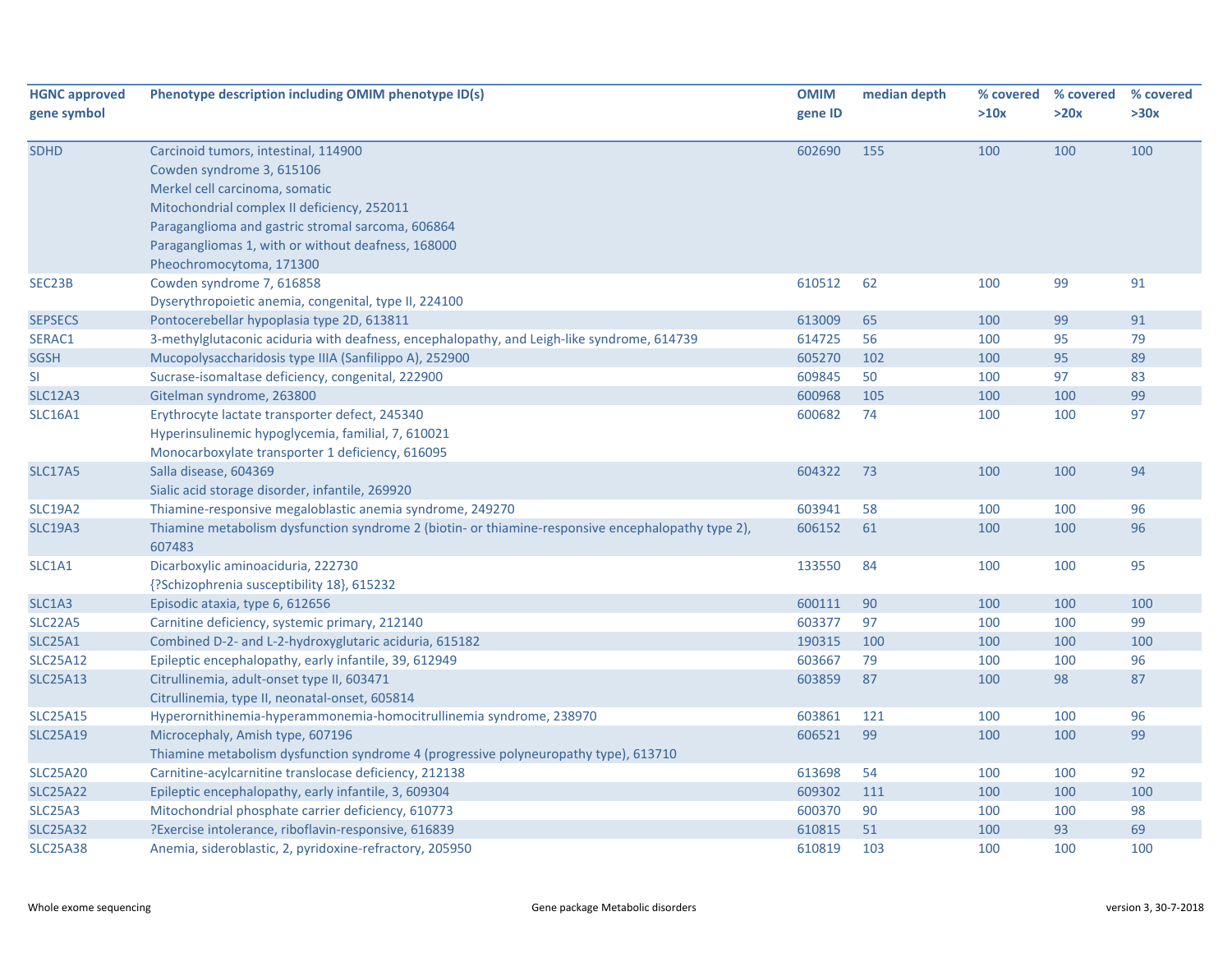| <b>HGNC approved</b><br>gene symbol | Phenotype description including OMIM phenotype ID(s)                                                                                                                                                                                                                                   | <b>OMIM</b><br>gene ID | median depth | % covered<br>>10x | % covered<br>>20x | % covered<br>>30x |
|-------------------------------------|----------------------------------------------------------------------------------------------------------------------------------------------------------------------------------------------------------------------------------------------------------------------------------------|------------------------|--------------|-------------------|-------------------|-------------------|
| <b>SLC25A4</b>                      | Mitochondrial DNA depletion syndrome 12A (cardiomyopathic type) AD, 617184<br>Mitochondrial DNA depletion syndrome 12B (cardiomyopathic type) AR, 615418<br>Progressive external ophthalmoplegia with mitochondrial DNA deletions, autosomal dominant 2, 609283                        | 103220                 | 96           | 100               | 100               | 100               |
| SLC2A1                              | Dystonia 9, 601042<br>{Epilepsy, idiopathic generalized, susceptibility to, 12}, 614847<br>GLUT1 deficiency syndrome 1, infantile onset, severe, 606777<br>GLUT1 deficiency syndrome 2, childhood onset, 612126<br>Stomatin-deficient cryohydrocytosis with neurologic defects, 608885 | 138140                 | 117          | 100               | 100               | 100               |
| SLC <sub>2</sub> A <sub>2</sub>     | {Diabetes mellitus, noninsulin-dependent}, 125853<br>Fanconi-Bickel syndrome, 227810                                                                                                                                                                                                   | 138160                 | 54           | 100               | 99                | 92                |
| <b>SLC30A10</b>                     | Hypermanganesemia with dystonia 1, 613280                                                                                                                                                                                                                                              | 611146                 | 127          | 100               | 100               | 99                |
| <b>SLC33A1</b>                      | Congenital cataracts, hearing loss, and neurodegeneration, 614482<br>Spastic paraplegia 42, autosomal dominant, 612539                                                                                                                                                                 | 603690                 | 60           | 100               | 96                | 81                |
| <b>SLC35A1</b>                      | Congenital disorder of glycosylation, type IIf, 603585                                                                                                                                                                                                                                 | 605634                 | 60           | 100               | 100               | 93                |
| SLC35A3                             | ?Arthrogryposis, mental retardation, and seizures, 615553                                                                                                                                                                                                                              | 605632                 | 62           | 100               | 96                | 84                |
| <b>SLC35C1</b>                      | Congenital disorder of glycosylation, type IIc, 266265                                                                                                                                                                                                                                 | 605881                 | 133          | 100               | 100               | 100               |
| <b>SLC35D1</b>                      | Schneckenbecken dysplasia, 269250                                                                                                                                                                                                                                                      | 610804                 | 51           | 100               | 97                | 77                |
| <b>SLC36A2</b>                      | Hyperglycinuria, 138500<br>Iminoglycinuria, digenic, 242600                                                                                                                                                                                                                            | 608331                 | 92           | 100               | 100               | 99                |
| <b>SLC37A4</b>                      | Glycogen storage disease Ib, 232220<br>Glycogen storage disease Ic, 232240                                                                                                                                                                                                             | 602671                 | 87           | 100               | 99                | 93                |
| <b>SLC39A14</b>                     | Hypermanganesemia with dystonia 2, 617013<br>?Hyperostosis cranalis interna, 144755                                                                                                                                                                                                    | 608736                 | 85           | 100               | 99                | 95                |
| <b>SLC39A4</b>                      | Acrodermatitis enteropathica, 201100                                                                                                                                                                                                                                                   | 607059                 | 122          | 100               | 100               | 100               |
| SLC39A8                             | Congenital disorder of glycosylation, type IIn, 616721                                                                                                                                                                                                                                 | 608732                 | 67           | 100               | 99                | 90                |
| SLC3A1                              | Cystinuria, 220100                                                                                                                                                                                                                                                                     | 104614                 | 79           | 100               | 99                | 94                |
| <b>SLC40A1</b>                      | Hemochromatosis, type 4, 606069                                                                                                                                                                                                                                                        | 604653                 | 54           | 100               | 99                | 93                |
| <b>SLC46A1</b>                      | Folate malabsorption, hereditary, 229050                                                                                                                                                                                                                                               | 611672                 | 113          | 100               | 100               | 100               |
| <b>SLC52A1</b>                      | Riboflavin deficiency, 615026                                                                                                                                                                                                                                                          | 607883                 | 180          | 100               | 100               | 100               |
| <b>SLC52A2</b>                      | Brown-Vialetto-Van Laere syndrome 2, 614707                                                                                                                                                                                                                                            | 607882                 | 166          | 100               | 100               | 100               |
| <b>SLC52A3</b>                      | Brown-Vialetto-Van Laere syndrome 1, 211530<br>?Fazio-Londe disease, 211500                                                                                                                                                                                                            | 613350                 | 103          | 100               | 100               | 100               |
| SLC5A1                              | Glucose/galactose malabsorption, 606824                                                                                                                                                                                                                                                | 182380                 | 94           | 100               | 99                | 93                |
| SLC5A2                              | Renal glucosuria, 233100                                                                                                                                                                                                                                                               | 182381                 | 108          | 100               | 100               | 100               |
| <b>SLC6A19</b>                      | Hartnup disorder, 234500<br>Hyperglycinuria, 138500                                                                                                                                                                                                                                    | 608893                 | 109          | 100               | 100               | 100               |
| SLC6A8                              | Iminoglycinuria, digenic, 242600<br>Cerebral creatine deficiency syndrome 1, 300352                                                                                                                                                                                                    | 300036                 | 91           | 100               | 99                | 96                |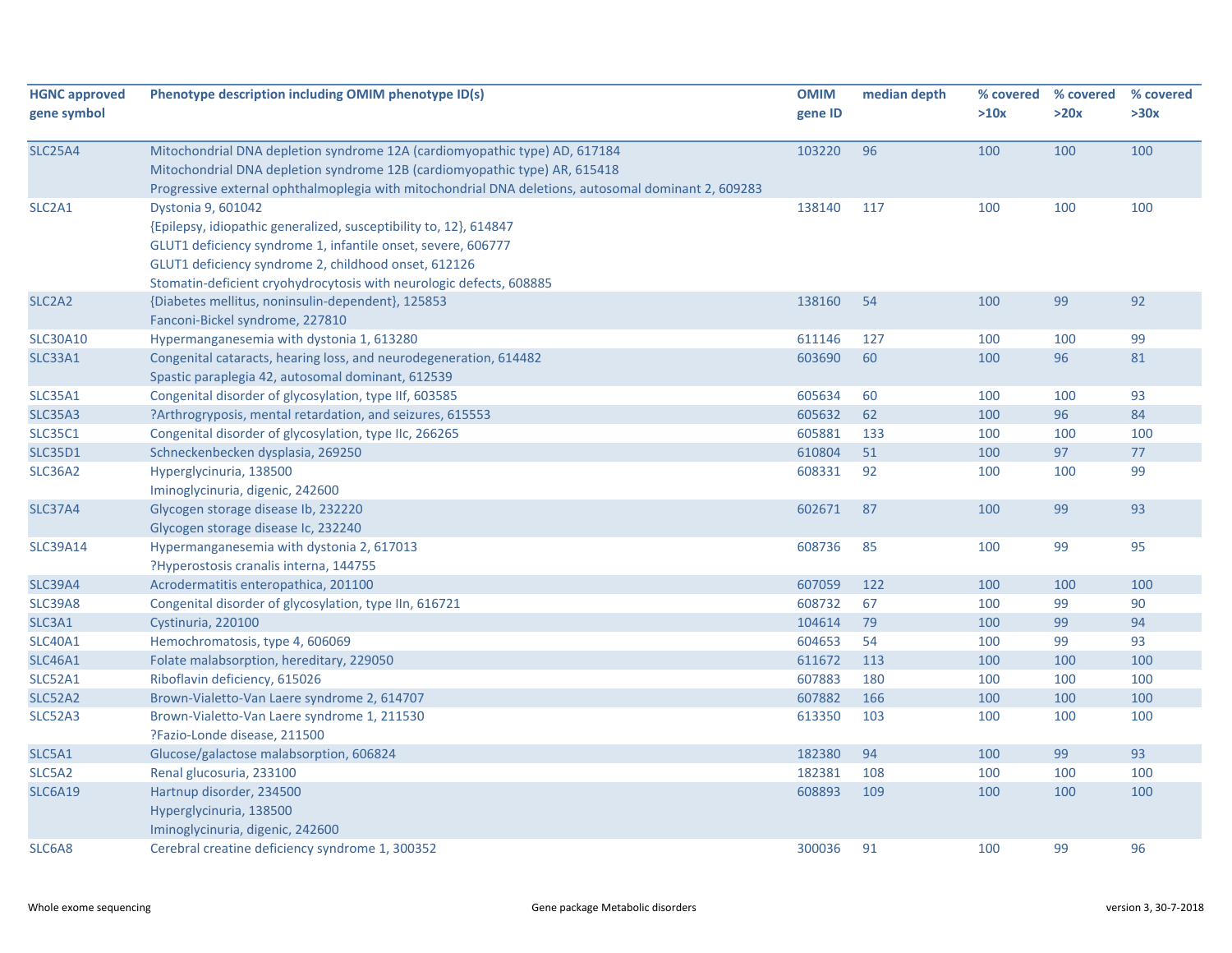| <b>HGNC approved</b> | Phenotype description including OMIM phenotype ID(s)                                                 | <b>OMIM</b> | median depth | % covered | % covered | % covered |
|----------------------|------------------------------------------------------------------------------------------------------|-------------|--------------|-----------|-----------|-----------|
| gene symbol          |                                                                                                      | gene ID     |              | >10x      | >20x      | >30x      |
|                      |                                                                                                      |             |              |           |           |           |
| SLC7A7               | Lysinuric protein intolerance, 222700                                                                | 603593      | 67           | 100       | 99        | 94        |
| SLC7A9               | Cystinuria, 220100                                                                                   | 604144      | 92           | 100       | 100       | 98        |
| SLCO1B1              | Hyperbilirubinemia, Rotor type, digenic, 237450                                                      | 604843      | 53           | 100       | 98        | 83        |
| SLCO1B3              | Hyperbilirubinemia, Rotor type, digenic, 237450                                                      | 605495      | 58           | 100       | 96        | 88        |
| SMPD1                | Niemann-Pick disease, type A, 257200                                                                 | 607608      | 130          | 100       | 100       | 98        |
|                      | Niemann-Pick disease, type B, 607616                                                                 |             |              |           |           |           |
| SOD <sub>1</sub>     | Amyotrophic lateral sclerosis 1, 105400                                                              | 147450      | 67           | 100       | 100       | 99        |
| <b>SPR</b>           | Dystonia, dopa-responsive, due to sepiapterin reductase deficiency, 612716                           | 182125      | 100          | 100       | 100       | 100       |
| SPTLC1               | Neuropathy, hereditary sensory and autonomic, type IA, 162400                                        | 605712      | 57           | 100       | 98        | 91        |
| SPTLC2               | Neuropathy, hereditary sensory and autonomic, type IC, 613640                                        | 605713      | 71           | 100       | 99        | 90        |
| SRD5A3               | Congenital disorder of glycosylation, type Iq, 612379                                                | 611715      | 107          | 100       | 99        | 95        |
|                      | Kahrizi syndrome, 612713                                                                             |             |              |           |           |           |
| SSR <sub>3</sub>     | No OMIM phenotype                                                                                    | 606213      | 59           | 92        | 76        | 55        |
| SSR4                 | Congenital disorder of glycosylation, type ly, 300934                                                | 300090      | 73           | 100       | 100       | 98        |
| ST3GAL3              | ?Epileptic encephalopathy, early infantile, 15, 615006                                               | 606494      | 71           | 100       | 99        | 94        |
|                      | Mental retardation, autosomal recessive 12, 611090                                                   |             |              |           |           |           |
| ST3GAL5              | Salt and pepper developmental regression syndrome, 609056                                            | 604402      | 47           | 99        | 90        | 77        |
| <b>STAR</b>          | Lipoid adrenal hyperplasia, 201710                                                                   | 600617      | 106          | 100       | 100       | 100       |
| <b>STS</b>           | Ichthyosis, X-linked, 308100                                                                         | 300747      | 77           | 97        | 97        | 91        |
| STT3A                | ?Congenital disorder of glycosylation, type Iw, 615596                                               | 601134      | 52           | 100       | 99        | 95        |
| STT3B                | ?Congenital disorder of glycosylation, type Ix, 615597                                               | 608605      | 79           | 100       | 99        | 93        |
| <b>SUCLA2</b>        | Mitochondrial DNA depletion syndrome 5 (encephalomyopathic with or without methylmalonic aciduria),  | 603921      | 51           | 100       | 96        | 81        |
|                      | 612073                                                                                               |             |              |           |           |           |
| SUCLG1               | Mitochondrial DNA depletion syndrome 9 (encephalomyopathic type with methylmalonic aciduria), 245400 | 611224      | 82           | 100       | 100       | 99        |
| <b>SUGCT</b>         | Glutaric aciduria III, 231690                                                                        | 609187      | 64           | 100       | 98        | 90        |
| SUMF1                | Multiple sulfatase deficiency, 272200                                                                | 607939      | 83           | 100       | 100       | 96        |
| <b>SUOX</b>          | Sulfite oxidase deficiency, 272300                                                                   | 606887      | 124          | 100       | 100       | 100       |
| SURF1                | Charcot-Marie-Tooth disease, type 4K, 616684                                                         | 185620      | 78           | 95        | 89        | 87        |
|                      | Leigh syndrome, due to COX IV deficiency, 256000                                                     |             |              |           |           |           |
| TACO1                | Mitochondrial complex IV deficiency, 220110                                                          | 612958      | 73           | 100       | 100       | 100       |
| TALDO1               | Transaldolase deficiency, 606003                                                                     | 602063      | 128          | 100       | 100       | 100       |
| TANGO <sub>2</sub>   | Metabolic encephalomyopathic crises, recurrent, with rhabdomyolysis, cardiac arrhythmias, and        | 616830      | 87           | 100       | 100       | 99        |
|                      | neurodegeneration, 616878                                                                            |             |              |           |           |           |
| <b>TAT</b>           | Tyrosinemia, type II, 276600                                                                         | 613018      | 54           | 100       | 100       | 94        |
| <b>TAZ</b>           | Barth syndrome, 302060                                                                               | 300394      | 89           | 100       | 97        | 90        |
| TBXAS1               | Ghosal hematodiaphyseal syndrome, 231095                                                             | 274180      | 68           | 100       | 98        | 90        |
|                      | ?Thromboxane synthase deficiency, 614158                                                             |             |              |           |           |           |
| <b>TCIRG1</b>        | Osteopetrosis, autosomal recessive 1, 259700                                                         | 604592      | 116          | 100       | 100       | 99        |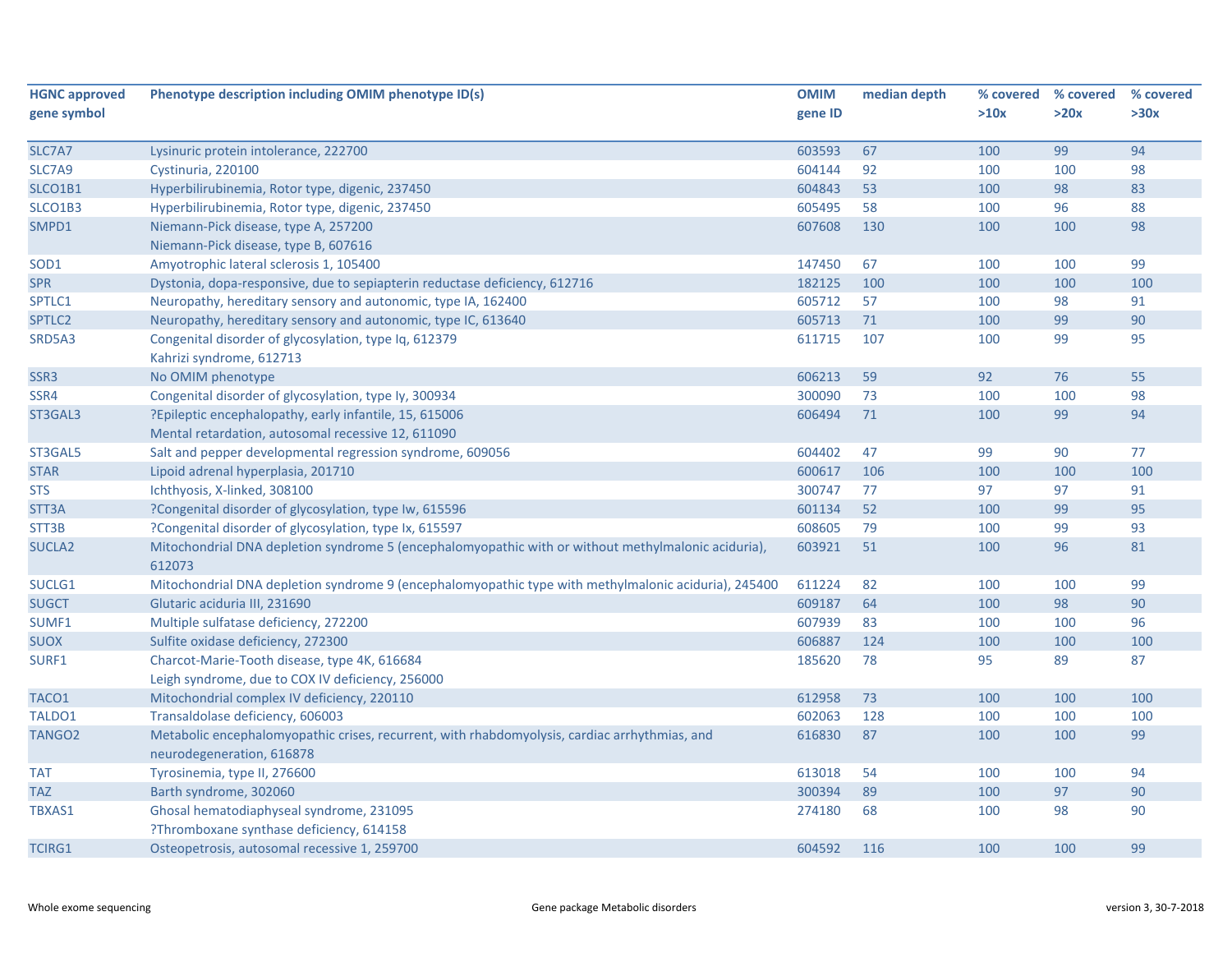| <b>HGNC approved</b> | Phenotype description including OMIM phenotype ID(s)                                                  | <b>OMIM</b> | median depth | % covered | % covered | % covered |
|----------------------|-------------------------------------------------------------------------------------------------------|-------------|--------------|-----------|-----------|-----------|
| gene symbol          |                                                                                                       | gene ID     |              | >10x      | >20x      | >30x      |
|                      |                                                                                                       |             |              |           |           |           |
| TCN1                 | No OMIM phenotype                                                                                     | 189905      | 53           | 100       | 98        | 90        |
| TCN <sub>2</sub>     | Transcobalamin II deficiency, 275350                                                                  | 613441      | 107          | 100       | 100       | 100       |
| <b>TDO2</b>          | [?Hypertryptophanemia], 600627                                                                        | 191070      | 42           | 100       | 97        | 81        |
| <b>TECR</b>          | Mental retardation, autosomal recessive 14, 614020                                                    | 610057      | 135          | 100       | 100       | 99        |
| TFR <sub>2</sub>     | Hemochromatosis, type 3, 604250                                                                       | 604720      | 92           | 100       | 100       | 97        |
| <b>TH</b>            | Segawa syndrome, recessive, 605407                                                                    | 191290      | 92           | 100       | 99        | 94        |
| <b>TIMM8A</b>        | Mohr-Tranebjaerg syndrome, 304700                                                                     | 300356      | 131          | 100       | 100       | 100       |
| TK <sub>2</sub>      | Mitochondrial DNA depletion syndrome 2 (myopathic type), 609560                                       | 188250      | 58           | 100       | 100       | 95        |
|                      | ?Progressive external ophthalmoplegia with mitochondrial DNA deletions, autosomal recessive 3, 617069 |             |              |           |           |           |
| <b>TMEM165</b>       | Congenital disorder of glycosylation, type IIk, 614727                                                | 614726      | 109          | 100       | 100       | 98        |
| <b>TMEM199</b>       | Congenital disorder of glycosylation, type IIp, 616829                                                | 616815      | 78           | 100       | 100       | 99        |
| TMEM70               | Mitochondrial complex V (ATP synthase) deficiency, nuclear type 2, 614052                             | 612418      | 81           | 100       | 100       | 93        |
| TPI1                 | Hemolytic anemia due to triosephosphate isomerase deficiency, 615512                                  | 190450      | 112          | 100       | 99        | 96        |
| <b>TPMT</b>          | {Thiopurines, poor metabolism of, 1}, 610460                                                          | 187680      | 73           | 100       | 100       | 81        |
| TPP1                 | Ceroid lipofuscinosis, neuronal, 2, 204500                                                            | 607998      | 87           | 100       | 100       | 99        |
|                      | Spinocerebellar ataxia, autosomal recessive 7, 609270                                                 |             |              |           |           |           |
| TRAPPC11             | Muscular dystrophy, limb-girdle, type 2S, 615356                                                      | 614138      | 51           | 100       | 96        | 84        |
| <b>TREH</b>          | Trehalase deficiency, 612119                                                                          | 275360      | 104          | 100       | 100       | 100       |
| TREX1                | Aicardi-Goutieres syndrome 1, dominant and recessive, 225750                                          | 606609      | 217          | 100       | 100       | 100       |
|                      | Chilblain lupus, 610448                                                                               |             |              |           |           |           |
|                      | {Systemic lupus erythematosus, susceptibility to}, 152700                                             |             |              |           |           |           |
|                      | Vasculopathy, retinal, with cerebral leukodystrophy, 192315                                           |             |              |           |           |           |
| TRIM37               | Mulibrey nanism, 253250                                                                               | 605073      | 52           | 100       | 98        | 87        |
| <b>TRMU</b>          | {Deafness, mitochondrial, modifier of}, 580000                                                        | 610230      | 92           | 100       | 100       | 97        |
|                      | Liver failure, transient infantile, 613070                                                            |             |              |           |           |           |
| TRPM6                | Hypomagnesemia 1, intestinal, 602014                                                                  | 607009      | 62           | 100       | 99        | 92        |
| <b>TSFM</b>          | Combined oxidative phosphorylation deficiency 3, 610505                                               | 604723      | 70           | 100       | 100       | 100       |
| <b>TTC19</b>         | Mitochondrial complex III deficiency, nuclear type 2, 615157                                          | 613814      | 46           | 100       | 93        | 72        |
| <b>TTPA</b>          | Ataxia with isolated vitamin E deficiency, 277460                                                     | 600415      | 54           | 100       | 97        | 87        |
| <b>TUFM</b>          | Combined oxidative phosphorylation deficiency 4, 610678                                               | 602389      | 151          | 100       | 100       | 100       |
| TUSC3                | Mental retardation, autosomal recessive 7, 611093                                                     | 601385      | 64           | 100       | 100       | 91        |
| <b>TWNK</b>          | Mitochondrial DNA depletion syndrome 7 (hepatocerebral type), 271245                                  | 606075      | 130          | 100       | 100       | 100       |
|                      | Perrault syndrome 5, 616138                                                                           |             |              |           |           |           |
|                      | Progressive external ophthalmoplegia with mitochondrial DNA deletions, autosomal dominant 3, 609286   |             |              |           |           |           |
| <b>TYMP</b>          | Mitochondrial DNA depletion syndrome 1 (MNGIE type), 603041                                           | 131222      | 92           | 100       | 100       | 100       |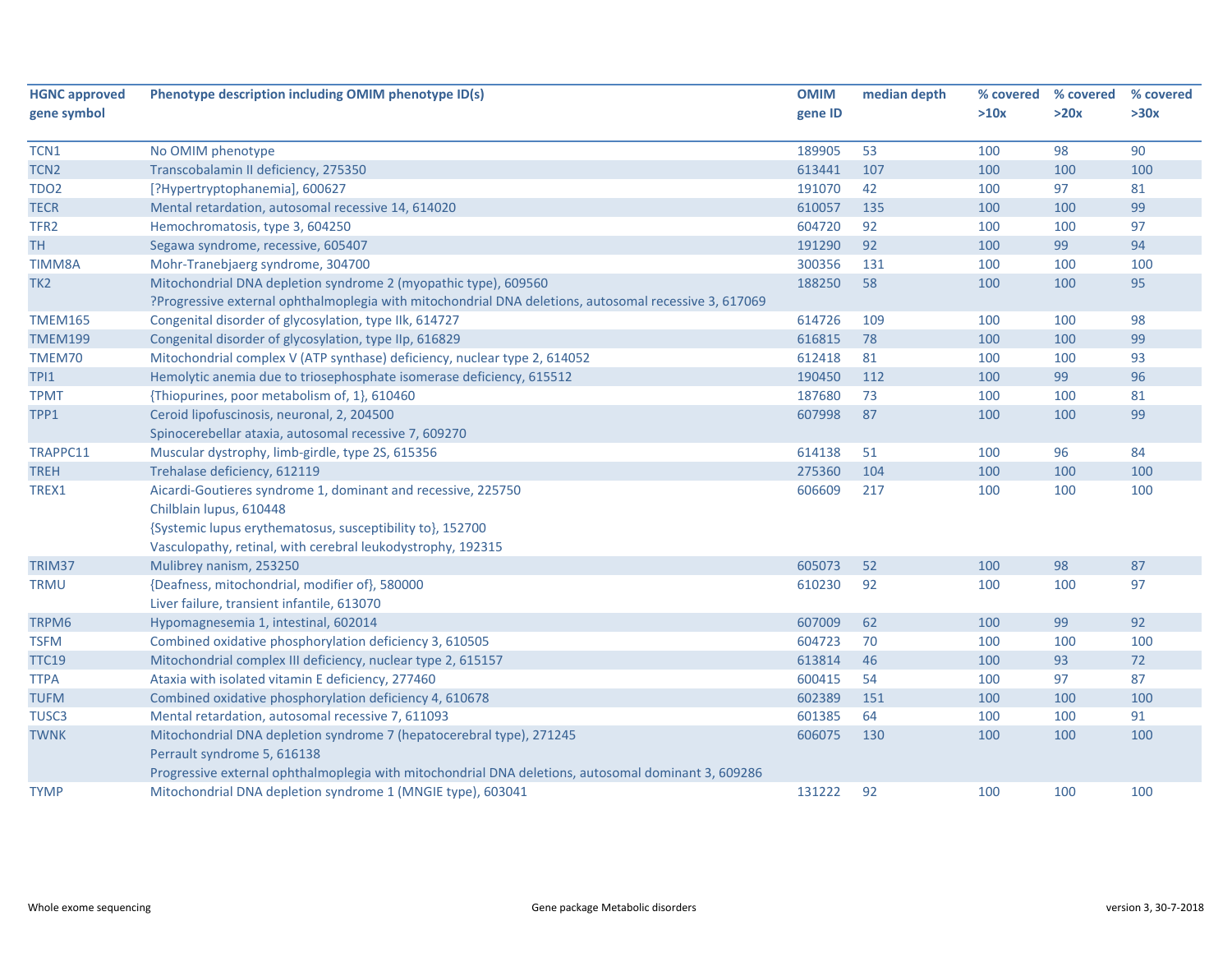| <b>HGNC approved</b><br>gene symbol | Phenotype description including OMIM phenotype ID(s)                                                                                                                                                                                                                                                                                      | <b>OMIM</b><br>gene ID | median depth | % covered<br>>10x | % covered<br>>20x | % covered<br>>30x |
|-------------------------------------|-------------------------------------------------------------------------------------------------------------------------------------------------------------------------------------------------------------------------------------------------------------------------------------------------------------------------------------------|------------------------|--------------|-------------------|-------------------|-------------------|
| <b>TYR</b>                          | Albinism, oculocutaneous, type IA, 203100<br>Albinism, oculocutaneous, type IB, 606952<br>{Melanoma, cutaneous malignant, susceptibility to, 8}, 601800<br>[Skin/hair/eye pigmentation 3, blue/green eyes], 601800<br>[Skin/hair/eye pigmentation 3, light/dark/freckling skin], 601800<br>Waardenburg syndrome/albinism, digenic, 103470 | 606933                 | 77           | 100               | 100               | 96                |
| TYRP1                               | Albinism, oculocutaneous, type III, 203290<br>[Skin/hair/eye pigmentation, variation in, 11 (Melanesian blond hair)], 612271                                                                                                                                                                                                              | 115501                 | 65           | 100               | 100               | 96                |
| UGT1A1                              | [Bilirubin, serum level of, QTL1], 601816<br>Crigler-Najjar syndrome, type I, 218800<br>Crigler-Najjar syndrome, type II, 606785<br>[Gilbert syndrome], 143500<br>Hyperbilirubinemia, familial transient neonatal, 237900                                                                                                                 | 191740                 | 111          | 100               | 100               | 100               |
| <b>UMOD</b>                         | Glomerulocystic kidney disease with hyperuricemia and isosthenuria, 609886<br>Hyperuricemic nephropathy, familial juvenile 1, 162000<br>Medullary cystic kidney disease 2, 603860                                                                                                                                                         | 191845                 | 85           | 100               | 100               | 93                |
| <b>UMPS</b>                         | Orotic aciduria, 258900                                                                                                                                                                                                                                                                                                                   | 613891                 | 63           | 100               | 100               | 95                |
| UPB1                                | Beta-ureidopropionase deficiency, 613161                                                                                                                                                                                                                                                                                                  | 606673                 | 91           | 100               | 100               | 99                |
| <b>UQCRB</b>                        | Mitochondrial complex III deficiency, nuclear type 3, 615158                                                                                                                                                                                                                                                                              | 191330                 | 69           | 100               | 100               | 100               |
| <b>UQCRQ</b>                        | Mitochondrial complex III deficiency, nuclear type 4, 615159                                                                                                                                                                                                                                                                              | 612080                 | 120          | 100               | 100               | 100               |
| UROC1                               | ?Urocanase deficiency, 276880                                                                                                                                                                                                                                                                                                             | 613012                 | 107          | 100               | 100               | 99                |
| <b>UROD</b>                         | Porphyria cutanea tarda, 176100<br>Porphyria, hepatoerythropoietic, 176100                                                                                                                                                                                                                                                                | 613521                 | 77           | 100               | 100               | 94                |
| <b>UROS</b>                         | Porphyria, congenital erythropoietic, 263700                                                                                                                                                                                                                                                                                              | 606938                 | 57           | 100               | 100               | 93                |
| USF1                                | {Hyperlipidemia, familial combined, susceptibility to}, 602491                                                                                                                                                                                                                                                                            | 191523                 | 110          | 100               | 100               | 100               |
| VKORC1                              | Vitamin K-dependent clotting factors, combined deficiency of, 2, 607473<br>Warfarin resistance, 122700                                                                                                                                                                                                                                    | 608547                 | 94           | 100               | 100               | 100               |
| VPS13B                              | Cohen syndrome, 216550                                                                                                                                                                                                                                                                                                                    | 607817                 | 63           | 100               | 98                | 91                |
| <b>XDH</b>                          | Xanthinuria, type I, 278300                                                                                                                                                                                                                                                                                                               | 607633                 | 71           | 100               | 99                | 93                |
| XYLT1                               | Desbuquois dysplasia 2, 615777<br>{Pseudoxanthoma elasticum, modifier of severity of}, 264800                                                                                                                                                                                                                                             | 608124                 | 97           | 100               | 97                | 92                |
| XYLT2                               | {Pseudoxanthoma elasticum, modifier of severity of}, 264800<br>Spondyloocular syndrome, 605822                                                                                                                                                                                                                                            | 608125                 | 128          | 100               | 100               | 100               |
| YARS2                               | Myopathy, lactic acidosis, and sideroblastic anemia 2, 613561                                                                                                                                                                                                                                                                             | 610957                 | 117          | 100               | 100               | 98                |

‐ Gene symbols according HGCN

‐ OMIM release used: 4‐7‐2018

‐ "No OMIM phenotypes" indicates <sup>a</sup> gene without <sup>a</sup> current OMIM association

‐ OMIM phenotypes between "[ ]", indicate "nondiseases," mainly genetic variations that lead to apparently abnormal laboratory test values

‐ OMIM phenotypes between "{}", indicate risk factors